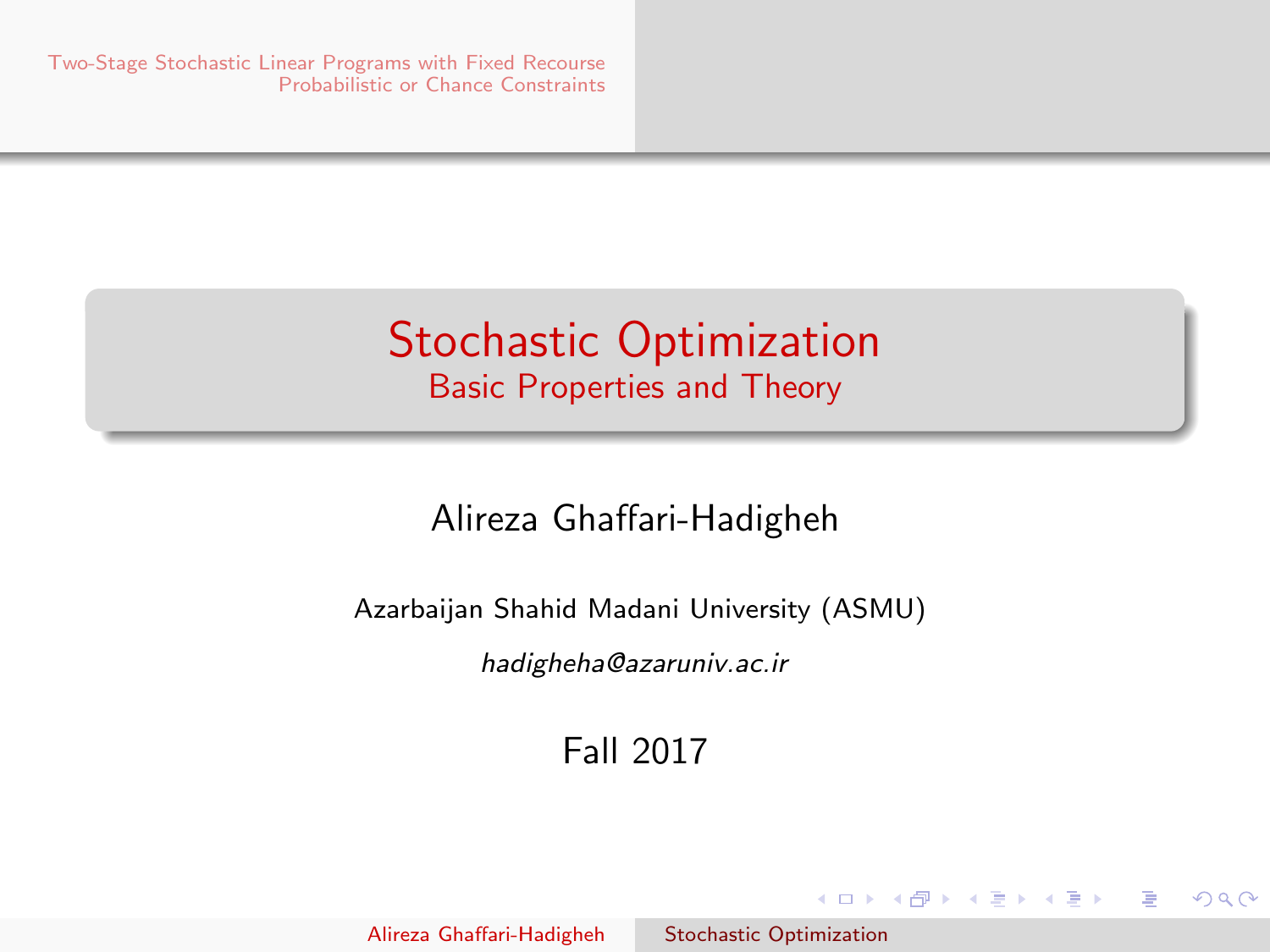# <span id="page-1-0"></span>**Overview**



- 1 [Two-Stage Stochastic Linear Programs with Fixed Recourse](#page-2-0)
	- **A** [Formulation](#page-2-0)
	- **•** [Discrete random variables](#page-4-0)
	- **[General cases](#page-13-0)**
	- **•** [Special cases](#page-26-0)
	- **•** [Optimality conditions and duality](#page-31-0)
	- **•** [Stability and nonanticipativity](#page-41-0)
- [Probabilistic or Chance Constraints](#page-45-0)
	- **[General case](#page-45-0)**
	- **[Probabilistic constraints with discrete random variables](#page-55-0)**
	- [Improved formulation of a probabilistic constraint with discrete random](#page-64-0) [variables](#page-64-0)

イロメ イ母メ イヨメ イヨメー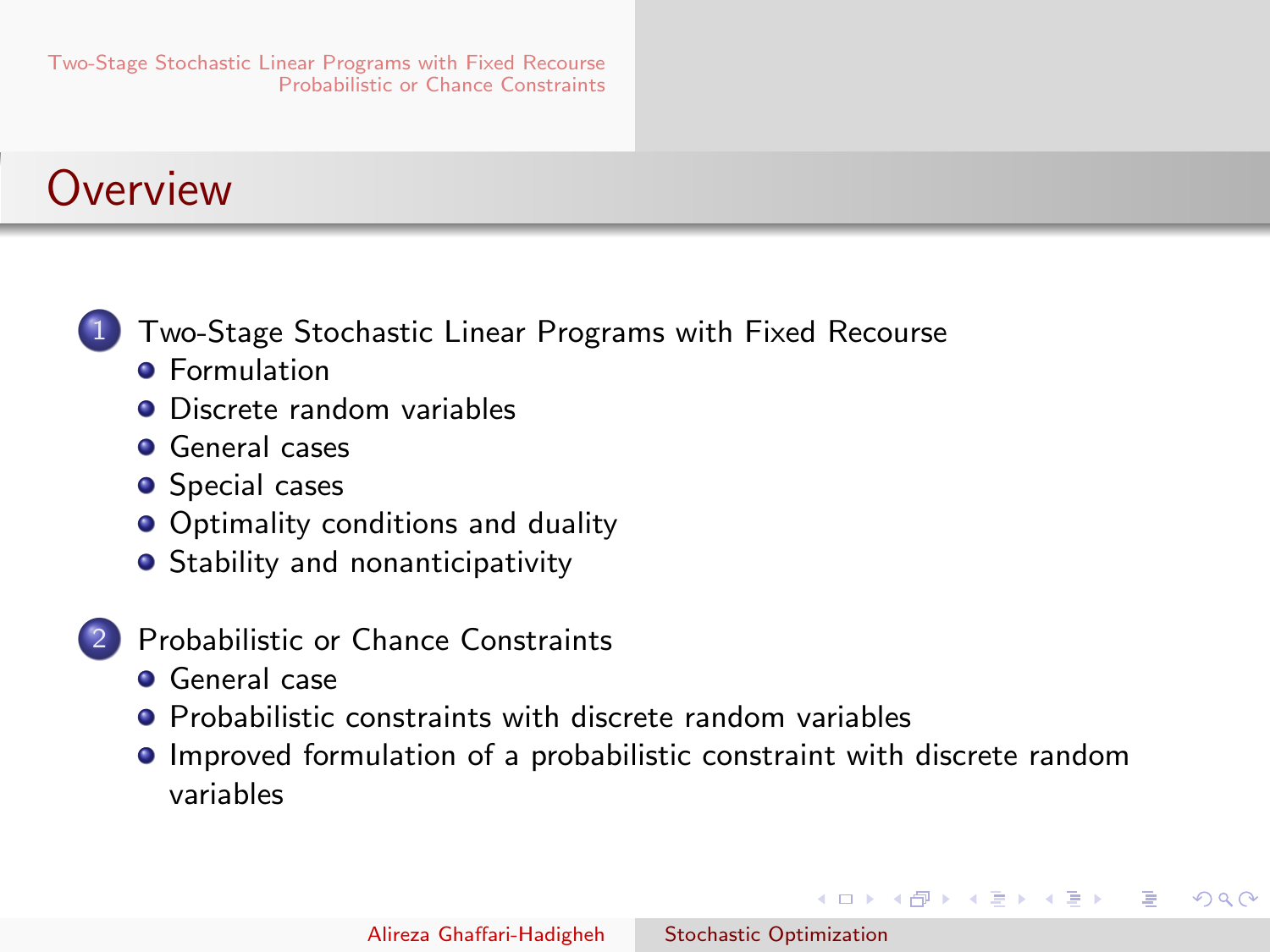<span id="page-2-0"></span>[Two-Stage Stochastic Linear Programs with Fixed Recourse](#page-2-0) [Probabilistic or Chance Constraints](#page-45-0) [General cases](#page-13-0) [Special cases](#page-26-0)

[Formulation](#page-2-0) [Discrete random variables](#page-4-0) [Optimality conditions and duality](#page-31-0) [Stability and nonanticipativity](#page-41-0)

# Formulation

**•** Basic two-stage stochastic linear program

<span id="page-2-1"></span>
$$
\min z = c^T x + E_{\xi}[\min q(\omega)^T y(\omega)]
$$
\n
$$
s.t. \qquad Ax = b
$$
\n
$$
T(\omega)x + Wy(\omega) = h(\omega)
$$
\n
$$
x \ge 0, y(\omega) \ge 0,
$$
\n(1)

- c: a known vector in  $\mathbb{R}^{n_1}$ ,
- b: a known vector in  $\mathbb{R}^{m_1}$ ,
- A and W: known matrices of size  $m_1 \times n_1$  and  $m_2 \times n_2$ , respectively,
- $\bullet$  W: The recourse matrix, assumed to be fixed.
- $\mathcal{T}(\omega)$ :  $m_2 \times n_1$ ,  $q(\omega) \in \mathbb{R}^{n_2}$ ,  $h(\omega) \in \mathbb{R}^{m_2}$ .
- $\xi^{\mathcal{T}}(\omega) = (q(\omega)^{\mathcal{T}}, h(\omega)^{\mathcal{T}}, \mathcal{T}_{1.}(\omega), \ldots, \mathcal{T}_{m_2.}(\omega))$  with  $N = n_2 + m_2 + (m_2 \times n_1)$
- $\bullet$   $T_i(\omega)$  $T_i(\omega)$  is the *i*-th row of the technology matri[x](#page-1-0)  $T(\omega)$ [.](#page-2-0)

(ロ) (母) (ヨ) (ヨ)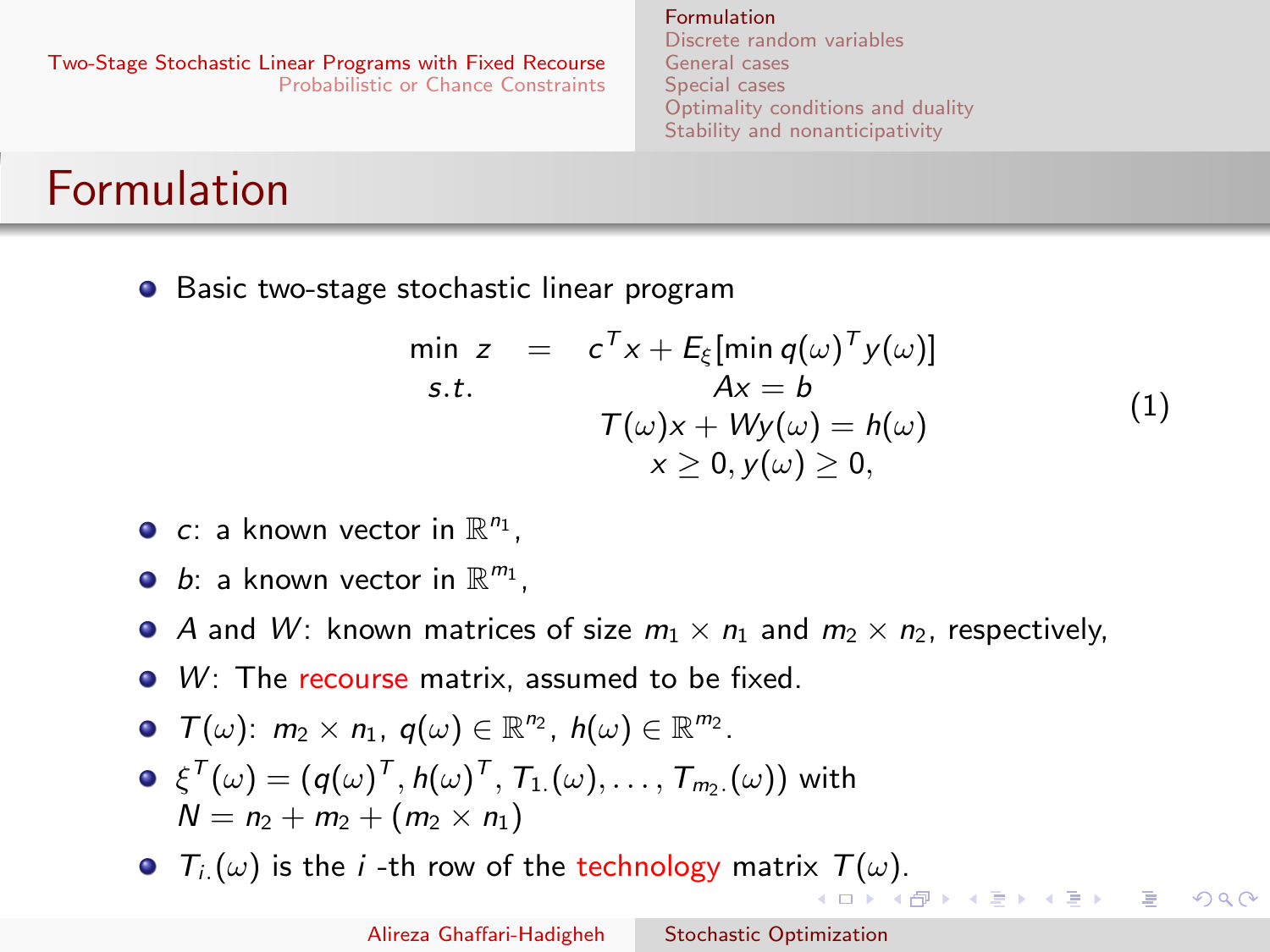<span id="page-3-0"></span>ο

[Formulation](#page-2-0) [Discrete random variables](#page-4-0) [General cases](#page-13-0) [Special cases](#page-26-0) [Optimality conditions and duality](#page-31-0) [Stability and nonanticipativity](#page-41-0)

Equivalent to (1):

\n
$$
\begin{array}{rcl}\n\min z & = & c^T x + \mathcal{Q}(x) \\
\text{s.t.} & & Ax = b \\
& & \mathcal{T}(\omega)x + Wy(\omega) = h(\omega) \\
& & x \ge 0,\n\end{array}
$$
\n(2)

<span id="page-3-2"></span><span id="page-3-1"></span>
$$
\mathcal{Q}(x) = E_{\xi}[x, \xi(\omega)] \tag{3}
$$

$$
Q(x,\xi(\omega)) = \min_{y} \{q(\omega)^{T} y | Wy = h(\omega) - T(\omega)x, y \ge 0\}.
$$
 (4)

 $\bullet$  When  $\tau$  is nonstochastic:

$$
\min_{\mathbf{S}.\mathbf{t}} \mathbf{z} = c^T \mathbf{x} + \Psi(\mathbf{x}) \n\mathbf{A}\mathbf{x} = \mathbf{b} \n\mathbf{T}\mathbf{x} - \mathbf{\chi} = 0 \n\mathbf{x} \ge 0.
$$
\n(5)

イロン イ母ン イヨン イヨン

つくへ

- $\Phi \Psi(\chi) = E_{\varepsilon} \Psi(\chi, \xi(\omega))$  $\Psi(\chi, \xi(\omega)) = \min\{q(\omega) \text{Ty}| W_y = h(\omega) - \chi, y \ge 0\}$
- generating an  $m_2$  -dimensional tender  $\chi = Tx$  to be bid against the outcomes  $h(\omega)$  of the random events.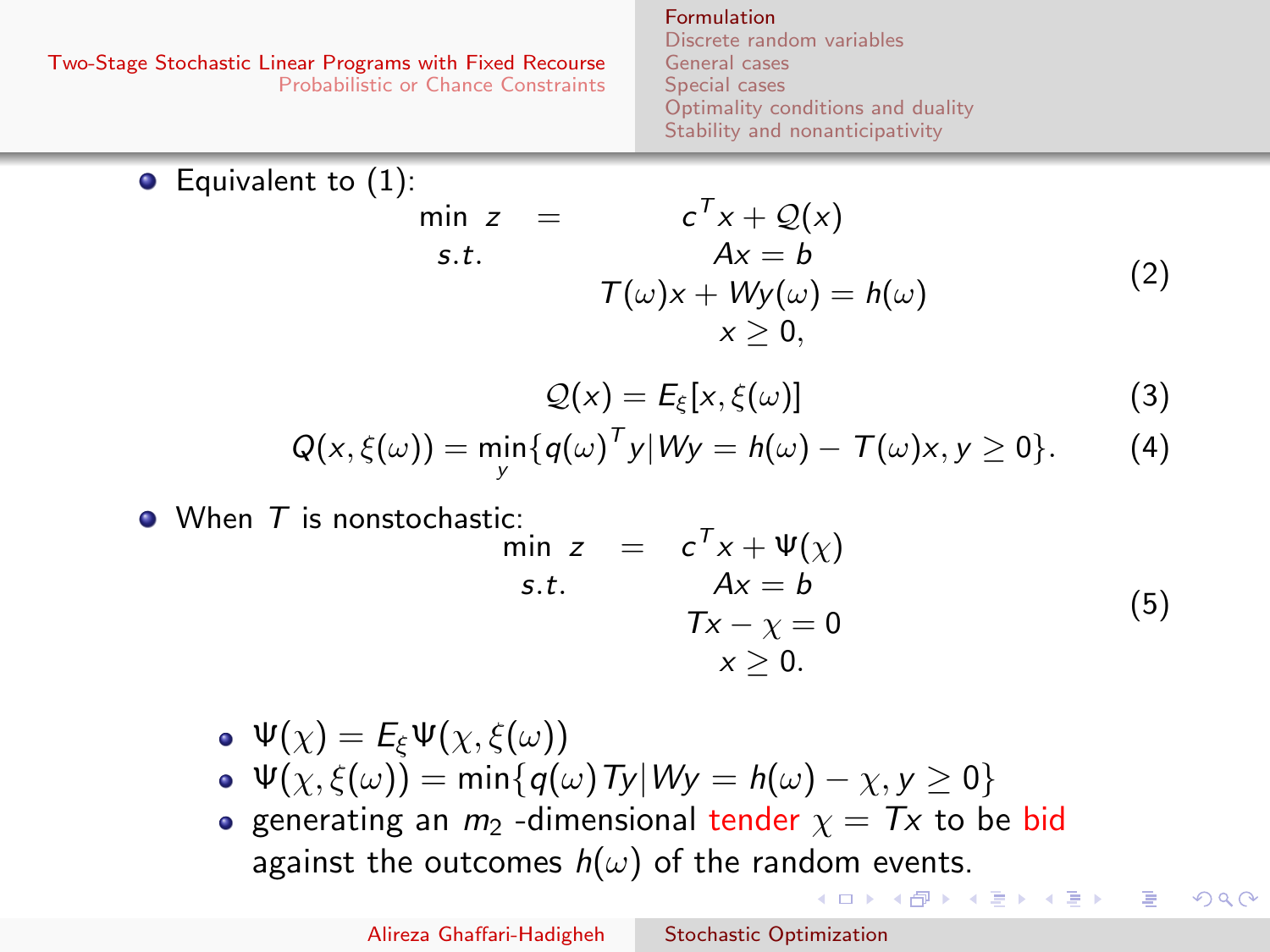[Formulation](#page-2-0) [Discrete random variables](#page-4-0) [General cases](#page-13-0) [Special cases](#page-26-0) [Optimality conditions and duality](#page-31-0) [Stability and nonanticipativity](#page-41-0)

<span id="page-4-0"></span>• 
$$
K_1 = \{x | Ax = b, x \ge 0\}.
$$

Elementary feasibility set:  $K_2(\xi) = \{x|y \geq 0 \text{ exists s. t. } W(\omega)y = h(\omega) - T(\omega)x\}.$ 

### Example

| min  | $2y_1 + y_2$                        |
|------|-------------------------------------|
| s.t. | $y_1 + 2y_2 \ge \xi_1 - x_1$        |
|      | $y_1 + y_2 \ge \xi_2 - x_1 - x_2$   |
|      | $0 \le y_1 \le 1, 0 \le y_2 \le 1.$ |

Using the upper bounds on  $y$ ,

- The first constraint implies  $\xi_1 x_1 < 3$
- The second one implies  $\xi_2 x_1 x_2 \leq 2$ .
- Thus,  $K_2(\xi) = \{x | x_1 > \xi_1 3, x_1 + x_2 > \xi_2 2\}.$

イロン イ母ン イヨン イヨン

E

 $QQ$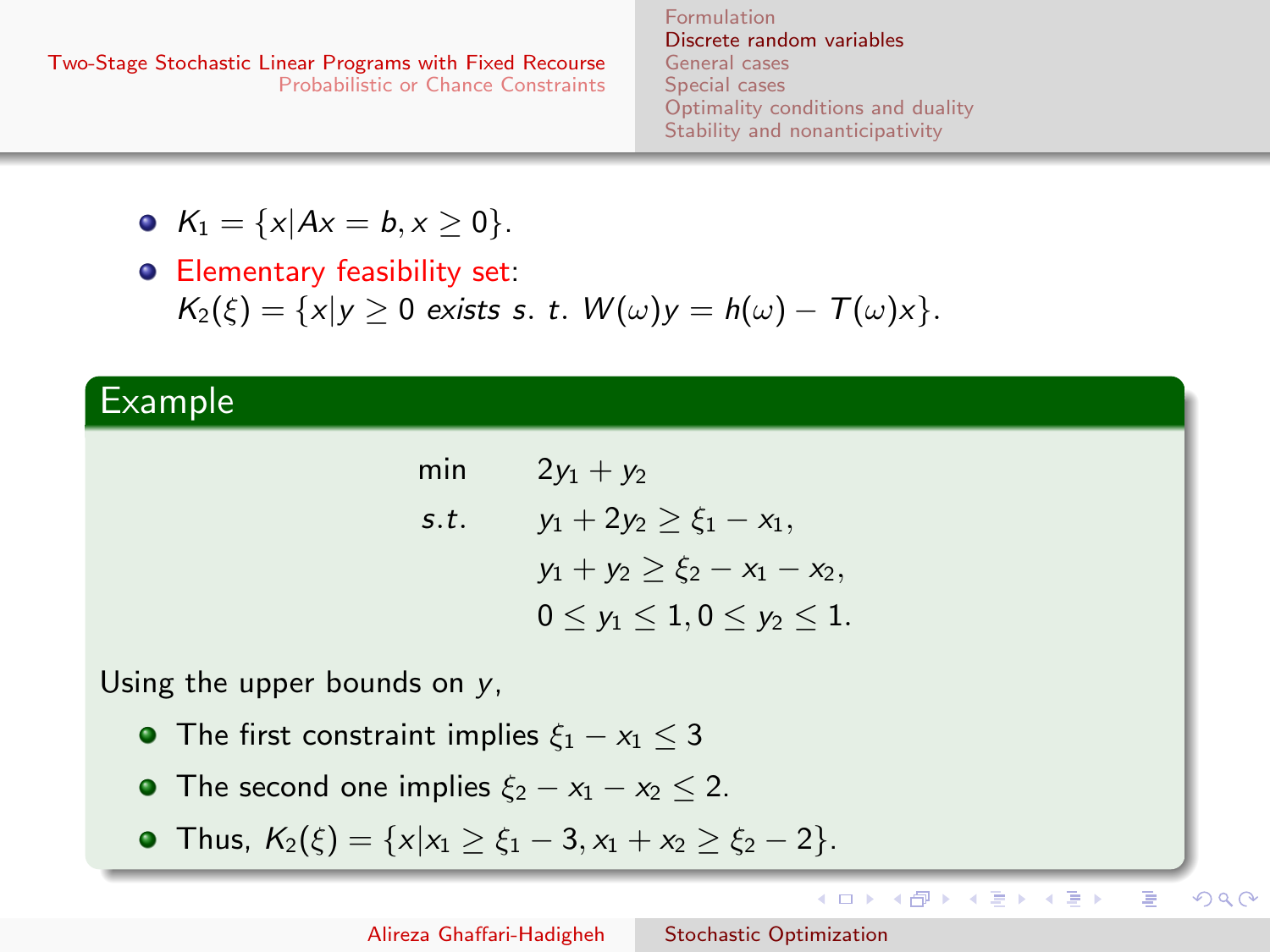<span id="page-5-0"></span>[Two-Stage Stochastic Linear Programs with Fixed Recourse](#page-2-0) [Probabilistic or Chance Constraints](#page-45-0) [Formulation](#page-2-0) [Discrete random variables](#page-4-0) [General cases](#page-13-0) [Special cases](#page-26-0) [Optimality conditions and duality](#page-31-0) [Stability and nonanticipativity](#page-41-0)

As  $\xi$  is discrete, we may easily define the second-stage feasibility set as

$$
\mathcal{K}_2 = \bigcap_{\xi \in \Xi} \mathcal{K}_2(\xi).
$$

#### Example

- $\xi_1$  takes the value 2, 3, 4,  $\xi_2$  the values 1, 4, 7
- With some nonspecified probabilities, independently of each other or not,
- $K_2 = \{x | x_1 \geq 1, x_1 + x_2 \geq 5\}.$
- **It suffices to know the componentwise maximum of ξ to obtain**  $K_2$ **.**
- This set is a polyhedron.

### Definition

 $posW = {t|Wv = t, v > 0}$ . Positive hull of W.

イロメ イ何 メ イヨメ イヨメー

э

つくへ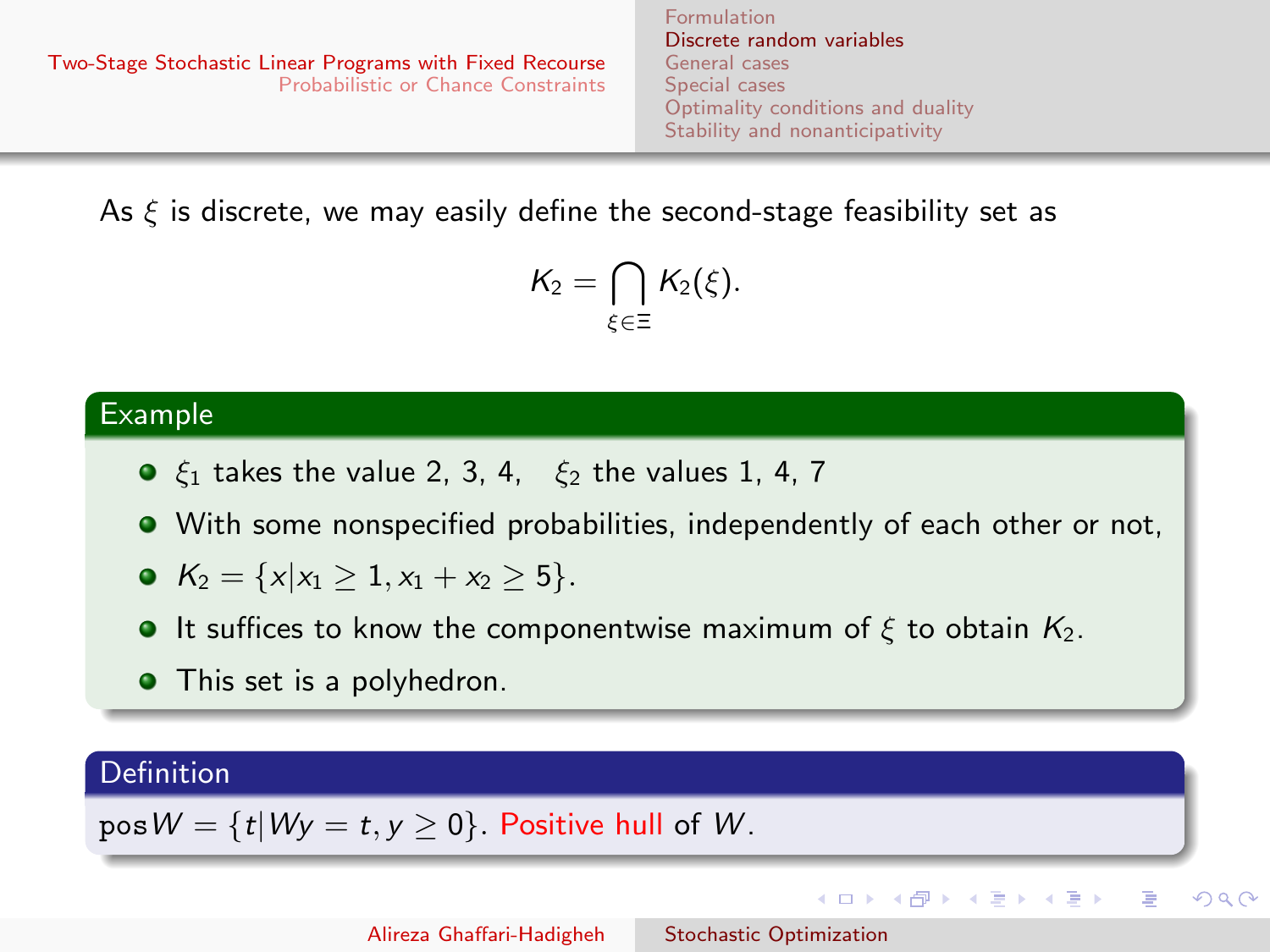[Formulation](#page-2-0) [Discrete random variables](#page-4-0) [General cases](#page-13-0) [Special cases](#page-26-0) [Optimality conditions and duality](#page-31-0) [Stability and nonanticipativity](#page-41-0)

### <span id="page-6-0"></span>Theorem

**1** For a given  $\xi$ , the elementary feasibility set  $K_2(\xi)$  is a convex polyhedron.

2 When  $\xi$  is a finite discrete random variable,  $K_2$  is a convex polyhedron.

Proof.

- **•** Consider some x and  $\xi$  such that no  $y > 0$  exists such that  $W(\omega)y = h(\omega) - T(\omega)x$ .
- Some x and  $\xi$  such that  $h(\omega) T(\omega)x \notin \text{pos } W(\omega)$ .
- Thus, we have a point,  $h(\omega) T(\omega)x$ , which does not belong to a convex set, pos $W(\omega)$ .
- Then, there must exist some hyperplane, say  $\{x|\sigma^T x=0\}$ , that separates  $h(\omega) - T(\omega)x$  from pos  $W(\omega)$ .
- This hyperplane satisfies  $\sigma^{\mathsf{T}} t < 0$  for  $t \in \mathsf{pos}\, \mathcal{W}(\omega)$  and  $\sigma^{\mathcal{T}}(h(\omega) - \mathcal{T}(\omega) \times) > 0.$
- **•** For one particular  $\xi$ ,  $W(\omega)$  is fixed and there can be only finitely many different such hyperplanes.

The intersection of finitely many convex polyhedra i[s a](#page-5-0) [co](#page-7-0)[n](#page-44-0)[vex](#page-6-0) [p](#page-7-0)[o](#page-3-0)[l](#page-4-0)[yh](#page-12-0)[e](#page-13-0)[d](#page-1-0)[ro](#page-2-0)n[.](#page-45-0)  $QQ$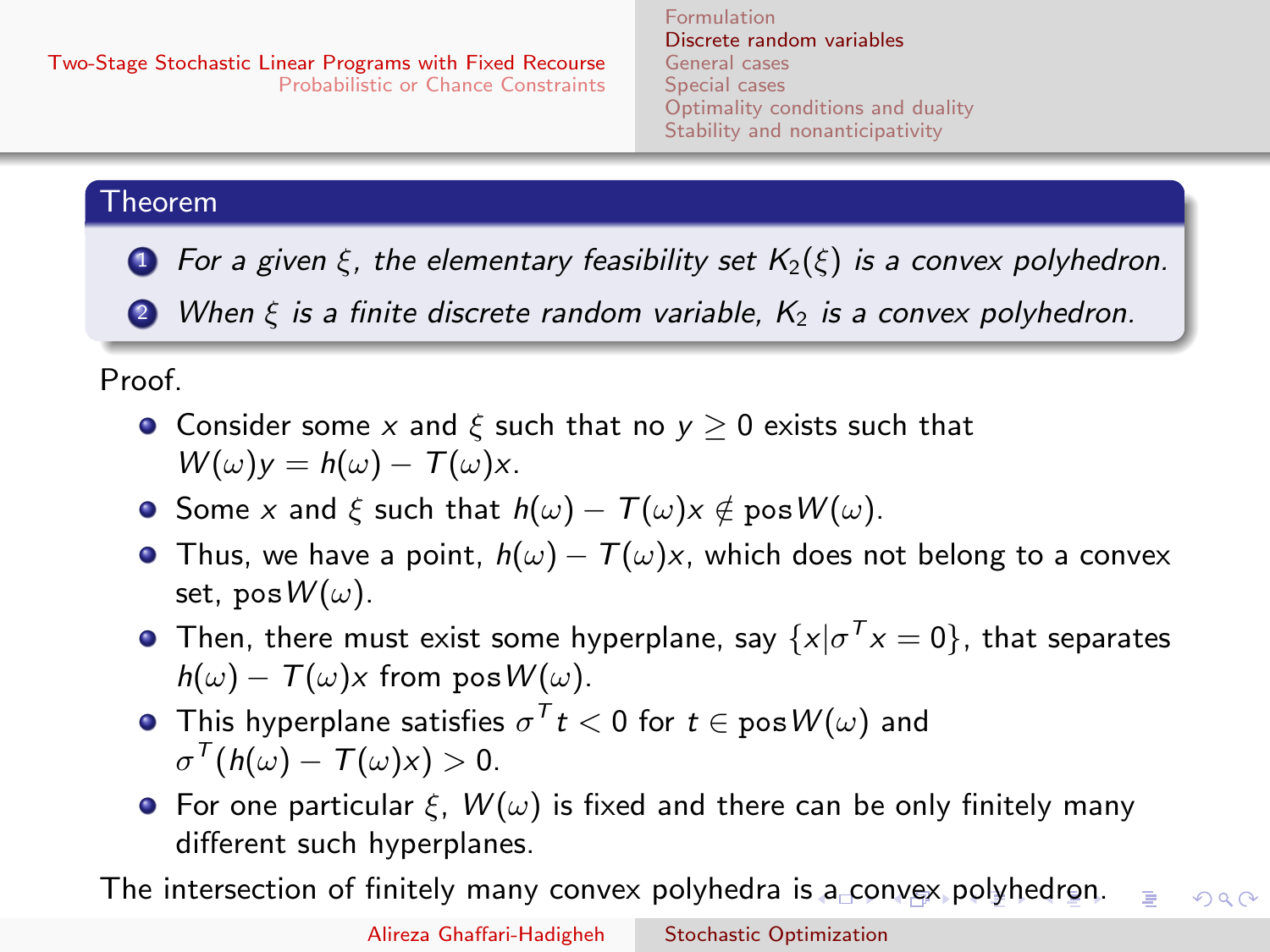<span id="page-7-0"></span>**•** For fixed value of x and  $\xi$ , the value  $Q(x, \xi)$  of the second-stage program is given by

<span id="page-7-1"></span>
$$
Q(x,\xi) = \min_{y} \{q(\omega)^{T} y | W(\omega) y = h(\omega) - T(\omega) x, y \ge 0\},
$$
 (6)

[Formulation](#page-2-0)

- Difficulties may arise when the mathematical program [\(6\)](#page-7-1) is unbounded below or infeasible.
- Unboundedness typically results of an ill-defined model and can easily be avoided by adding upper bounds on y.
- **•** Infeasibility is avoided if we only consider  $x \in K_2$ .
- **•** Thus, for  $x \in K_2, Q(x, \xi)$  is finite for all  $\xi$  and we may define

$$
Q(x) = E_{\xi} Q(x, \xi) = \sum_{k=1}^{K} p_k Q(x, \xi_k)
$$

•  $k = 1, ..., K$  represents the K realizations of  $\xi$ .

The deterministic equivalent program min $\{z(x)=c^T x + Q(x), x\in K_1\cap K_2\}$  $\{z(x)=c^T x + Q(x), x\in K_1\cap K_2\}$  $\{z(x)=c^T x + Q(x), x\in K_1\cap K_2\}$  $\{z(x)=c^T x + Q(x), x\in K_1\cap K_2\}$  $\{z(x)=c^T x + Q(x), x\in K_1\cap K_2\}$  $\{z(x)=c^T x + Q(x), x\in K_1\cap K_2\}$  $\{z(x)=c^T x + Q(x), x\in K_1\cap K_2\}$  $\{z(x)=c^T x + Q(x), x\in K_1\cap K_2\}$  $\{z(x)=c^T x + Q(x), x\in K_1\cap K_2\}$  $\{z(x)=c^T x + Q(x), x\in K_1\cap K_2\}$  $\{z(x)=c^T x + Q(x), x\in K_1\cap K_2\}$  $\{z(x)=c^T x + Q(x), x\in K_1\cap K_2\}$  $\{z(x)=c^T x + Q(x), x\in K_1\cap K_2\}$  $\{z(x)=c^T x + Q(x), x\in K_1\cap K_2\}$  $\{z(x)=c^T x + Q(x), x\in K_1\cap K_2\}$  $000$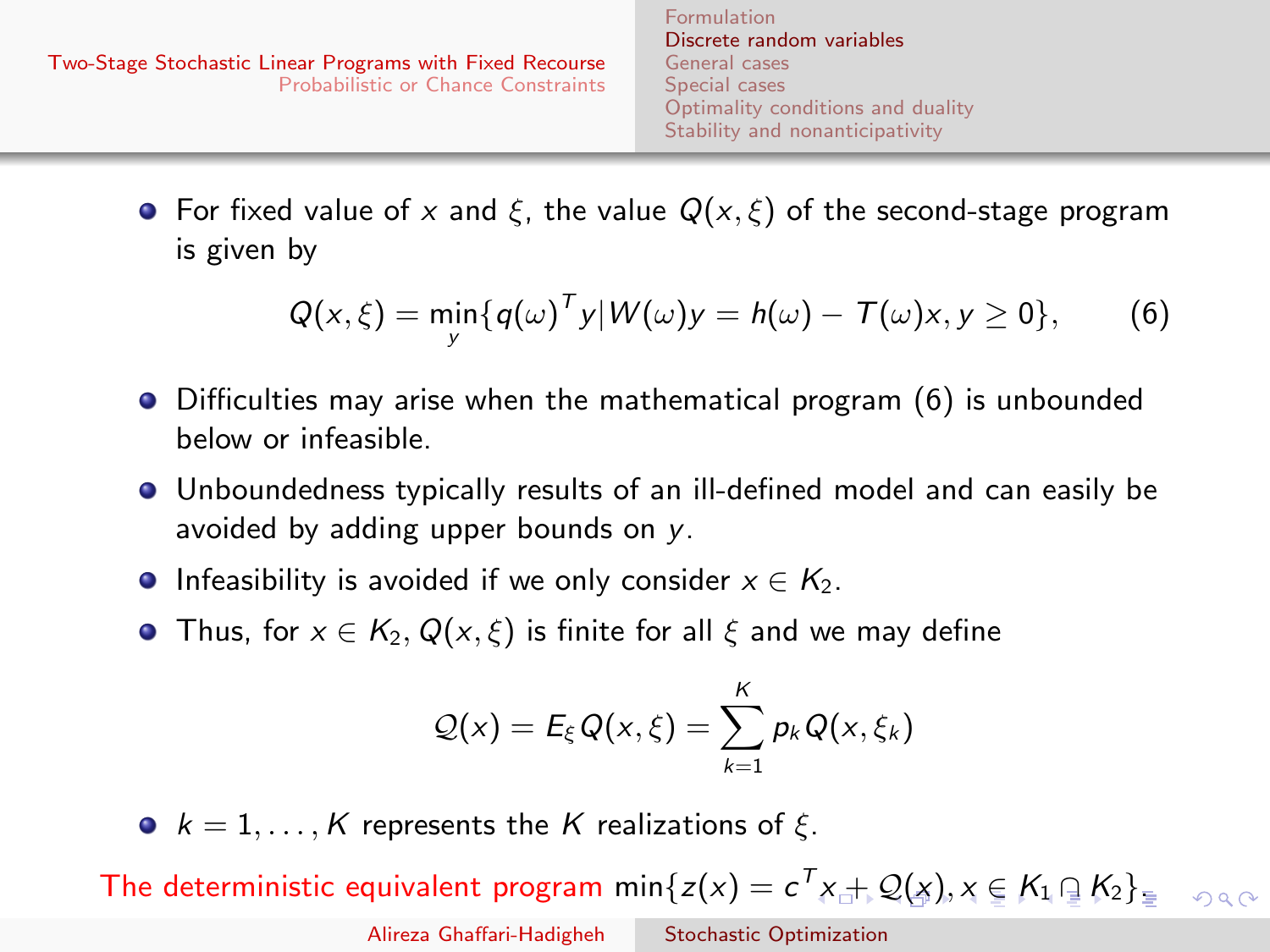[Formulation](#page-2-0) [Discrete random variables](#page-4-0) [General cases](#page-13-0) [Special cases](#page-26-0) [Optimality conditions and duality](#page-31-0) [Stability and nonanticipativity](#page-41-0)

イロン イ母ン イヨン イヨン

 $\Omega$ 

### <span id="page-8-0"></span>Theorem

For a given  $\xi$ , the value function  $Q(x,\xi)$  is

(a) a piecewise linear convex function in  $(h, T)$ ;

(b) a piecewise linear concave function in q;

(c) a piecewise linear convex function in x for all  $x \in K_2$ . When  $\xi$  is a finite discrete random variable,  $\mathcal{Q}(x)$  is piecewise linear and convex on  $K<sub>2</sub>$ .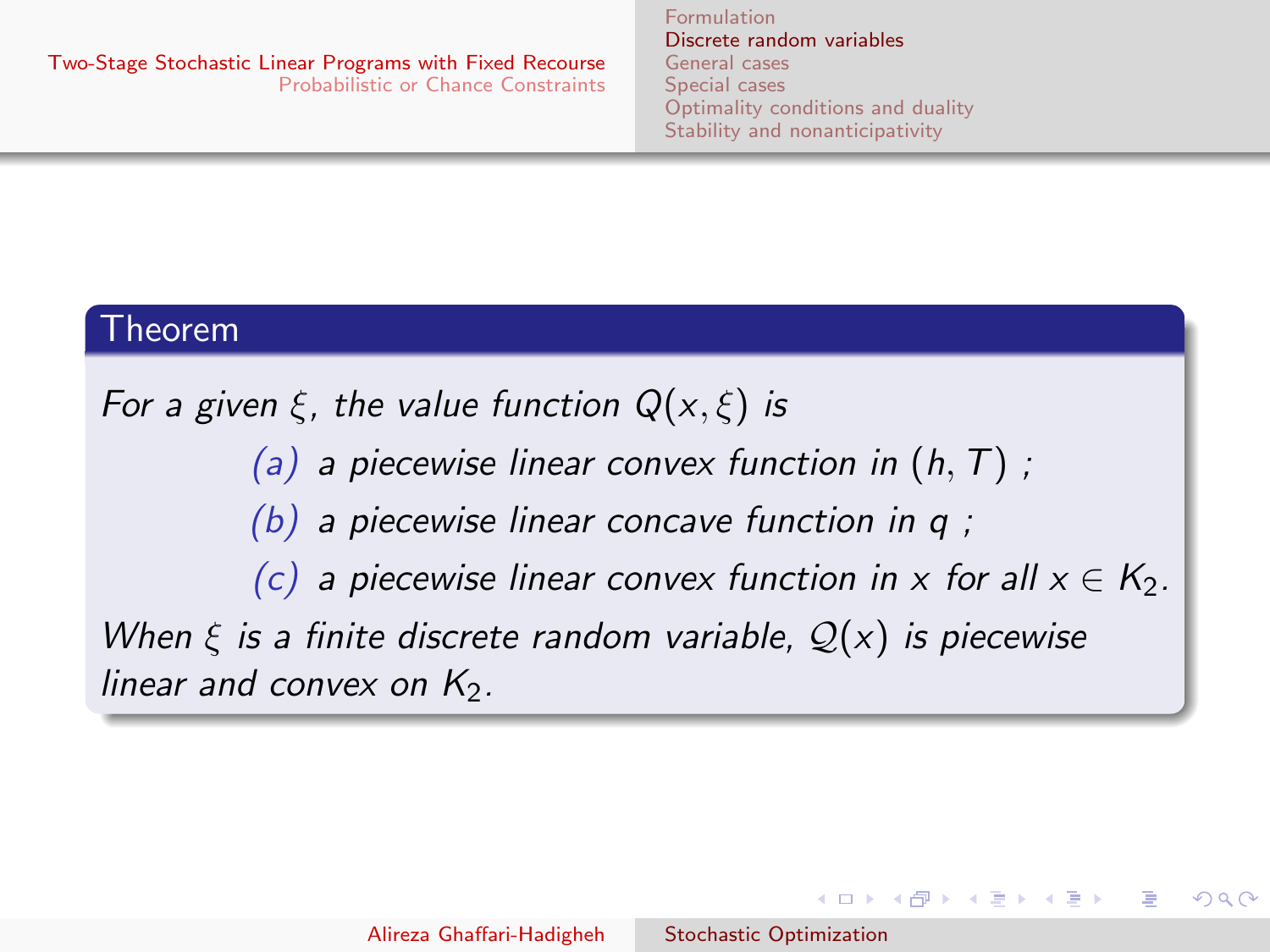[Formulation](#page-2-0) [Discrete random variables](#page-4-0) [General cases](#page-13-0) [Special cases](#page-26-0) [Optimality conditions and duality](#page-31-0) [Stability and nonanticipativity](#page-41-0)

 $\left\{ \begin{array}{ccc} 1 & 0 & 0 \\ 0 & 1 & 0 \end{array} \right.$ 

 $\Omega$ 

## Proof.

- To prove convexity in (a) and (c), we just need to prove that  $f(b) = min\{q^T y | Wy = b\}$  is a convex function in b.
- Consider two different vectors, say  $b_1$  and  $b_2$ , and some convex combination  $b_{\lambda} = \lambda b_1 + (1 - \lambda) b_2, \lambda \in (0, 1)$ .
- Let  $y_1^*$  and  $y_2^*$  be some optimal solution of min $\{q^{\mathcal T} y | W y = b\}$  for  $b = b_1$ and  $b = b_2$ , respectively.
- Then,  $\lambda y_1^* + (1 \lambda) y_2^*$  is a feasible solution of min $\{q^{\mathsf{T}} y| W y = b_{\lambda}\}.$
- Let  $y_{\lambda}^{*}$  be an optimal solution of this last problem.

**O** We have

$$
f(b_{\lambda}) = q^{T} y_{\lambda}^{*} \leq q^{T} (\lambda y_{1}^{*} + (1 - \lambda) y_{2}^{*})
$$
  
=  $\lambda q^{T} y_{1}^{*} + (1 - \lambda) q^{T} y_{2}^{*} = \lambda f(b_{1}) + (1 - \lambda) f(b_{2})$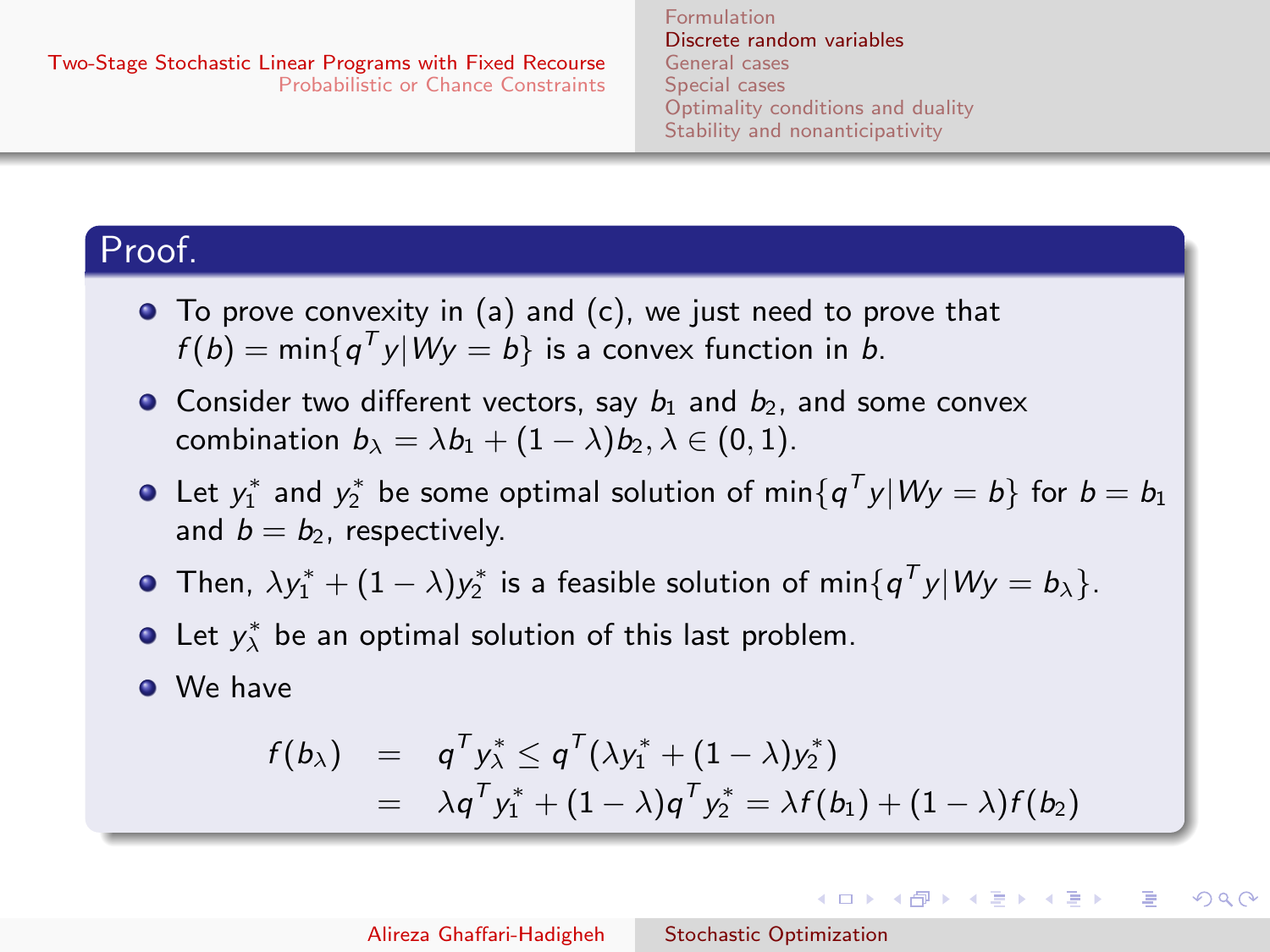[Formulation](#page-2-0) [Discrete random variables](#page-4-0) [General cases](#page-13-0) [Special cases](#page-26-0) [Optimality conditions and duality](#page-31-0) [Stability and nonanticipativity](#page-41-0)

イロメ イ母メ イヨメ イヨメー

つくい

# Proof. (continued...)

- $\bullet$  A similar proof can be given to show concavity in q.
- **To prove piecewise linearity, observe that solving [\(6\)](#page-7-1) for given x and**  $\xi$ amounts to finding some square submatrix  $B(\omega)$  of  $W(\omega)$ , called a basis, such that  ${\sf y}_B=B(\omega)^{-1} (h(\omega)-{\cal T}(\omega) {\sf x},\ {\sf y}_N=0,$  where  ${\sf y}_B$  is the subvector associated with the columns of  $B$  and  $y_N$  includes the remaining components of y.
- A basis is feasible if  $y_B > 0$  and a feasible basis is optimal if  $\mathsf{a}_B(\omega)^\mathsf{T} B(\omega)^{-1} \mathsf{W}(\omega) \leq \mathsf{q}(\omega)^\mathsf{T}.$
- As long as these conditions hold, we have  $Q(x,\xi) = qB(\omega)^T B(\omega)^{-1} (h(\omega) - T(\omega)x)$ , which is linear in q, h, T and  $x$  on a domain defined by the feasibility and optimality conditions.
- **•** Piecewise linearity follows from the existence of finitely many different optimal bases for the second-stage program.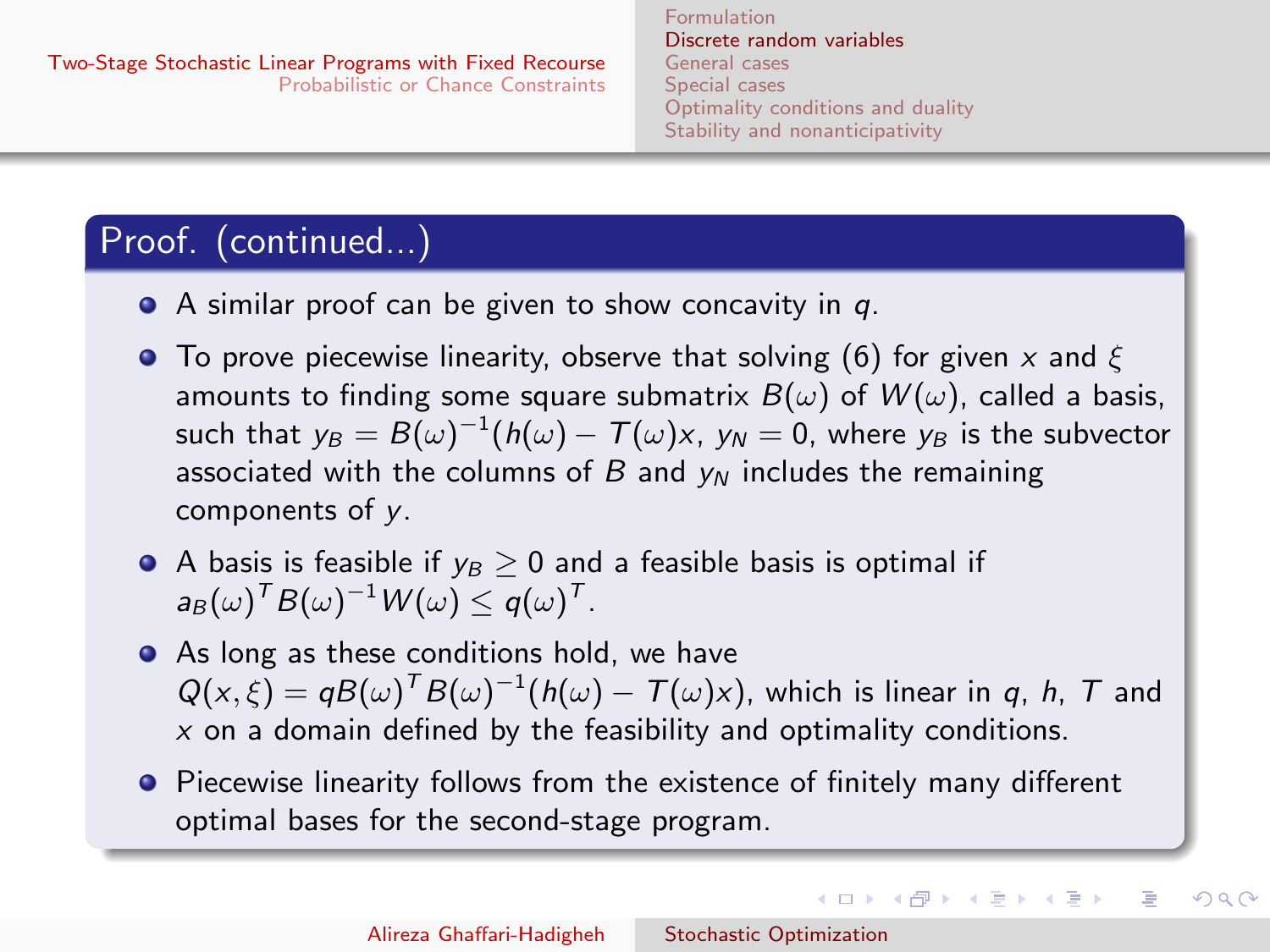[Formulation](#page-2-0) [Discrete random variables](#page-4-0) [General cases](#page-13-0) [Special cases](#page-26-0) [Optimality conditions and duality](#page-31-0) [Stability and nonanticipativity](#page-41-0)

# Example

min 
$$
2y_1 + y_2
$$
  
\ns.t.  $y_1 + 2y_2 \ge \xi_1 - x_1$ ,  
\n $y_1 + y_2 \ge \xi_2 - x_1 - x_2$ ,  
\n $y_1, y_2 \ge 0$ .

• To reduce the calculations, assume  $0 \le x_1 \le 1, 0 \le x_2 \le 1$ .

(i) If 
$$
\xi \le x_1 + x_2 \Rightarrow y_1 = 0, y_2 = 1 - x_1
$$
;  
\n(ii) If  $\xi > x_1 + x_2 \Rightarrow y_1 = \xi - x_1 - x_2$  and  
\n $y_2 = (1 - \xi + x_2)^+$  where  $a^+ = \max(a, 0)$   
\n $Q(x, \xi) = \begin{cases} 1 - x_1 & \text{for } 0 \le \xi < x_1 + x_2, \\ \xi + 1 - 2x_1 - x_2 & \text{for } x_1 + x_2 \le \xi \le 1 + x_2, \\ 2(\xi - x_1 - x_2) & \text{for } 1 + x_2 \le \xi. \end{cases}$ 

 $Q(x, \xi)$  is clearly piecewise linear in x.

 $200$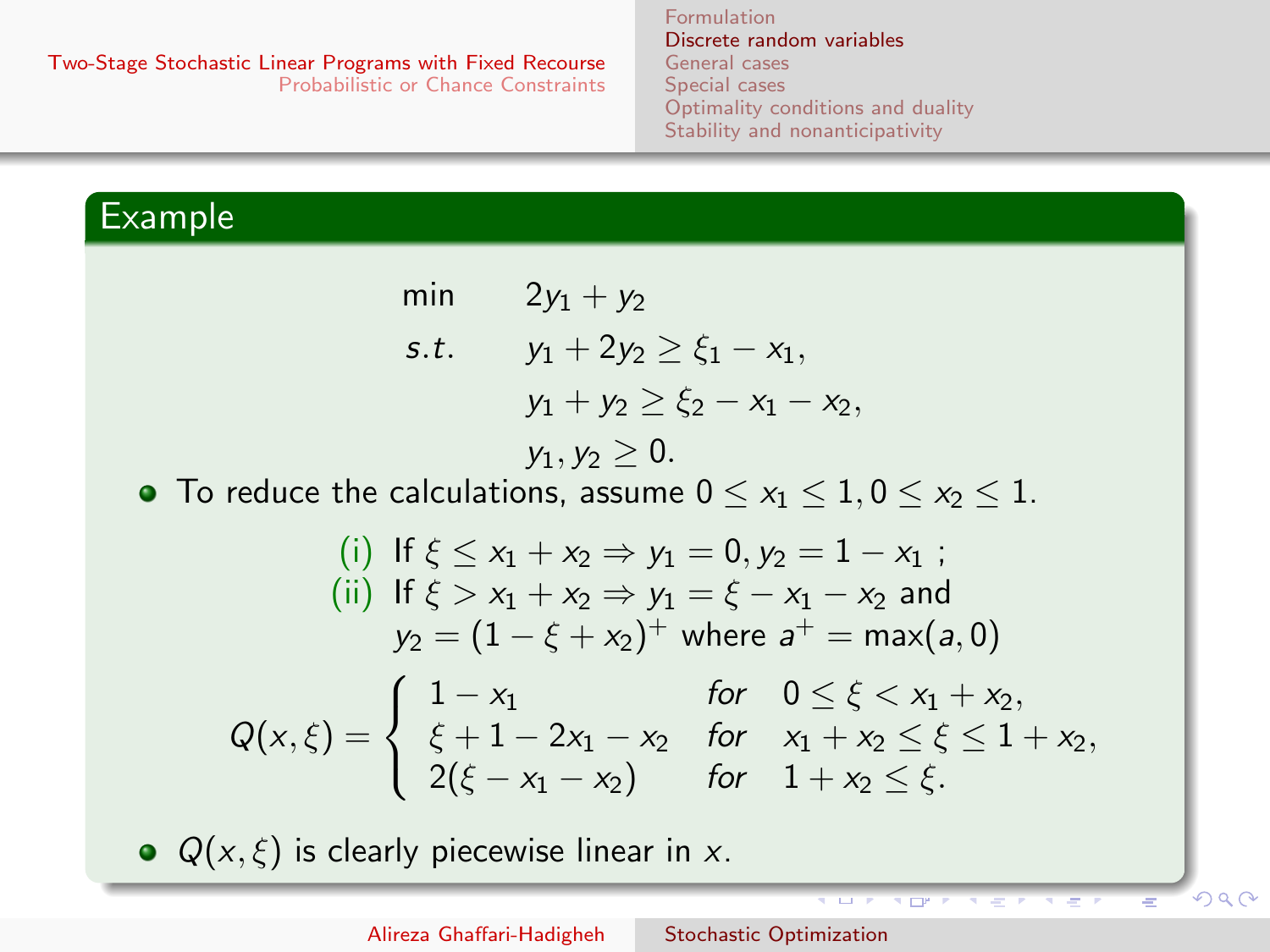<span id="page-12-0"></span>[Two-Stage Stochastic Linear Programs with Fixed Recourse](#page-2-0) [Probabilistic or Chance Constraints](#page-45-0) [Discrete random variables](#page-4-0) [General cases](#page-13-0) [Special cases](#page-26-0) [Optimality conditions and duality](#page-31-0) [Stability and nonanticipativity](#page-41-0)

Another property when q and  $T$  are fixed

• For any  $\lambda > 0$ 

<span id="page-12-1"></span>
$$
Q(x,[q,\lambda(h')+Tx,T])=\lambda Q(x,[q,h'+Tx,T])
$$
 (7)

[Formulation](#page-2-0)

- Because a dual optimal solution for  $h = h' + Tx$  is also dual feasible for  $h = \lambda(h') + Tx$  and complementary with  $y^*$ optimal for  $h = h' + Tx$ .
- Because  $\lambda y^*$  is also feasible for  $h = \lambda(h') + Tx$ ,  $\lambda y^*$  is optimal for  $h = \lambda(h') + Tx$ , demonstrating [\(7\)](#page-12-1).
- This says that  $Q(x,[q,h'+Tx,T])$  is a positively homogeneous function of  $h'$ .
- From the convexity of  $Q(x,[q, h' + Tx, T])$  in  $h = h' + Tx$ , this function is also sublinear in  $h'$ .  $\left\{ \begin{array}{ccc} \square & \rightarrow & \left\{ \bigoplus \bullet & \leftarrow \Xi \right\} & \rightarrow & \left\{ \begin{array}{ccc} \Xi & \rightarrow & \leftarrow \end{array} \right. \end{array} \right.$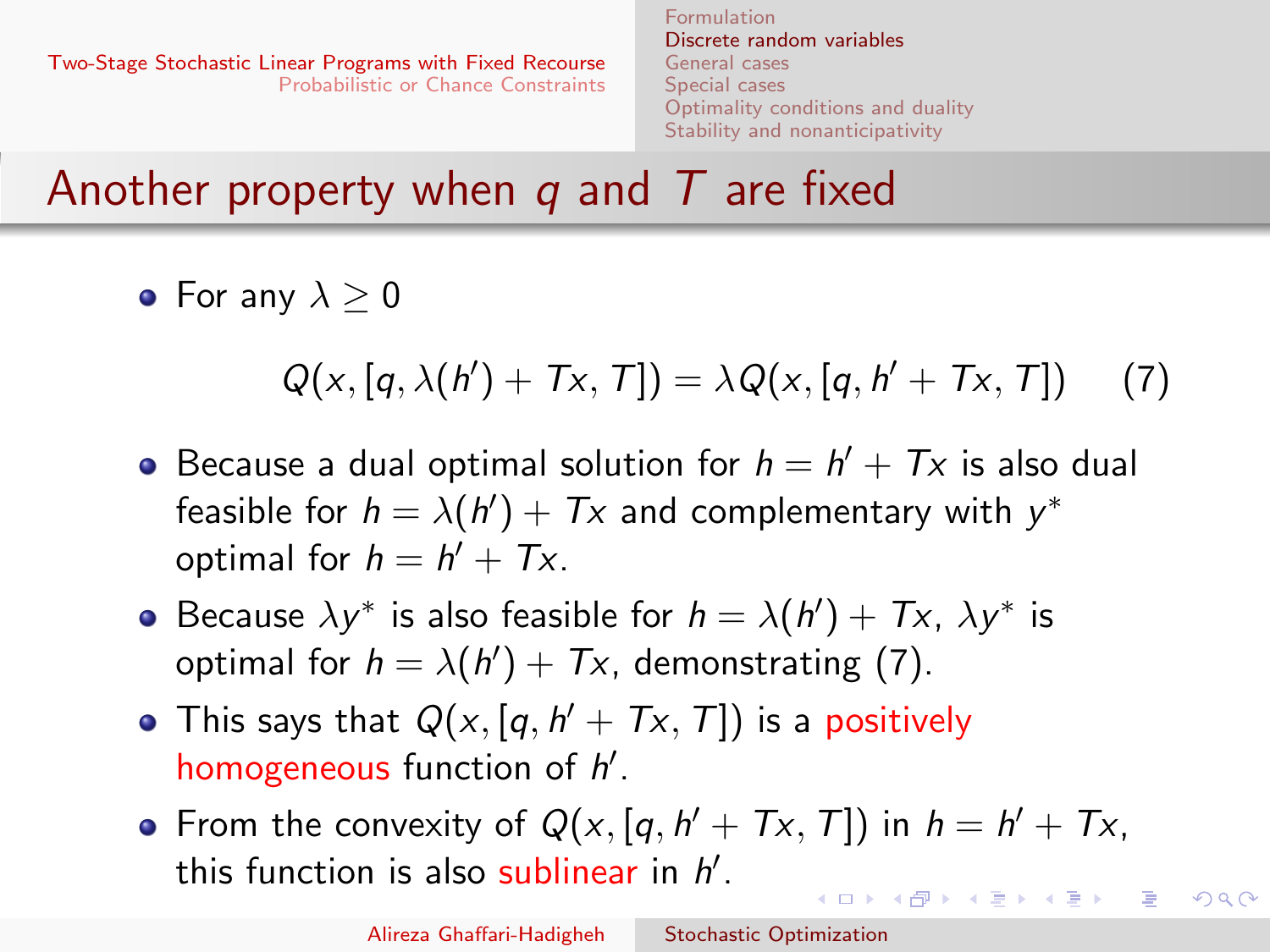[Formulation](#page-2-0) [Discrete random variables](#page-4-0) [General cases](#page-13-0) [Special cases](#page-26-0) [Optimality conditions and duality](#page-31-0) [Stability and nonanticipativity](#page-41-0)

# <span id="page-13-0"></span> $\xi$  is not a discrete random variable

• For fixed value of x and  $\xi$ , the value of the second-stage program is, as before, given by [\(6\)](#page-7-1).

$$
Q(x,\xi)=\min_{y}\{q(\omega)^{T}y|W(\omega)y=h(\omega)-T(\omega)x,y\geq 0\}.
$$

- When the mathematical program [\(6\)](#page-7-1) is unbounded below or infeasible, the value of the second-stage program is defined to be  $-\infty$  or  $+\infty$ , respectively.
- **•** The expected second-stage value is, as given in [\(3\)](#page-3-1)  $Q(x) = E_{\xi}[x, \xi(\omega)]$

$$
\bullet\ +\infty +(-\infty)=+\infty
$$

- Conservative attitude, rejecting any first-stage decision that could lead to an undefined recourse action for some realization even if some other realization would induce an infinitely low-cost.
- Reflects the fact that second-stage programs can easily be bounded by bounding y, while infeasibilities may be inherent to the problem. イロメ イ押メ イヨメ イヨメー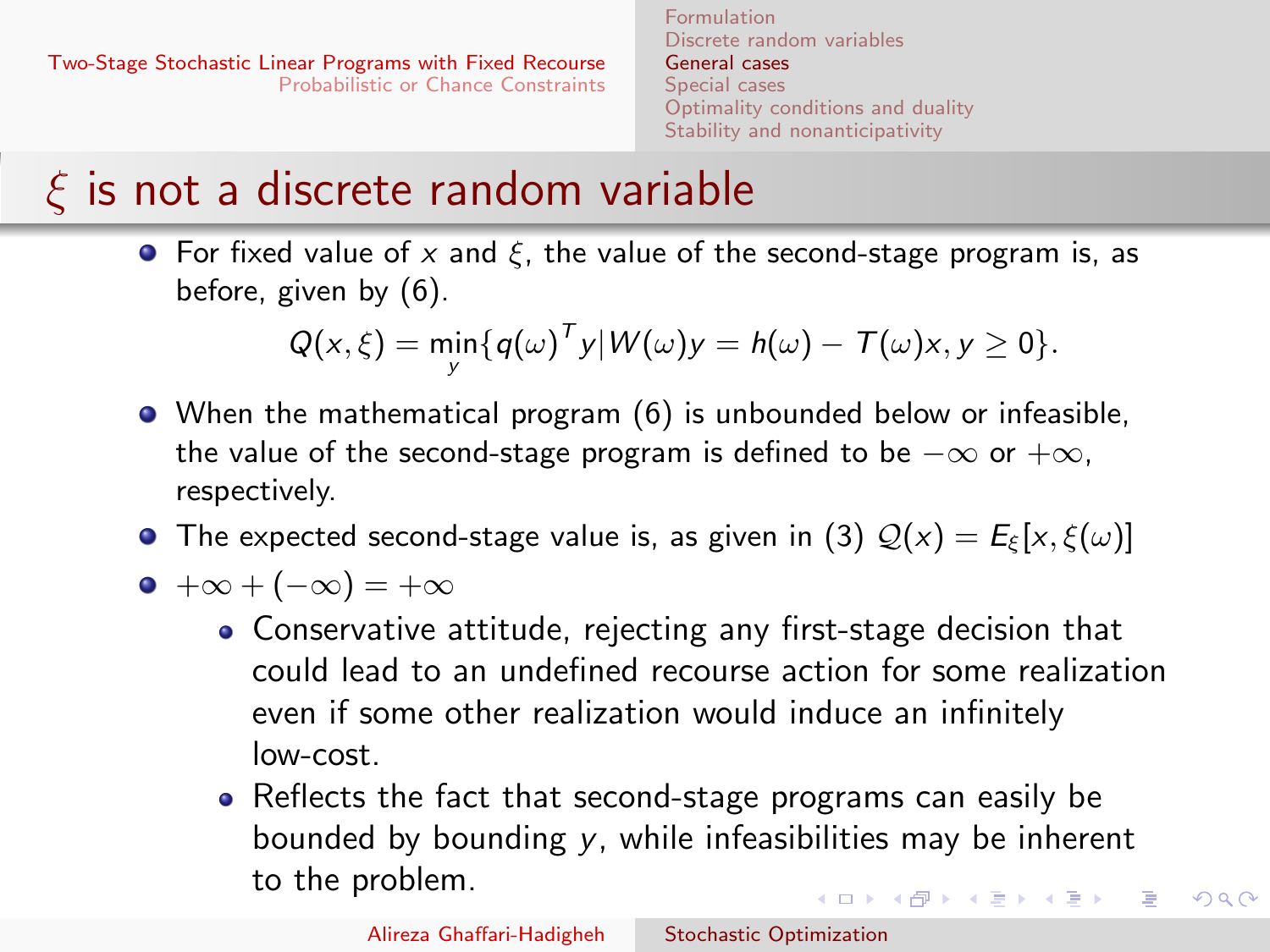[Formulation](#page-2-0) [Discrete random variables](#page-4-0) [General cases](#page-13-0) [Special cases](#page-26-0) [Optimality conditions and duality](#page-31-0) [Stability and nonanticipativity](#page-41-0)

# <span id="page-14-0"></span>Elementary feasibility set

**•** For any given  $\xi$ ,

$$
K_2(\xi) = \{x | Q(x, \xi) < \infty\}
$$
  
\n
$$
K_2(\xi) = \{x | y \ge 0 \text{ exists s. t. } W(\omega)y = h(\omega) - T(\omega)x\}.
$$

- $\bullet$  Both definitions are equivalent for a given  $\xi$  and enjoy the properties of Theorem (Page 9).
- When  $\xi$  is not a discrete random variable, we define  $K_2$  in two different ways:

$$
K_2=\{x|\mathcal{Q}(x)<\infty\}
$$

or

$$
\mathsf{K}_2^\mathsf{P} = \bigcap_{\xi \in \Xi} \mathsf{K}_2(\xi)
$$

- $K_2^P$  is said to define the possibility interpretation of the second-stage feasibility set.
- A first-stage decision  $x$  belongs to  $\mathsf{K}_2^\mathsf{P}$  if, for all possible values of the ra[n](#page-13-0)dom vector  $\xi$ , a feasible sec[on](#page-13-0)d-stage decision [ca](#page-15-0)n [be](#page-14-0) [t](#page-15-0)[a](#page-12-0)[k](#page-13-0)[en](#page-25-0)[.](#page-26-0)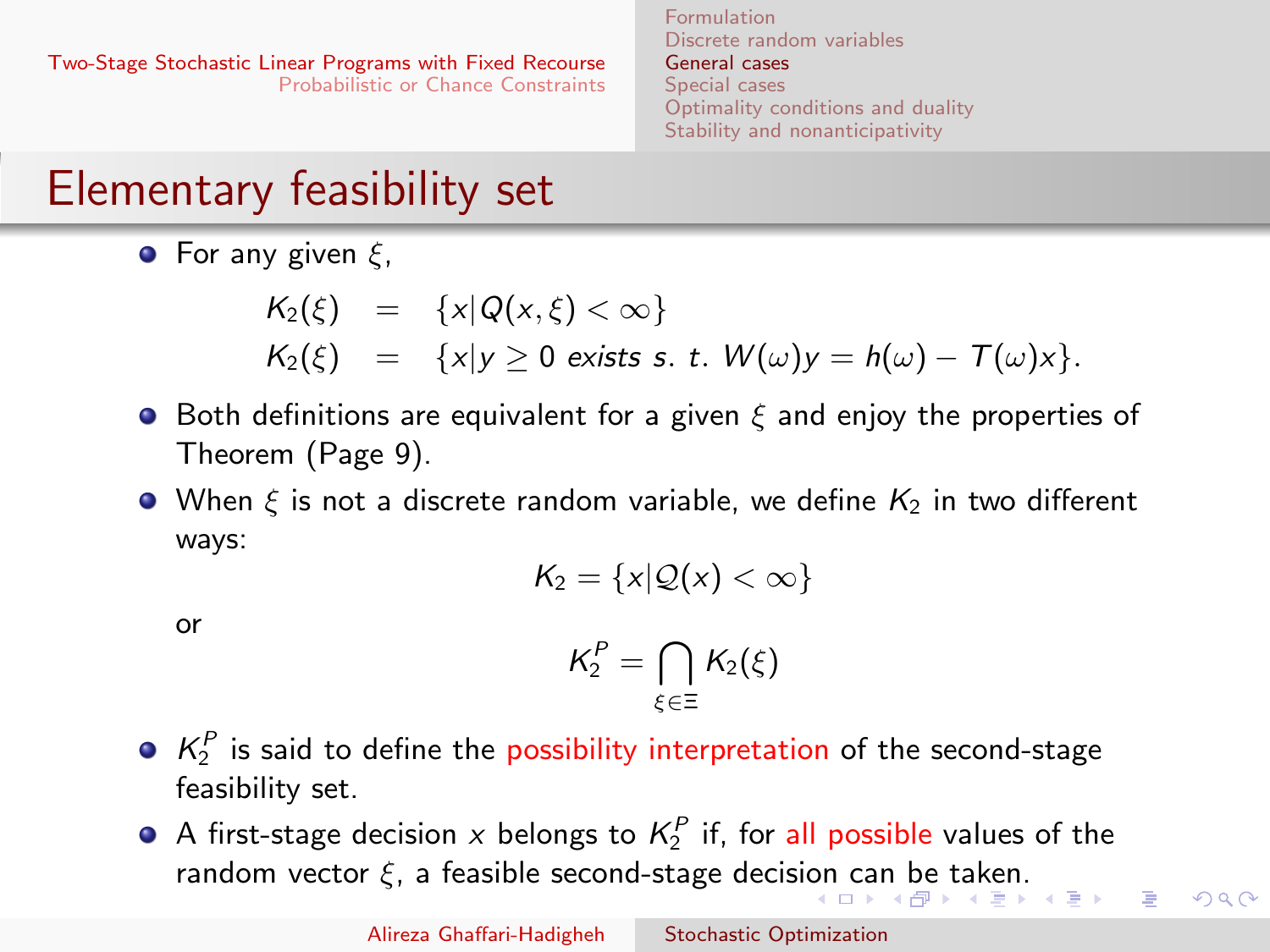イロト イ押ト イヨト イヨト

 $\Omega$ 

<span id="page-15-0"></span>Two sets,  $K_2$  and  $K_2^P$ , can indeed be different when the random variable is a continuous random variable.

### Example

• Consider an example where the second stage is defined by

$$
Q(x,\xi)=\min_{y}\{y|\xi y=1-x,y\geq 0\}
$$

- $\xi$  has a triangular distribution on [0,1], namely,  $P(\xi \leq u) = u^2$
- W reduces to a  $1 \times 1$  matrix and is the only random element.
- For all  $\xi$  in (0,1], the optimal y is  $\frac{1-x}{\xi}$

$$
K_2(\xi) = \{x | x \le 1\}
$$
  
 
$$
Q(x,\xi) = \frac{1-x}{\xi}, \forall x \le 1
$$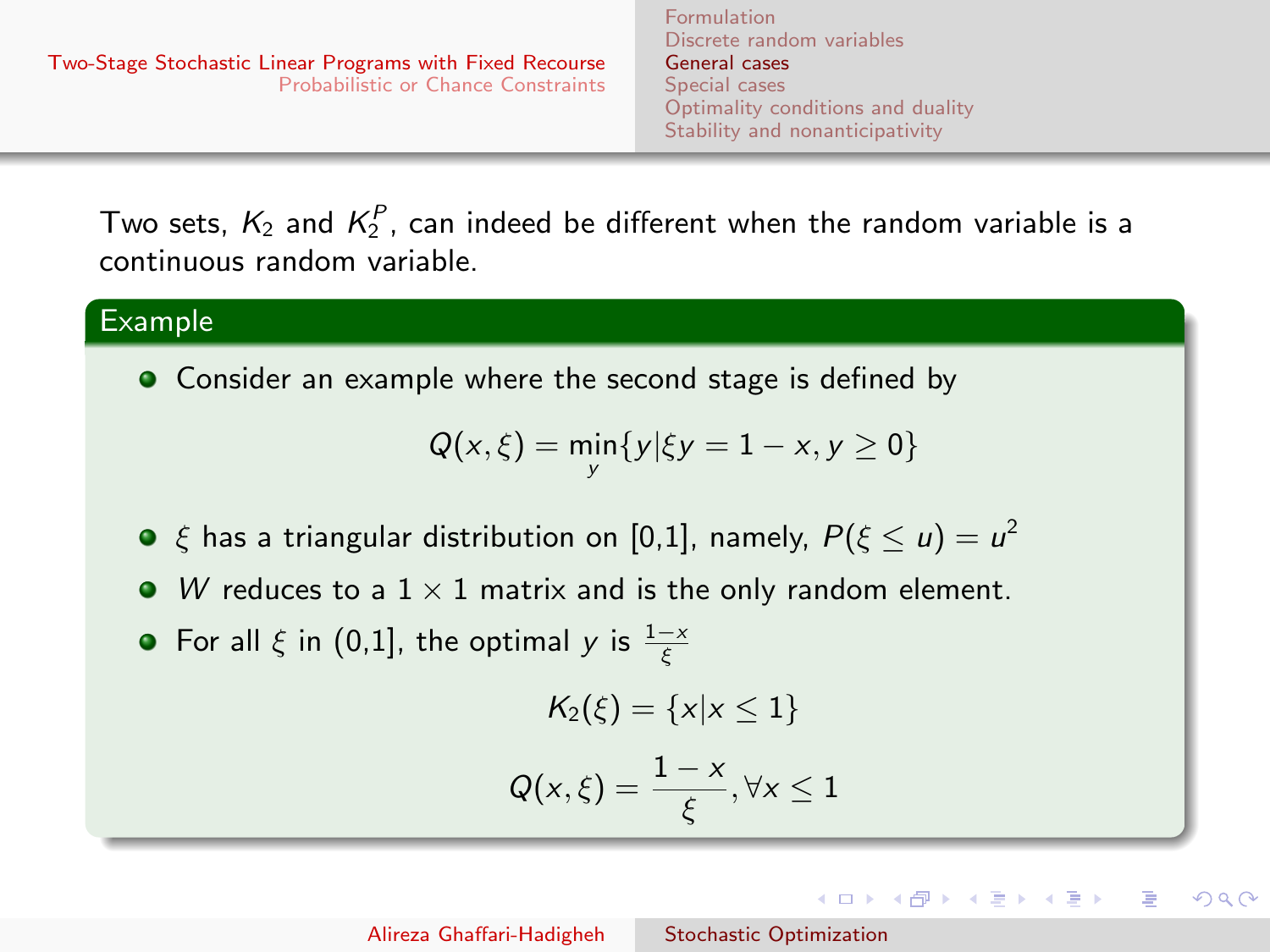[Formulation](#page-2-0) [Discrete random variables](#page-4-0) [General cases](#page-13-0) [Special cases](#page-26-0) [Optimality conditions and duality](#page-31-0) [Stability and nonanticipativity](#page-41-0)

### <span id="page-16-0"></span>Example

Example (Continued)

• When 
$$
\xi = 0
$$
,  $K_2(0) = \{x | x = 1\}$ .

**•** for  $x \neq 1$ ,  $Q(x, 0)$  should normally be  $+\infty$ . However, because the probability that  $\xi = 0$  is zero, the convention is to take  $Q(x, 0) = 0$ . This corresponds to defining  $0 \times \infty = 0$ .

• 
$$
K_2^P = \{x | x = 1\} \cap \{x | x \le 1\} = \{x | x = 1\}
$$
 while

$$
Q(x) = \int_0^1 \frac{1-x}{\xi} \times 2\xi d\xi = 2(1-x), \forall x \le 1
$$

 $K_2 = \{x | x \leq 1\}$  and  $K_2^P$  is strictly contained in  $K_2$ .

A point is not in  $\mathcal{K}^P_2$  as soon as it is infeasible for some  $\xi$  value, regardless of the distribution of  $\xi$ , while  $K_2$  does not consider infeasibilities occurring with zero probability.

This kind of difficulty rarely occurs for programs with a fixed W matrix. It never occurs when the random vector satisfies some [co](#page-15-0)n[di](#page-17-0)[ti](#page-15-0)[on](#page-16-0)[s.](#page-17-0)  $\longleftrightarrow$  $\Omega$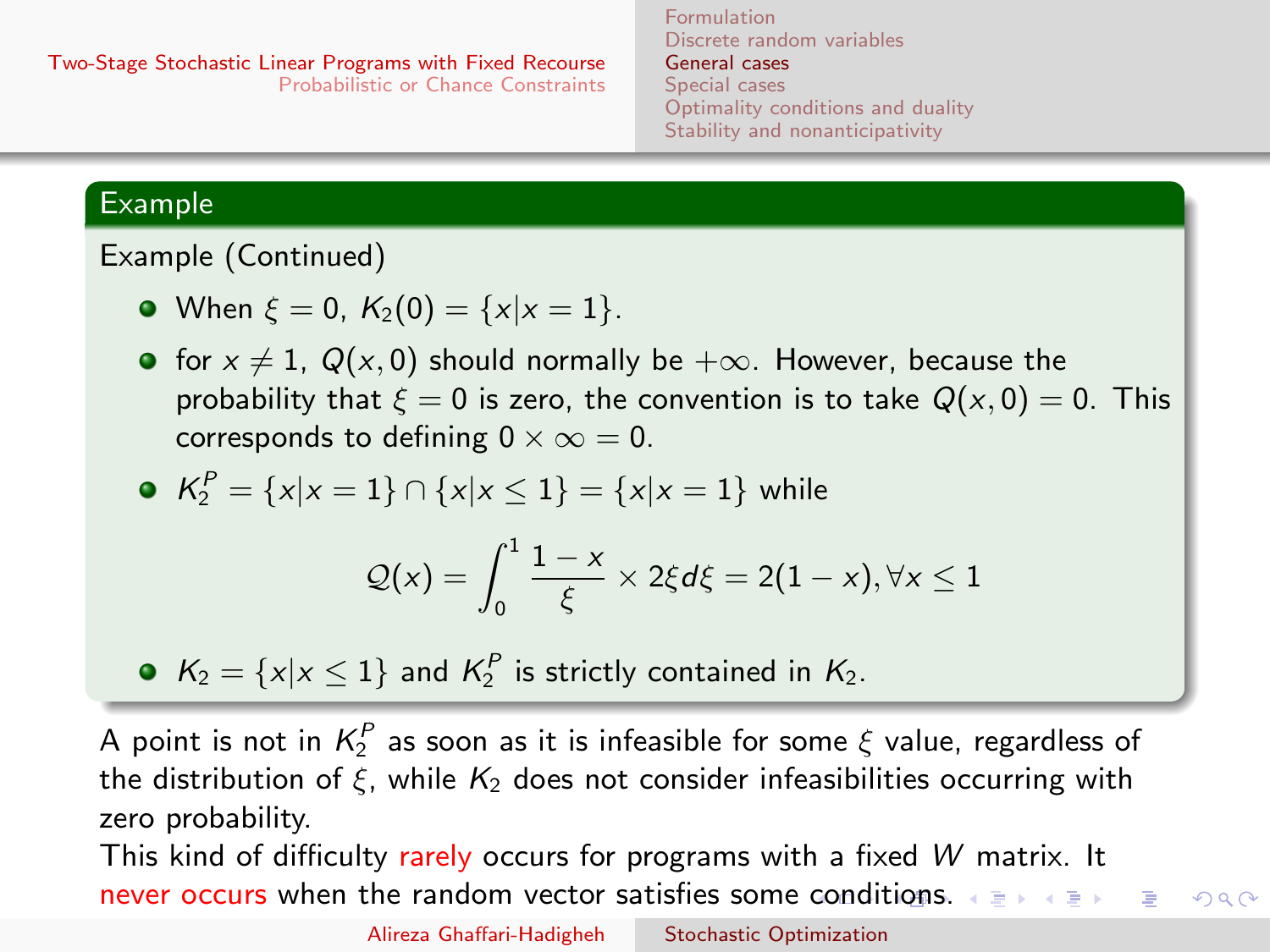イロメ イ何メ イヨメ イヨメ

 $\Omega$ 

### <span id="page-17-0"></span>Proposition 3.

If  $\xi$  has finite second moments, then

$$
P(\omega|Q(x,\xi)<\infty)=1 \text{ implies } Q(x)<\infty.
$$

See (Walkup and Wets [1967]).

#### Theorem

For a stochastic program with fixed recourse where  $\xi$  has finite second moments, the sets  $K_2$  and  $K_2^P$  coincide.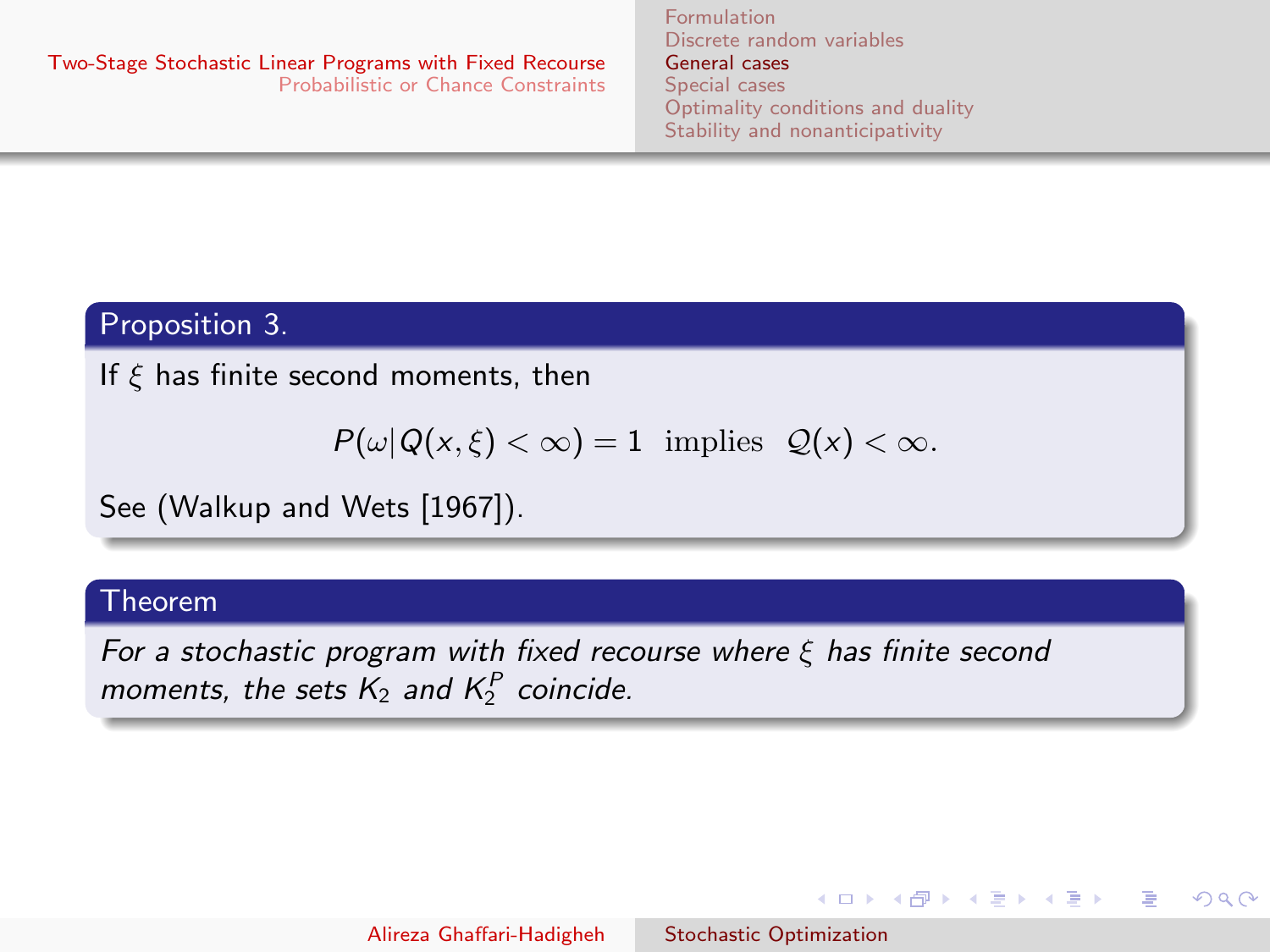[Formulation](#page-2-0) [Discrete random variables](#page-4-0) [General cases](#page-13-0) [Special cases](#page-26-0) [Optimality conditions and duality](#page-31-0) [Stability and nonanticipativity](#page-41-0)

### Proof.

- First consider  $x \in K_2^P$ .
- This implies  $Q(x, \xi) < \infty$  with probability one, so that, by Proposition 3,  $Q(x)$  is bounded above and  $x \in K_2$ .
- Now, consider  $x \in K_2$ .
- It follows that  $\{\xi | Q(x, \xi) < \infty\}$  is a set of measure one.
- Observe that  $Q(x, \xi) < \infty$  is equivalent to  $h(\omega) T(\omega)x \in \text{pos }W$  and that  $h(\omega) - T(\omega)x$  is a linear function of  $\xi$ , and  $\{\xi \in \Sigma | Q(x, \xi) < \infty\}$  is a closed subset of  $\Sigma$  of measure one, for any set  $\Sigma$  of measure one.
- **In particular,**  $\{\xi \in \Xi | Q(x, \xi) < \infty\}$  is a closed subset of  $\Xi$  having measure one.
- $\bullet$  By definition of  $\Xi$ , this set can only be  $\Xi$  itself, so that  $\{\xi | Q(x,\xi) < \infty\} \equiv$  and therefore  $x \in K_2^P$ .

イロト イ伊 トイヨ トイヨト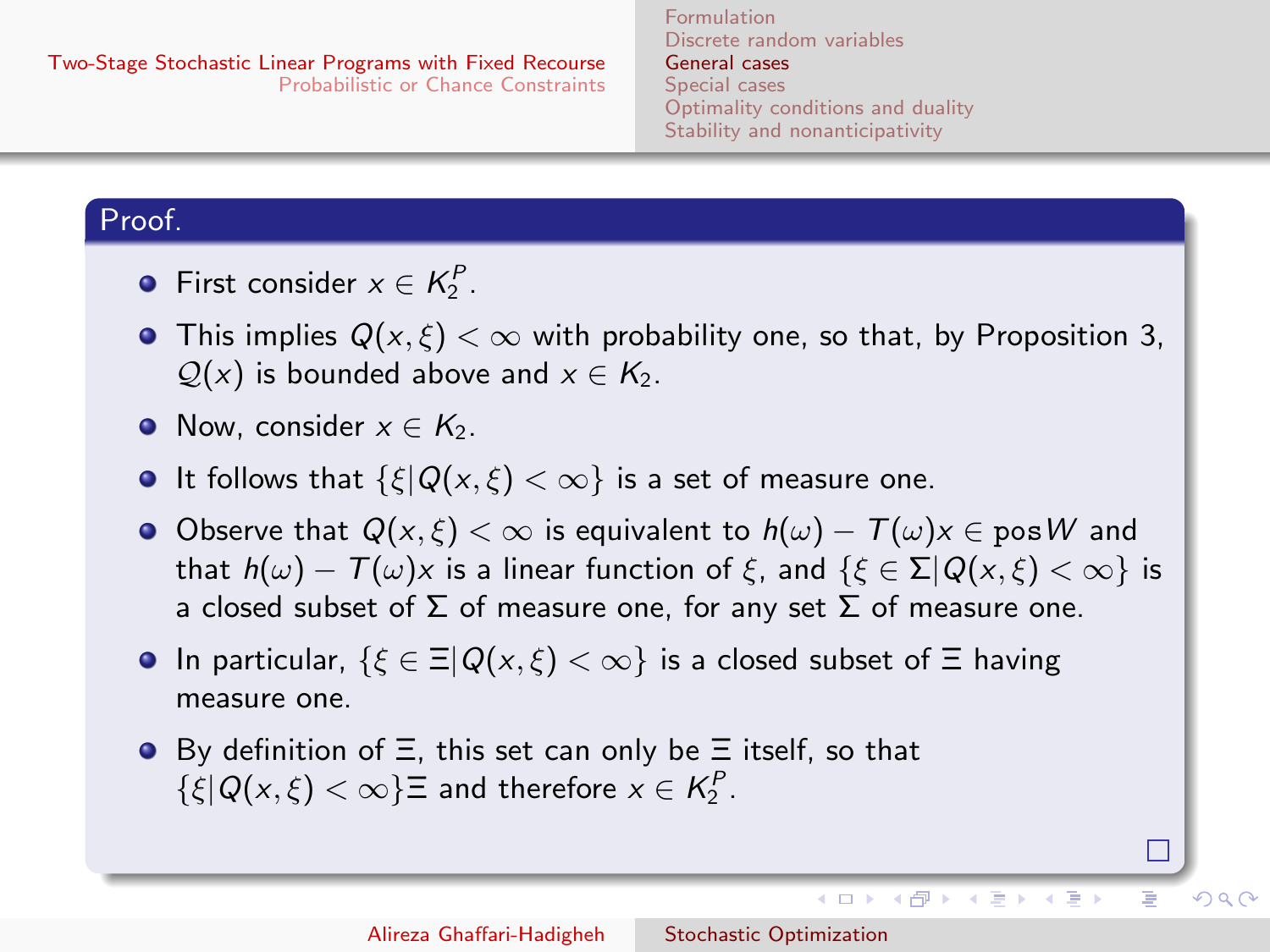- A third definition of the second-stage feasibility set:  $\{x|Q(x,\xi) < \infty$  with probability one.
- **•** For problems with fixed recourse where  $\xi$  has finite second moments, this set also coincides with  $K_2$  and  $K_2^P$ .
- In the following, we simply speak of  $K<sub>2</sub>$ , the second-stage feasibility set.

[Formulation](#page-2-0)

### Theorem

When W is fixed and  $\xi$  has finite second moments:

(a)  $K_2$  is closed and convex.

(b) If T is fixed,  $K_2$  is polyhedral.

(c) Let  $\Xi$ <sub>T</sub> be the support of the distribution of T. If  $h(\xi)$ and  $T(\xi)$  are independent and  $\Xi_T$  is polyhedral, then  $K_2$ is polyhedral.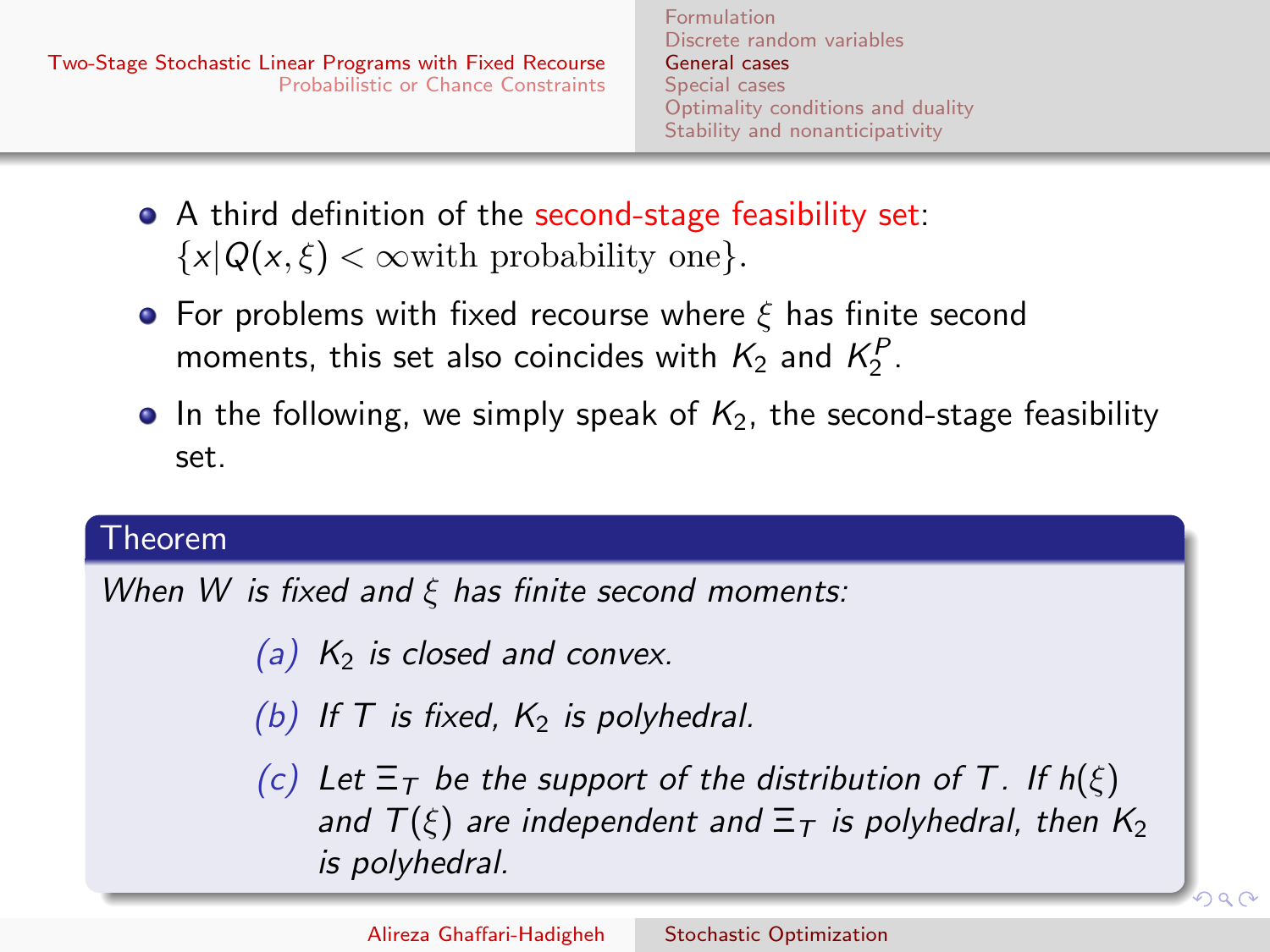[Formulation](#page-2-0) [Discrete random variables](#page-4-0) [General cases](#page-13-0) [Special cases](#page-26-0) [Optimality conditions and duality](#page-31-0) [Stability and nonanticipativity](#page-41-0)

イロン イ何ン イヨン イヨン

E

 $QQ$ 

### Proof.

- The proof of (a) is elementary under the possibility representation of  $K_2$ .
- **If** T is fixed,  $x \in K_2$  if and only if  $h(\xi) Tx \in \text{pos } W$  for all  $\xi \in \Xi_h$ , where  $\Xi_h$  is the support of the distribution of  $h(\xi)$ .
- Consider some x and  $\xi$  s.t.  $h(\xi) Tx \notin \text{pos } W$ . Then there must exist some hyperplane, say  $\{ x | \sigma^T x = 0 \}$  that separates  $h(\xi) - T x$ from  $posW$ .
- This hyperplane must satisfy  $\sigma^{\mathcal{T}} t \leq 0$  for  $t \in \mathsf{pos}\, \mathcal{W}$  and  $\sigma^{\mathcal{T}}(h(\xi)-T\mathsf{x})>0.$
- $\bullet$  Because W is fixed, there need only be finitely many different such hyperplanes, so that  $h(\xi) - Tx \in \text{pos } W$  is equivalent to  $W^*(h(\xi) - Tx) \leq 0$  for some matrix  $W^*$ .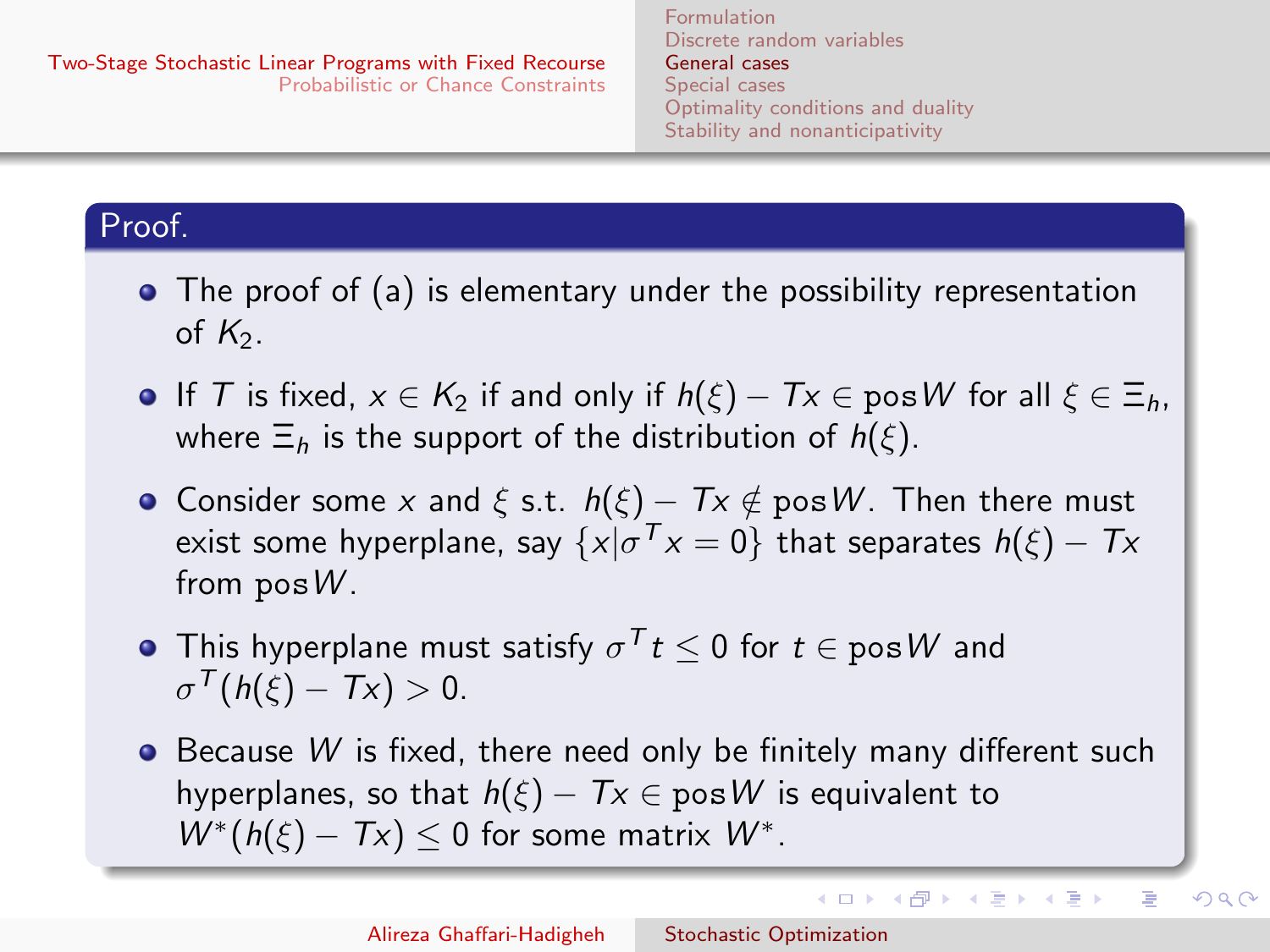# Proof (Continued)

- $\bullet$  This matrix, called the polar matrix of W, is obtained by choosing some minimal set of separating hyperplanes.
- The set is minimal if removing any hyperplane would no longer guarantee the equivalence between  $h(\xi) - Tx \in \text{pos } W$  and  $W^*(h(\xi) - Tx) \leq 0$  for all x and  $\xi$  in  $\Xi_h$ .
- It follows that  $x \in K_2$  if and only if  $W^*(h(\xi) Tx) \leq 0$  for all  $\xi in \Xi$ .
- **•** This can still be an infinite system of linear inequalities due to  $h(\xi)$ .
- We may, however, replace this system by

<span id="page-21-0"></span>
$$
(W^*T)_{i,X} \ge u_i^* = \sup_{h(\xi) \in \Xi h} W_i^* h(\xi), i = 1, ..., l,
$$
 (8)

where  $W_{i.}^*$  is the  $i$  -th row of  $W^*$  and  $I$  is the finite number of rows of  $W^*$ .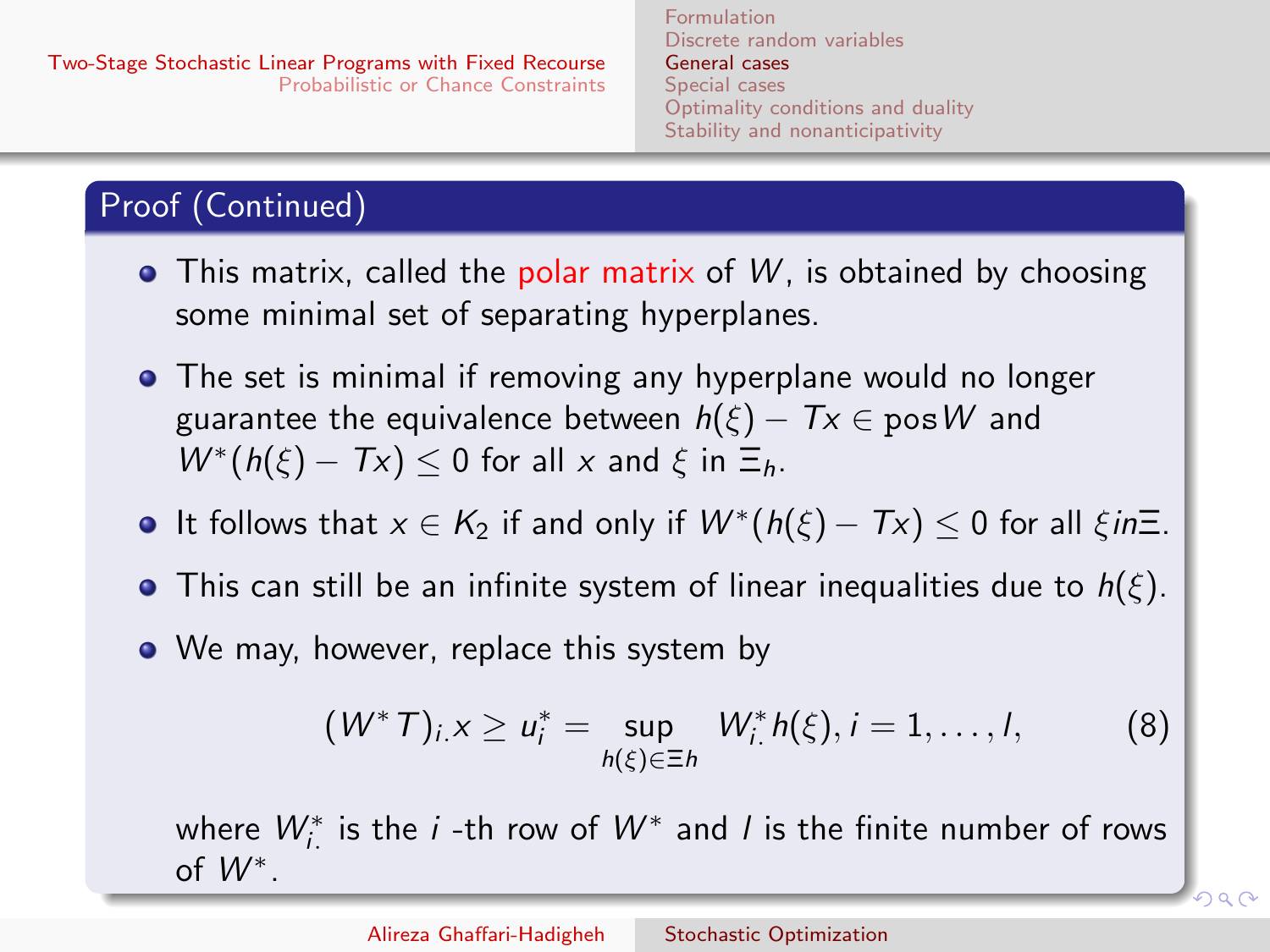イロメ イ部メ イ君メ イ君メー

つくへ

# Proof (Continued)

- If for some  $i, u^*_{i}$  is unbounded, then the problem is infeasible and the result in (b) is trivially satisfied.
- If, for all i,  $u_i^* < \infty$ , then the system [\(8\)](#page-21-0) constitutes a finite system of linear inequalities defining the polyhedron  $\mathcal{K}_2 = \{x | W^* T x \geq u^*\}$ where  $u^*$  is the vector whose *i*- th component is  $u_i^*$ . This proves (b).
- When  $T$  is stochastic, a relation similar to  $(8)$  holds, which, unless  $\Xi$ <sub>T</sub> is finite, defines an infinite system of inequalities.
- Whenever  $\Xi$ <sub>T</sub> is polyhedral, (c) can be proved by working on the extremal elements of  $\Xi$ <sub>T</sub>. (See Wets [1974, Corollary 4.13].)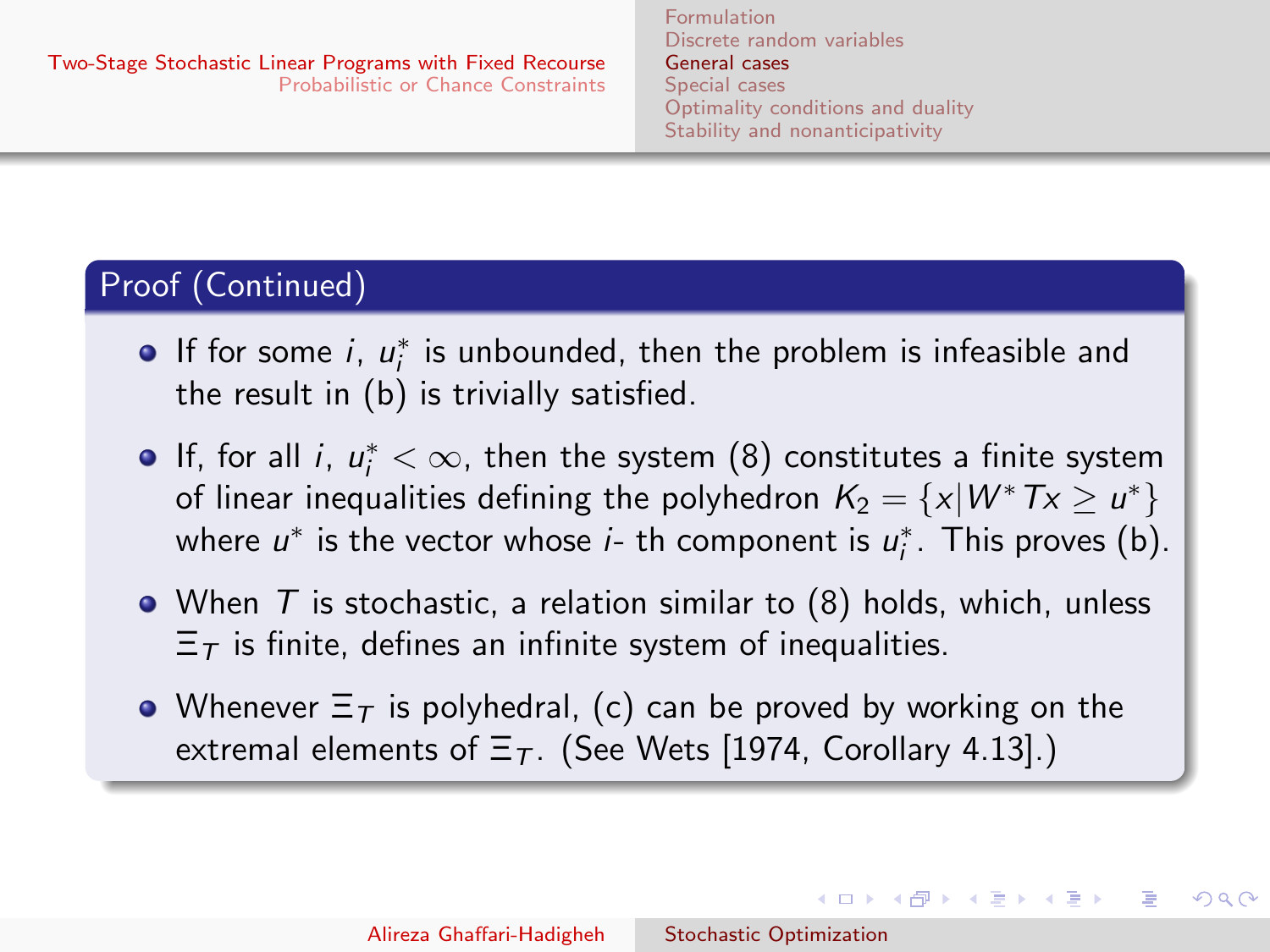[Formulation](#page-2-0) [Discrete random variables](#page-4-0) [General cases](#page-13-0) [Special cases](#page-26-0) [Optimality conditions and duality](#page-31-0) [Stability and nonanticipativity](#page-41-0)

 $\left\{ \begin{array}{ccc} 1 & 0 & 0 \\ 0 & 1 & 0 \end{array} \right.$ 

 $200$ 

$$
Q(x,\xi)
$$
 it is not  $-\infty$ 

#### Theorem

For a stochastic program with fixed recourse where  $\xi$  has finite second moments,

(a)  $Q(x)$  is a Lipschitzian convex function and is finite on  $K_2$ .

(b) If  $F(\xi)$  is an absolutely continuous distribution,  $Q(x)$  is differentiable on  $ri$   $K_2$ .

#### Proof.

Convexity and finiteness in (a) are immediate. A proof of the Lipschitz condition can be found in Wets [1972] or Kall [1976].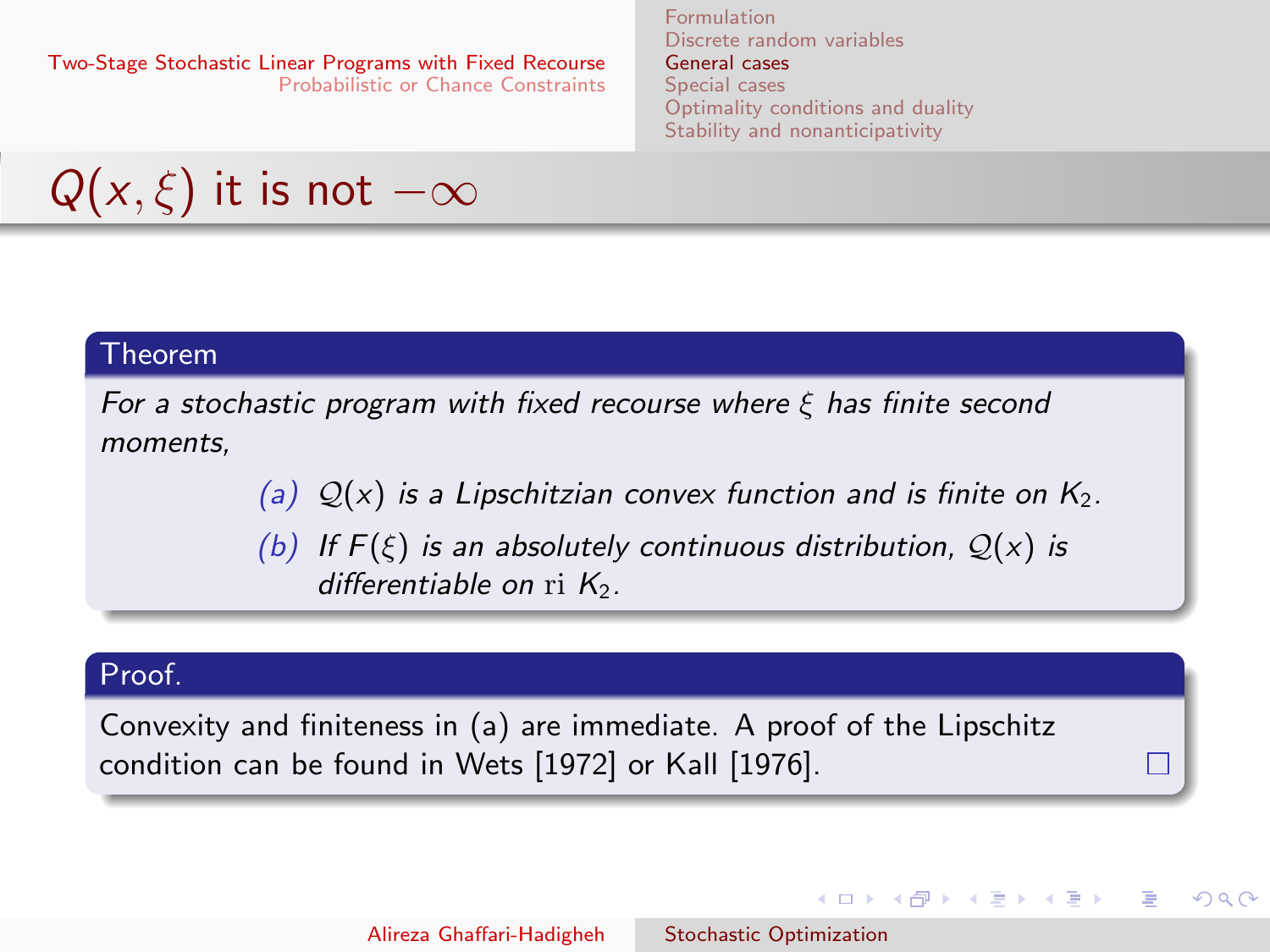[Formulation](#page-2-0) [Discrete random variables](#page-4-0) [General cases](#page-13-0) [Special cases](#page-26-0) [Optimality conditions and duality](#page-31-0) [Stability and nonanticipativity](#page-41-0)

# Remarks

- When the random variables are appropriately described by a finite distribution,
	- The constraint set  $K_2$  is defined by the possibility interpretation and is easily seen to be polyhedral.
	- The second-stage recourse function  $Q(x)$  is piecewise linear and convex on  $K_2$ .
- When the random variables cannot be described by a finite distribution,
	- They can usually be associated with some probability density.
	- Many common probability densities are absolutely continuous and have finite second moments; so, the constraints set definitions  $K_2$  and  $K_2^P$  coincide and the second-stage value function  $Q(x)$  is differentiable and convex.
	- Classical nonlinear programming techniques could then be applied.

イロメ イ押メ イヨメ イヨメー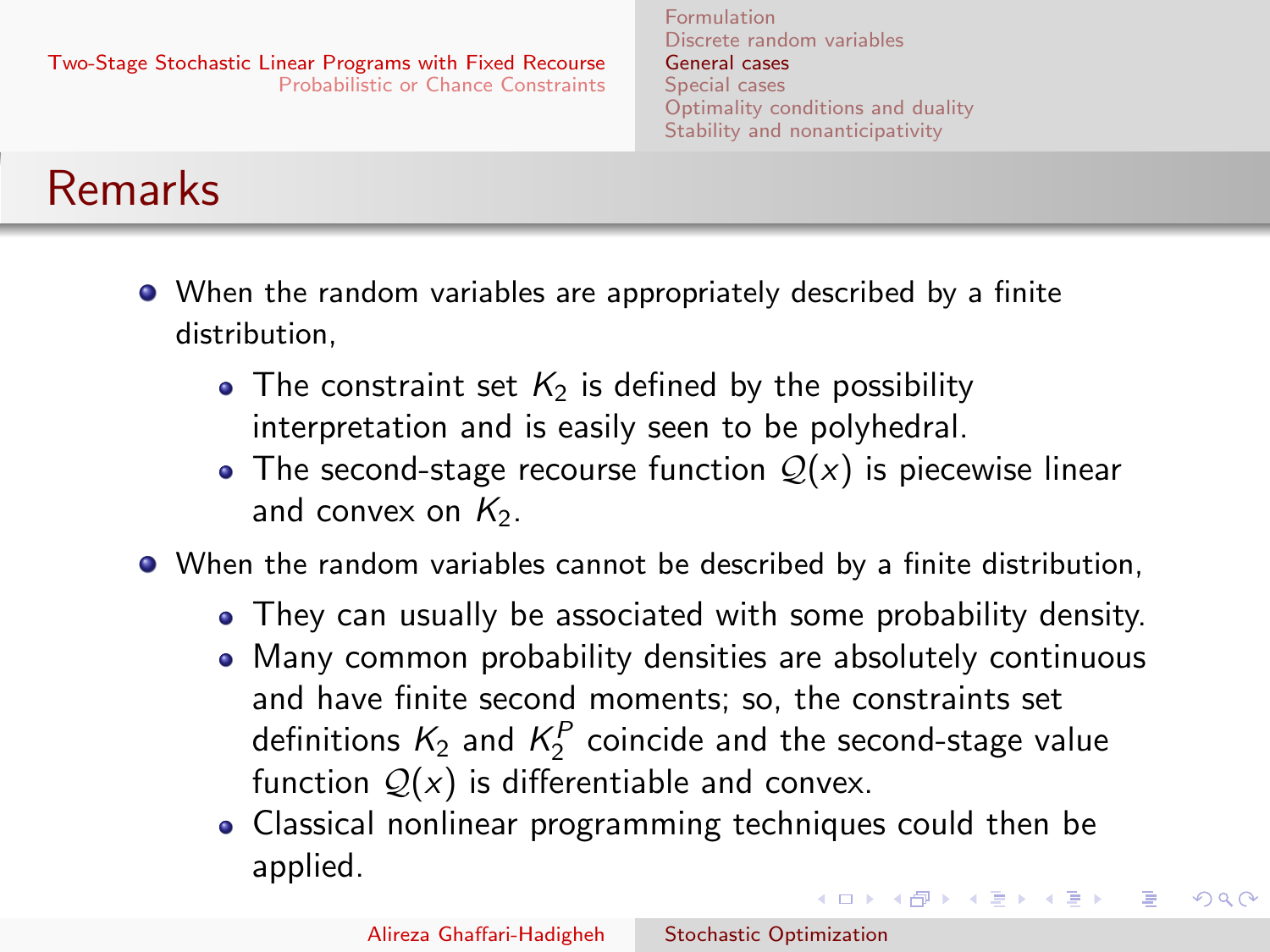- <span id="page-25-0"></span>• In general, one can only compute  $\mathcal{Q}(x)$  by numerical integration of  $Q(x, \xi)$ , for a given value of x.
- Most nonlinear techniques would also require the gradients of  $Q(x)$ , which in turn require numerical integration.
- We come to the conclusion that numerical integration, as of today, produces an effective computational method only when the random vector is of small dimensionality.
- As a consequence, the practical solution of stochastic programs having continuous random variables is, in general, a difficult problem.
- One line of approach is to approximate the random variable by a discrete one and let the discretization be finer and finer, hoping that the solutions of the successive problems with discrete random variables will converge to the optimal solution of the problem with a continuous random variable. イロメ イ母メ イヨメ イヨメー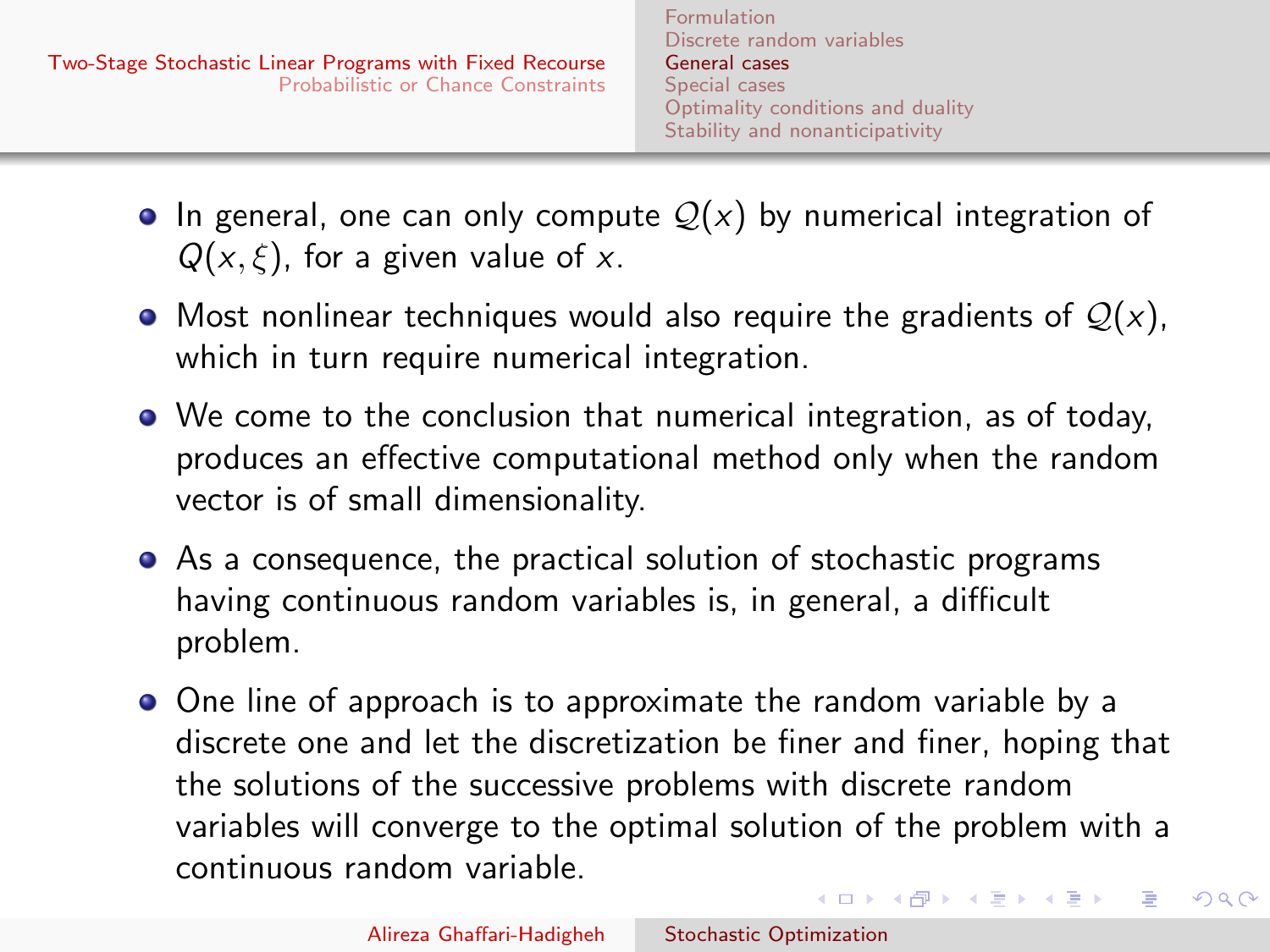[Formulation](#page-2-0) [Discrete random variables](#page-4-0) [General cases](#page-13-0) [Special cases](#page-26-0) [Optimality conditions and duality](#page-31-0) [Stability and nonanticipativity](#page-41-0)

イロメ イ母メ イヨメ イヨメー

 $200$ 

# <span id="page-26-0"></span>Special case:  $K_1 \subset K_2$

- $\bullet$  Every solution  $x$  that satisfies the first-period constraints,
	- $Ax = b$ , also has a feasible completion in the second stage.
- The stochastic program has relatively complete recourse.
- Although relatively complete recourse is very useful in practice and in many of the theoretical results that follow, it may be difficult to identify because it requires some knowledge of the sets  $K_1$  and  $K_2$ .
- A special type of relatively complete recourse may be identified from the structure of W .
- This form, called complete recourse, holds when there exists  $y \ge 0$  such that  $Wy = t$  for all  $t \in \mathbb{R}^{m_2}$ .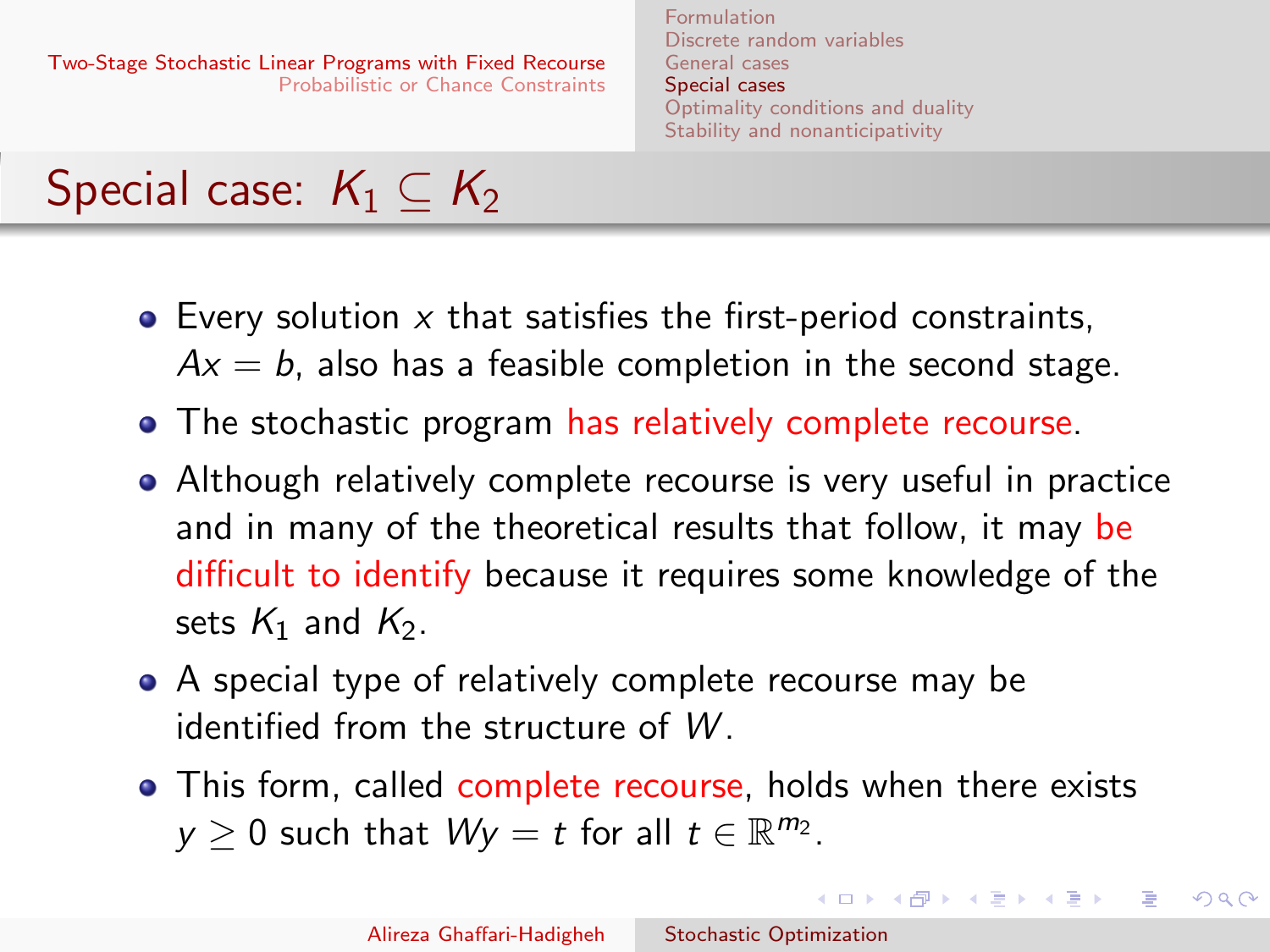[Formulation](#page-2-0) [Discrete random variables](#page-4-0) [General cases](#page-13-0) [Special cases](#page-26-0) [Optimality conditions and duality](#page-31-0) [Stability and nonanticipativity](#page-41-0)

- Complete recourse is also represented by  $pos W = \mathbb{R}^{m_2}$
- It says that W contains a positive linear basis of  $\mathbb{R}^{m_2}$ .
- Complete recourse is often added to a model to ensure that no outcome can produce infeasible results.
- With most practical problems, this should be the case.
- In some instances, complete recourse may not be apparent.
- A special type of complete recourse offers additional computational advantages to stochastic programming solutions.
- It is called simple recourse.
- For a simple recourse problem,  $W = [I, -I]$ , y is divided correspondingly as  $(y^+, y^-)$ , and  $q = (q^+, q^-)$ .
- In this case, the optimal values of  $y_i^+$  $y_i^+(\omega), y_i^ \bar{\gamma}^{\scriptscriptstyle{-}}_{i}(\omega)$  are determined purely by the sign of  $h_i(\omega) - T_{i}(\omega)x$  provided that  $q^+_i + q^-_i \geq 0$  with probability one.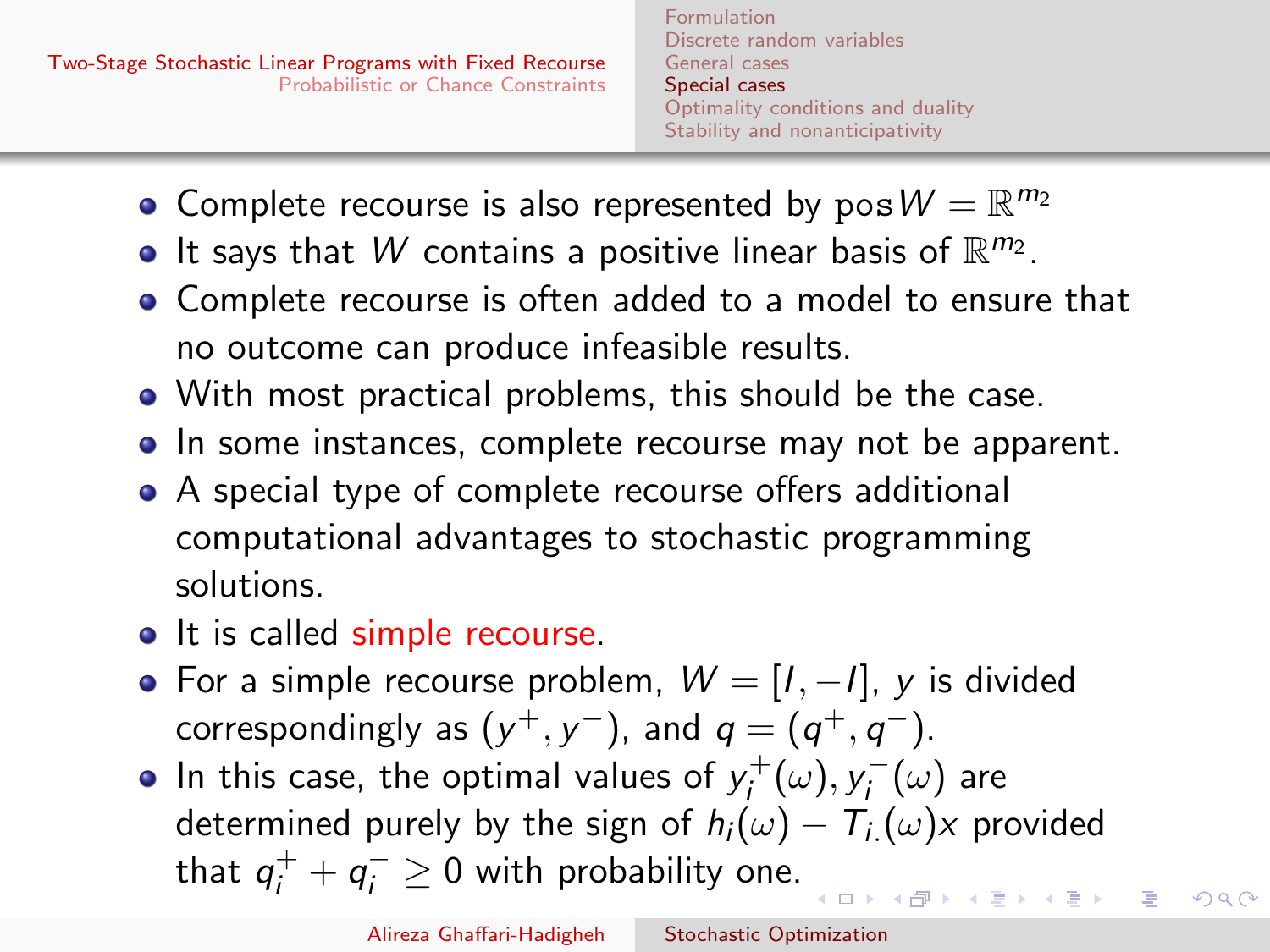[Formulation](#page-2-0) [Discrete random variables](#page-4-0) [General cases](#page-13-0) [Special cases](#page-26-0) [Optimality conditions and duality](#page-31-0) [Stability and nonanticipativity](#page-41-0)

#### Theorem

Suppose the two-stage stochastic program in [\(1\)](#page-2-1) is feasible and has simple recourse and that  $\xi$  has finite second moments. Then  $\mathcal{Q}(x)$  is finite if and only if  $q_i^+ + q_i^- \geq 0$  with probability one.

### Proof.

If  $q_i^+(\omega)+q_i^-(\omega) < 0$  for  $\omega \in \Omega_1$  where  $P(\Omega_1) > 0$ , then, for any feasible x in [\(1\)](#page-2-1), for all  $\omega \in \Omega_1$  where  $h_i(\omega) - T_i(\omega)x > 0$ , let  $y_i^+(\omega) = h - i(\omega) - T_i(\omega)x + u$ ,  $y_i^-(\omega) = u$ . By letting  $u \to \infty$ ,  $Q(x, \omega) \rightarrow -\infty$ . A similar argument applies if  $h_i(\omega) - T_i(\omega)x \leq 0$ , so  $Q(x)$  is not finite.

If  $q_i^+ + q_i^- \ge 0$  with probability one, then  $Q(x,\omega)=\sum^{m_2}(q^+_i(\omega)(h_i(\omega)-T_{i.}(\omega)x)^++q^-_i(\omega)(-h_i(\omega)+T_{i.}(\omega)x)^+)$ which is finite for all  $\omega$ . Using Proposition 2, we obtain the result.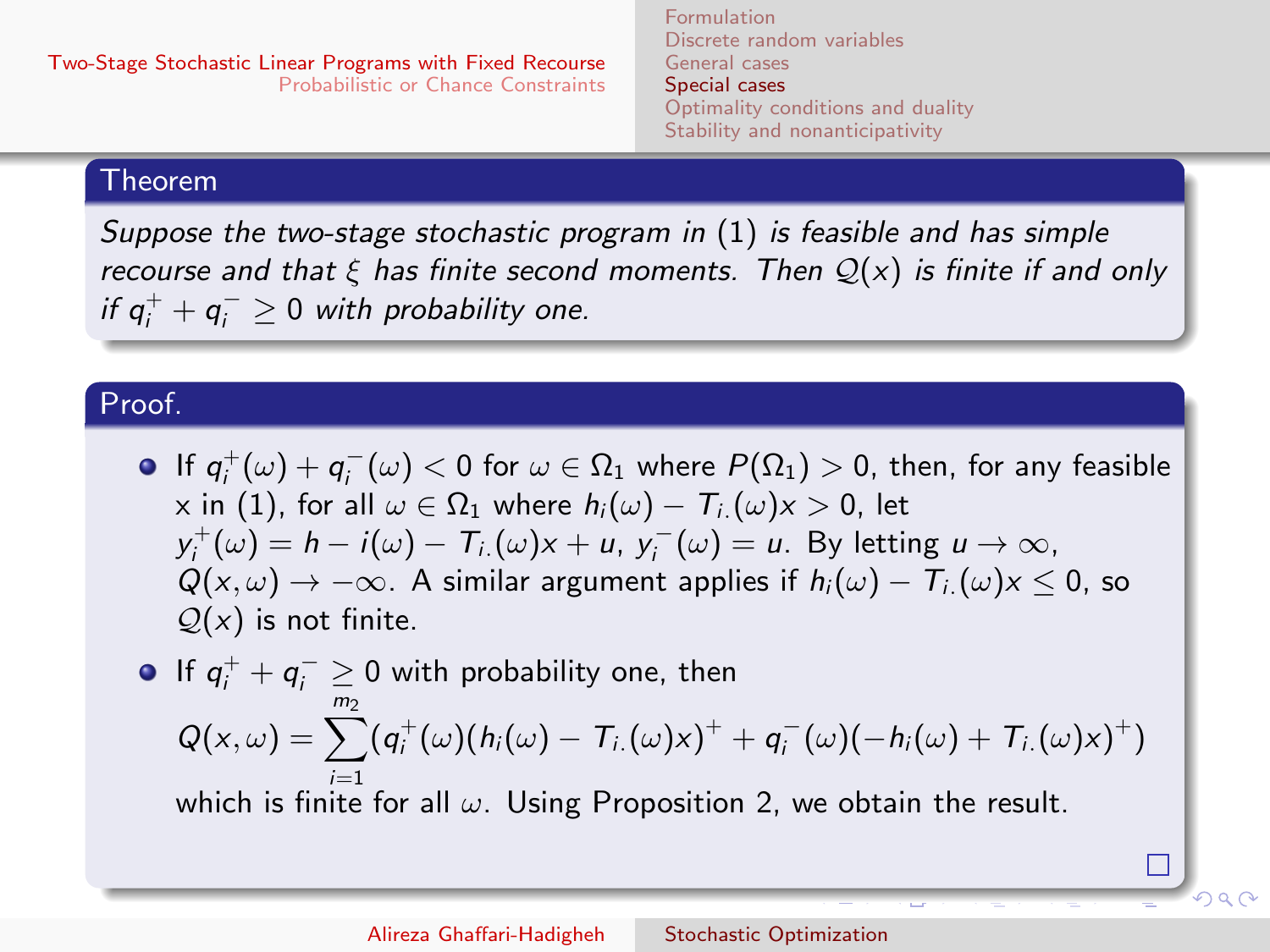[Formulation](#page-2-0) [Discrete random variables](#page-4-0) [General cases](#page-13-0) [Special cases](#page-26-0) [Optimality conditions and duality](#page-31-0) [Stability and nonanticipativity](#page-41-0)

Assumption:  $q^+_i + q^-_i \geq 0$  with probability one.

- $\mathcal{Q}(x) = \sum_{i=1}^{m_2} \mathcal{Q}_i(x),$
- $\mathcal{Q}_i(x) = E_{\omega}[Q_i(x, \xi(\omega))],$
- $Q_i(x,\xi(\omega)) = q_i^+(\omega)(h_i(\omega) T_{i.}(\omega)x)^+ + q_i^-(\omega)(-h_i(\omega) + T_{i.}(\omega)x)^+$ .
- When q and T are fixed, this characterization of Q allows its expression as a separable function in the remaining random components h<sub>i</sub>.
- Often, in this case,  $T_i \times$  is substituted with  $\chi_i$  and  $\Psi$  is substituted for  $\xi$  so that  $Q(x) = \Psi(x)$ .
- We then obtain  $\Psi(\chi)=\sum_{i=1}^{m_2}\Psi_i(\chi_i)$  where  $\Psi_i(\chi_i)=E_{h_i}[\psi_i(\chi_i,h_i)]$ and  $\psi_i(\chi_i, h_i) = q_i^+(h_i - \chi_i)^+ + q_i^-(-h_i + \chi_i)^+.$
- We, however, continue to use  $\mathcal{Q}(x)$  to maintain consistency with our previous results.

 $200$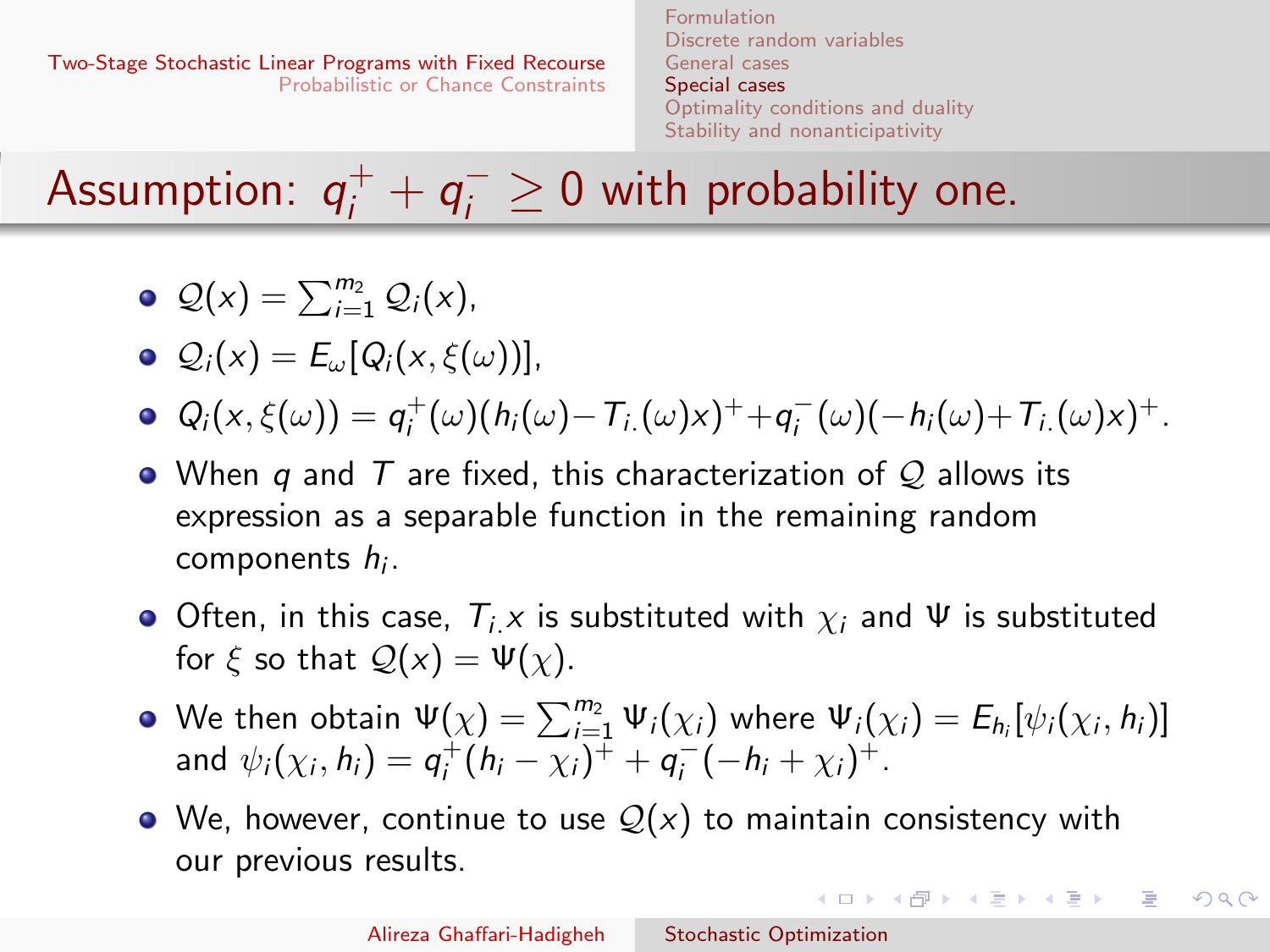- We can define the objective function even further.
- In this case, let  $h_i$  have an associated distribution function  $F_i$ , mean value  $\overline{h}_i$ , and let  $q_i = q_i^+ + q_i^-$ .
- We can then write

$$
Q_i(x) = q_i^+ \overline{h}_i - (q_i^+ - q_i F_i(T_i, x)) T_{i, x} - q_i \int_{h_i \leq T_{i, x}} h_i dF_i(h_i). \tag{9}
$$

Of particular importance in optimization is the subdifferential of this function, which has the following simple form:

$$
\partial \mathcal{Q}_i(x) = \{\pi(T_{i.})^T | -q_i^+ + q_i F_i^-(T_{i.}x) \leq \pi \leq -q_i^+ + q_i F_i^+(T_{i.}x)\},\tag{10}
$$

 $F_i^-(h) = \lim t \uparrow h F_i(t)$  and  $F_i^+(h) = \lim_{t \downarrow h} F_i(t) = F_i(h)$ .

 $\left\{ \begin{array}{ccc} 1 & 0 & 0 \\ 0 & 1 & 0 \end{array} \right.$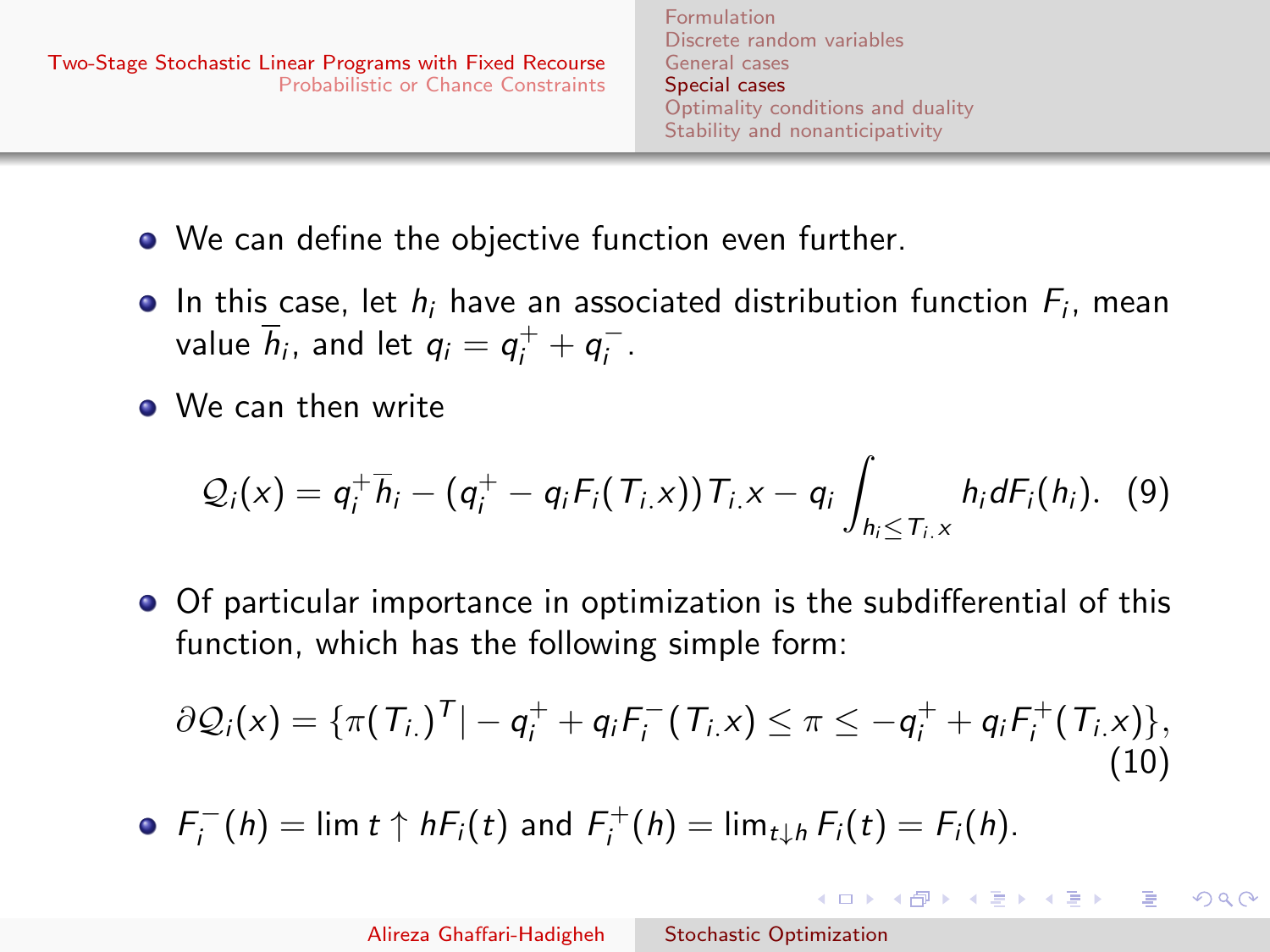# <span id="page-31-0"></span>Optimality conditions for stochastic programs

- Special conditions that can apply to stochastic programs
- Stochastic programs may differ from other mathematical programs.
- Additional assumptions that guarantee necessary and sufficient conditions for two-stage stochastic linear programs.
- $\bullet$  When is a solution to [\(2\)](#page-3-2) attainable?
- <sup>2</sup> What form do the optimality conditions take and how can they be simplified?
- <sup>3</sup> What types of dual problems can be formulated to accompany [\(2\)](#page-3-2) and do they obtain bounds on optimal values?
- <sup>4</sup> How stable is an optimal solution to [\(2\)](#page-3-2) to changes in the parameters and distributions?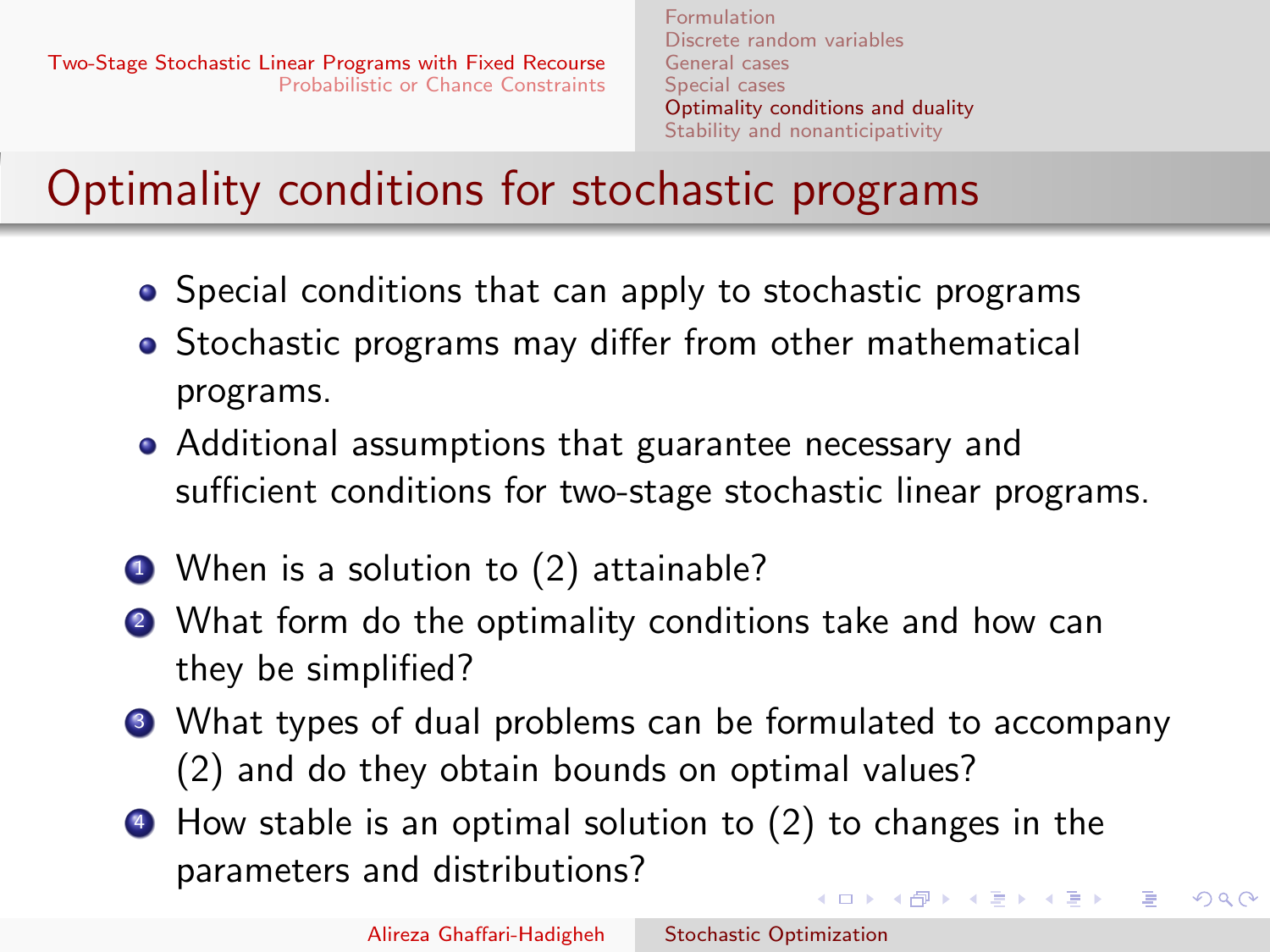イロメ イ何メ イヨメ イヨメ

E

 $QQ$ 

- **•** Assumptions:  $\xi$  has finite second moments, and  $Q$  is Lipschitzian.
- **•** Then, we can apply a direct subgradient result.
- Question: Whether the solution of [\(2\)](#page-3-2) can indeed be obtained, i.e., whether the optimal objective value is finite and attained by some value of x.

## Example

### Find

<span id="page-32-0"></span>
$$
\inf\{E_{\xi}[y+(\xi)]|y^{+}(\xi),y^{-}(\xi)\geq 0,x+y^{+}(\xi)-y^{-}(\xi)=\xi,a.s.\},\qquad(11)
$$

where  $\xi$  is, for example, negative exponentially distributed on [0,  $\infty$ ). For any finite value of  $x$ , [\(11\)](#page-32-0) has a positive value, but the infimum over  $x$  is zero.

almost surely (denoted a.s.), i.e., for all  $\omega \in \Omega$  except perhaps for sets with zero probability.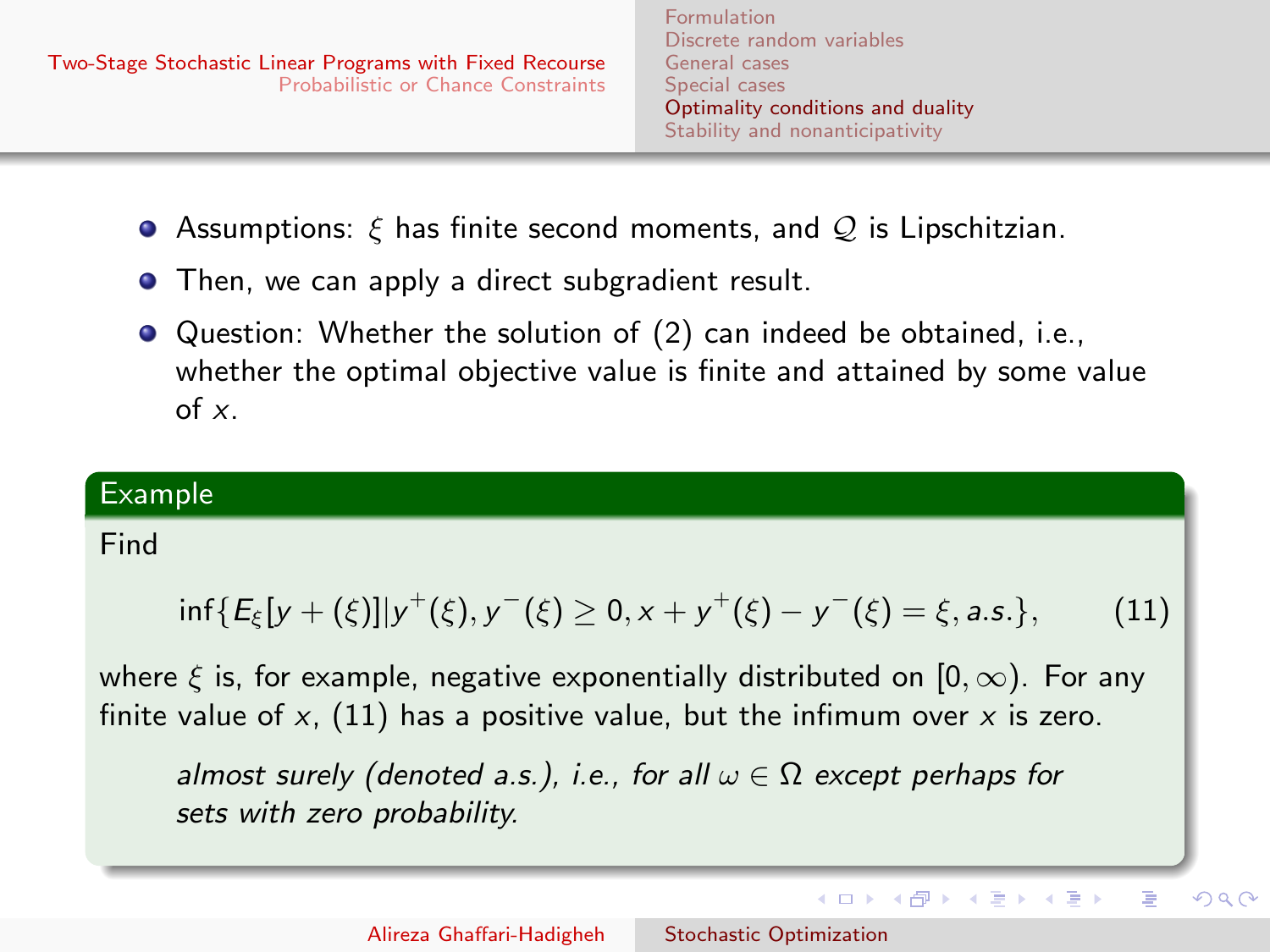[Formulation](#page-2-0) [Discrete random variables](#page-4-0) [General cases](#page-13-0) [Special cases](#page-26-0) [Optimality conditions and duality](#page-31-0) [Stability and nonanticipativity](#page-41-0)

# Recession cone, Recession value

### definition

The recession cone (rc),

$$
\{v|u+\lambda v\in S,\forall \lambda\geq 0\text{ and }u\in S\}
$$

when applied to a set, S, and the recession value,

 $sup_{x \in \text{dom } f}(f(x + v) - f(x))$ when applied to a proper convex function, f.



イロメ イ何 メ イヨメ イヨメー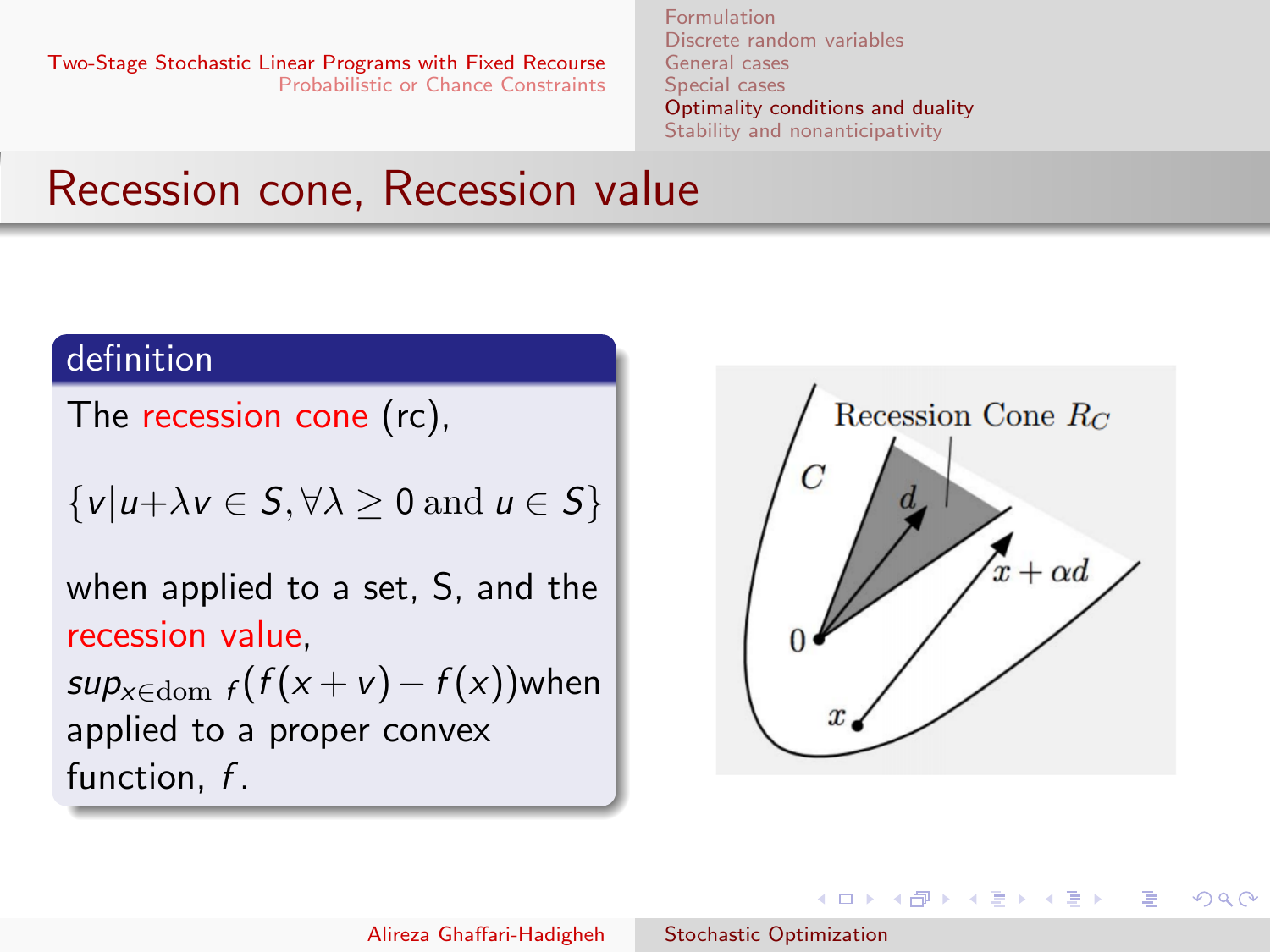メロメ メ母メ メミメ メミメ

つくへ

# Sufficient conditions to guarantee that a solution to [\(2\)](#page-3-2) exists

#### Theorem

Suppose that the random elements  $\xi$  have finite second moments and one of the following:

(a) the feasible region  $K$  is bounded; or

(b) the recourse function  $Q$  is eventually linear in all recession directions of K, i.e.,  $\mathcal{Q}(x + \lambda v) = \mathcal{Q}(x + \overline{\lambda}v) + (\lambda - \overline{\lambda})rc\mathcal{Q}(v)$  for some  $\overline{\lambda} > 0$  (dependent on x), all  $\lambda > \overline{\lambda}$ , and some constant recession value, rcQ(v), for all v such that  $x + \lambda y \in K$  for all  $x \in K$  and  $\lambda > 0$ .

Then, if problem [\(2\)](#page-3-2) has a finite optimal value, it is attained for some  $x \in \mathbb{R}^n$ .

### **Note**

As shown in Wets [1974], if T is fixed and  $\Xi$  is compact, the condition in (b) is obtained.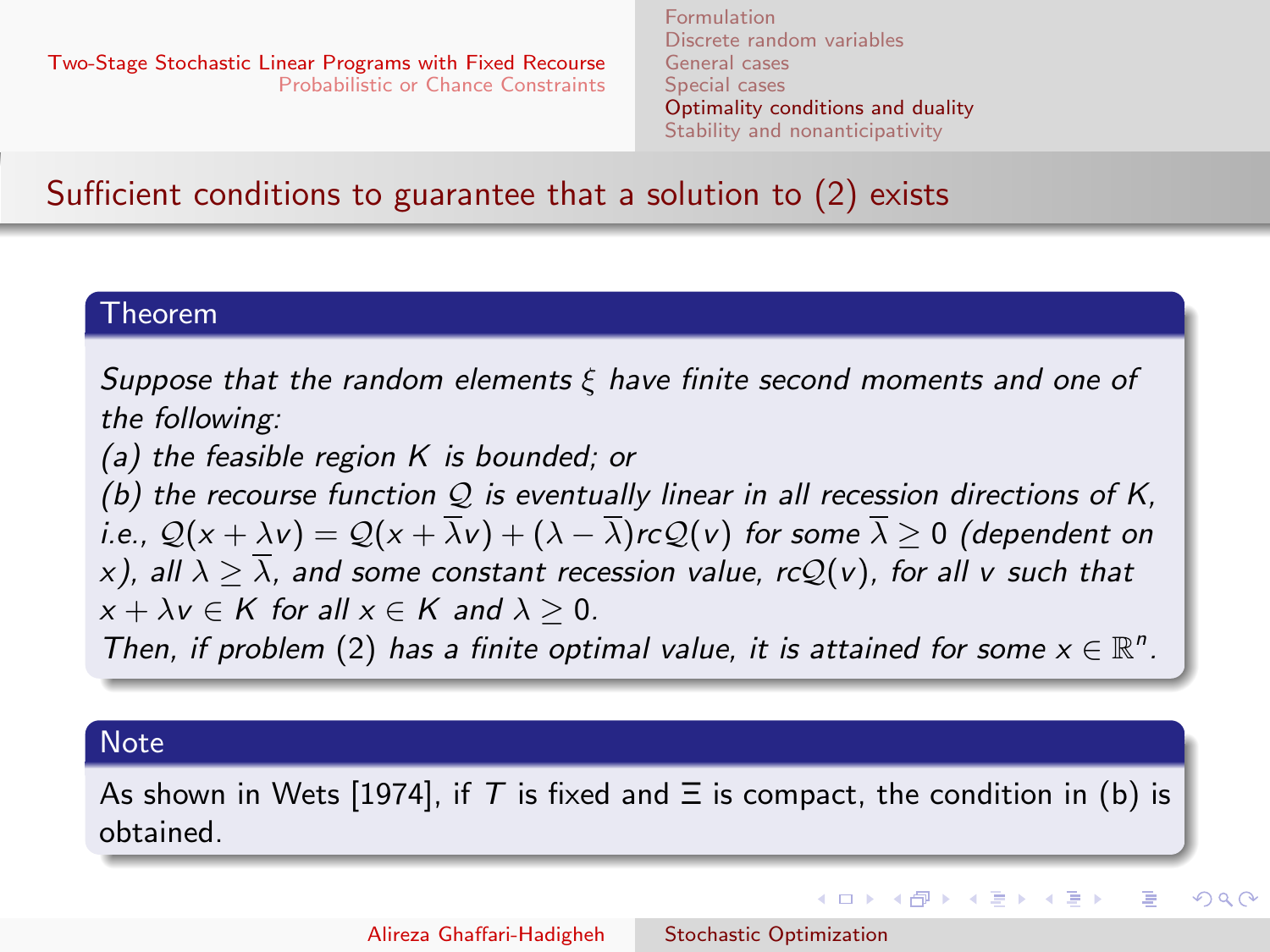[Formulation](#page-2-0) [Discrete random variables](#page-4-0) [General cases](#page-13-0) [Special cases](#page-26-0) [Optimality conditions and duality](#page-31-0) [Stability and nonanticipativity](#page-41-0)

- Assumption: An optimal solution can be attained (we would expect in most practical situations).
- The general deterministic equivalent form gives us the following result in terms of Karush-Kuhn-Tucker conditions.

## Theorem

Suppose [\(2\)](#page-3-2) has a finite optimal value. A solution  $x^* \in K_1$  , is optimal in [\(2\)](#page-3-2) if and only if there exists some  $\lambda^*\in \mathbb{R}^{m_1}, \mu^*\in \mathbb{R}^{n_1}_+, \mu^*Tx^*=0$ , such that,

<span id="page-35-0"></span>
$$
-c + A^T \lambda^* + \mu^* \in \partial \mathcal{Q}(x^*). \tag{12}
$$

イロン イ何ン イヨン イヨン

つくへ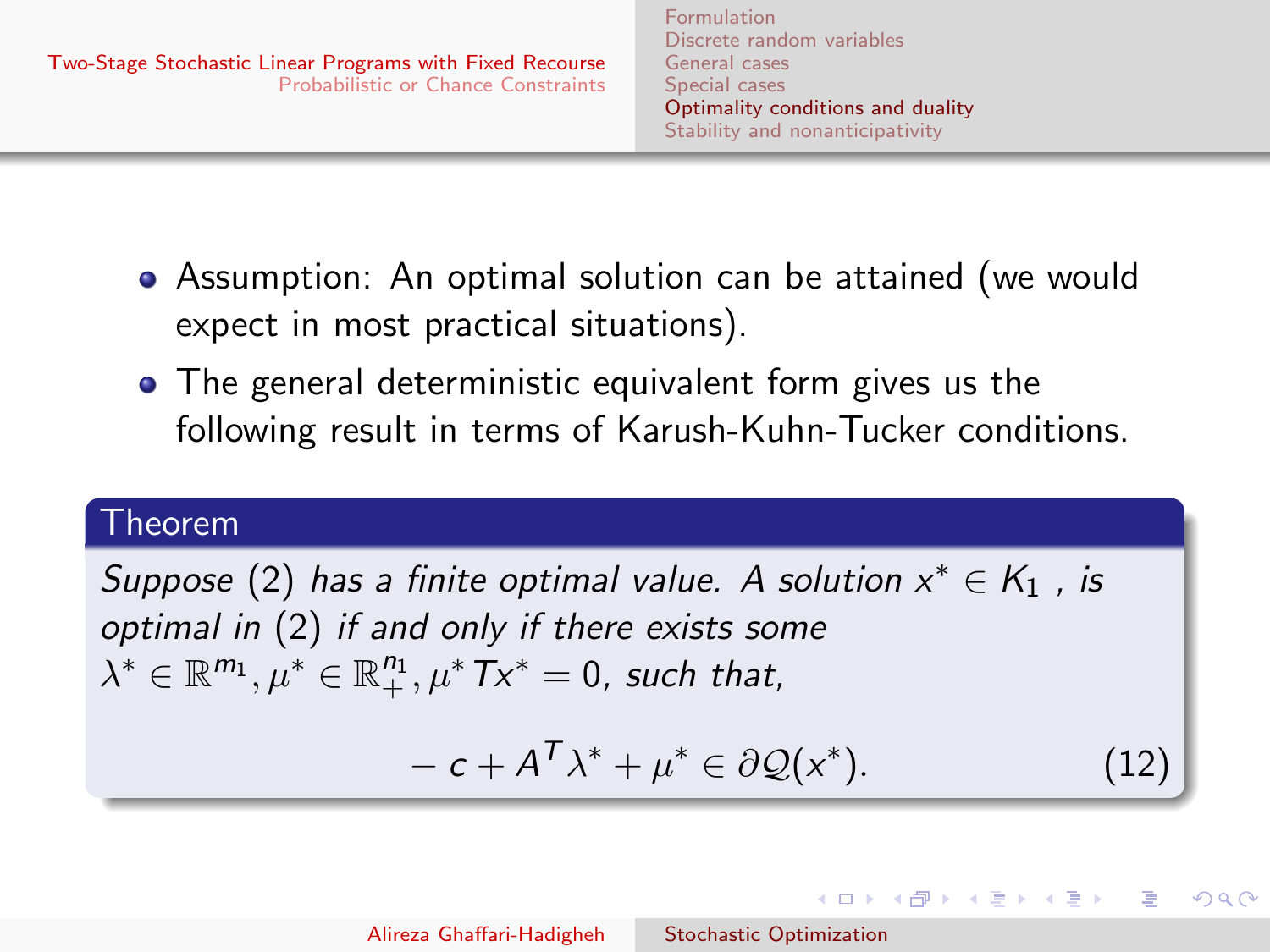This result can be combined with our previous results on simple recourse functions to obtain specific conditions for that problem as follows.

## **Corollary**

Suppose [\(1\)](#page-2-1) has simple recourse and a finite optimal value. Then  $x^*\in\mathcal{K}_1$  is optimal in [\(2\)](#page-3-2) corresponding to this problem if and only if there exists some  $\lambda^*\in \mathbb{R}^{m_1}$  ,  $\mu^*\in \mathbb{R}^{n_1}_+$  ,  ${\mu^*}^\mathcal{T} x^*_+=0, \pi_i^*$  such that  $-(q^+_i - q_i F^-_i)$  $\pi_i^-(T_i x^*)) \leq \pi_i^* \leq -(q_i^+ - q_i F_i^+)$  $\mathcal{I}_i^+\!\left(\,\mathcal{T}_{i\mathcal{.}}\vphantom{.}\right)$  and

$$
- c + A^T \lambda^* + \mu^* - (\pi^*)^T T = 0.
$$
 (13)

イロメ イ何メ イヨメ イヨメ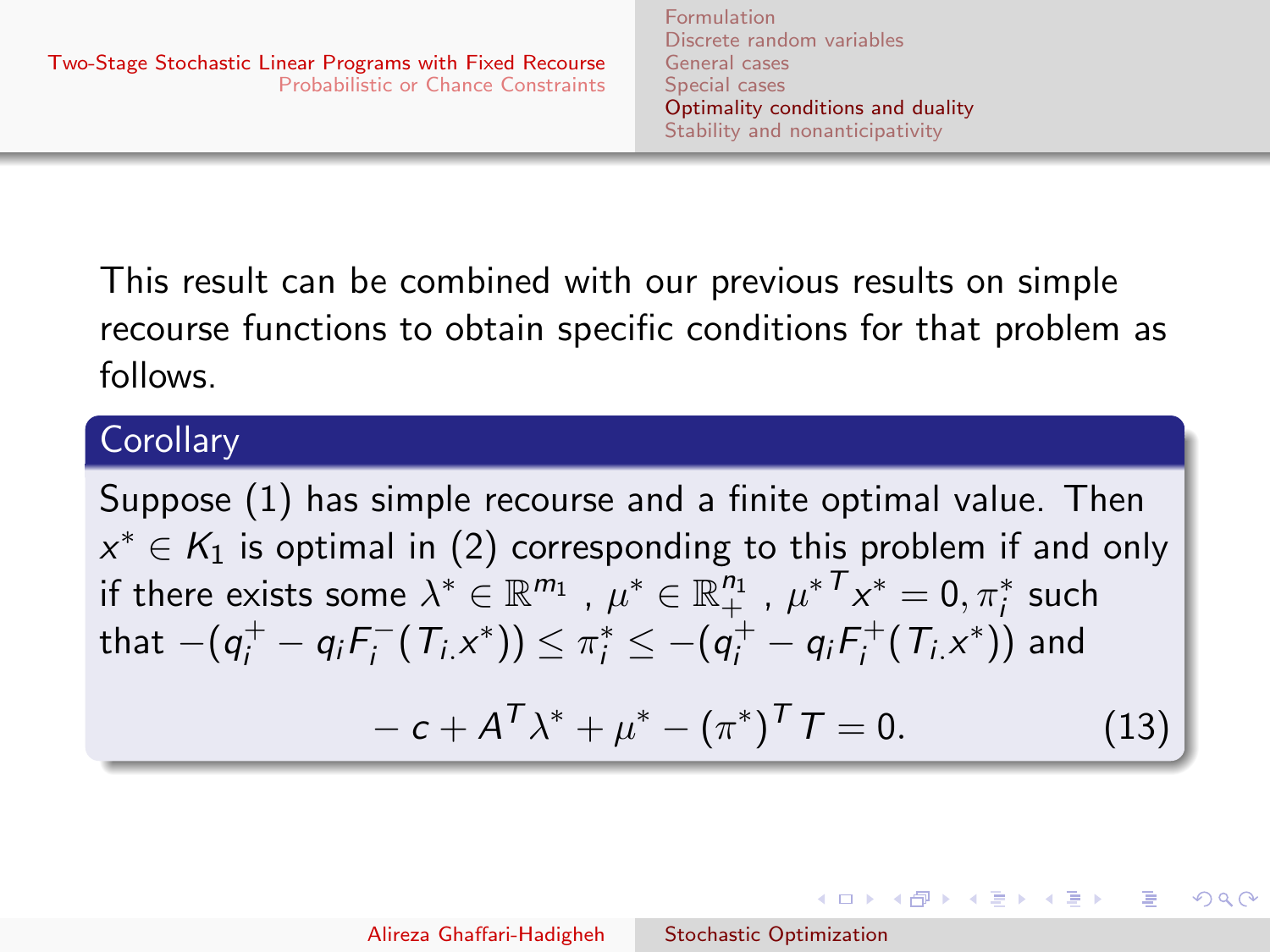- $\bullet$  Inclusion [\(12\)](#page-35-0) suggests that a subgradient method or other nondifferentiable optimization procedure may be used to solve [\(2\)](#page-3-2).
- Finite realizations of the random vector lead to equivalent linear programs (although of large scale),
- Absolutely continuous distributions lead to a differentiable recourse function Q .
- if  $\mathcal Q$  is differentiable, we can replace  $\partial \mathcal Q(x^*)$  with  $\nabla \mathcal Q(x^*)$  to obtain:

$$
c + \nabla \mathcal{Q}(x^*) = A^T \lambda^* + \mu^* \tag{14}
$$

 $\Omega$ 

Possible algorithms based on convex minimization subject to linear constraints are then admissible.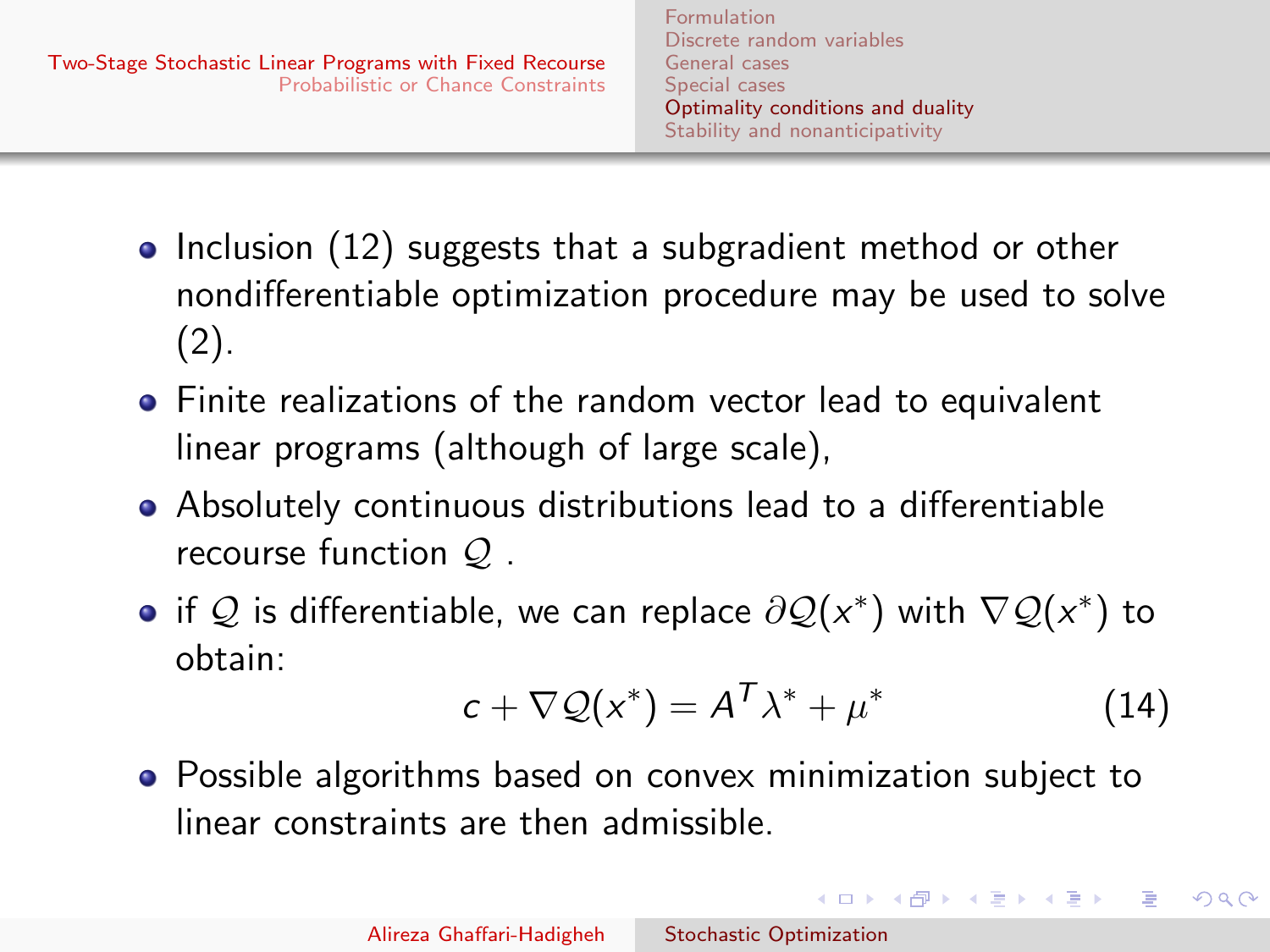- The main practical possibilities for solutions of [\(2\)](#page-3-2): either large-scale linear programming or smooth nonlinear optimization.
- $\bullet$  The chief difficulty is in characterizing  $\partial \mathcal{Q}$  because even evaluating this function is difficult.
- This evaluation is decomposable into subgradients of the recourse function for each realization of  $\xi$ , which form the subdifferential set  $\partial Q(x,\xi(\omega))$ , where we interpret the subgradient elements as being defined with respect to the decision variables  $x$ .

### Theorem

If  $x \in K$  , then

$$
\partial \mathcal{Q}(x) = E_{\omega} \partial Q(x, \xi(\omega)) + N(K_2, x), \qquad (15)
$$

where  $N(K_2, x) = \{v | v^T y \le 0, \forall y \text{ such that } x + y \in K_2\}$  , the normal cone to  $K_2$  at x.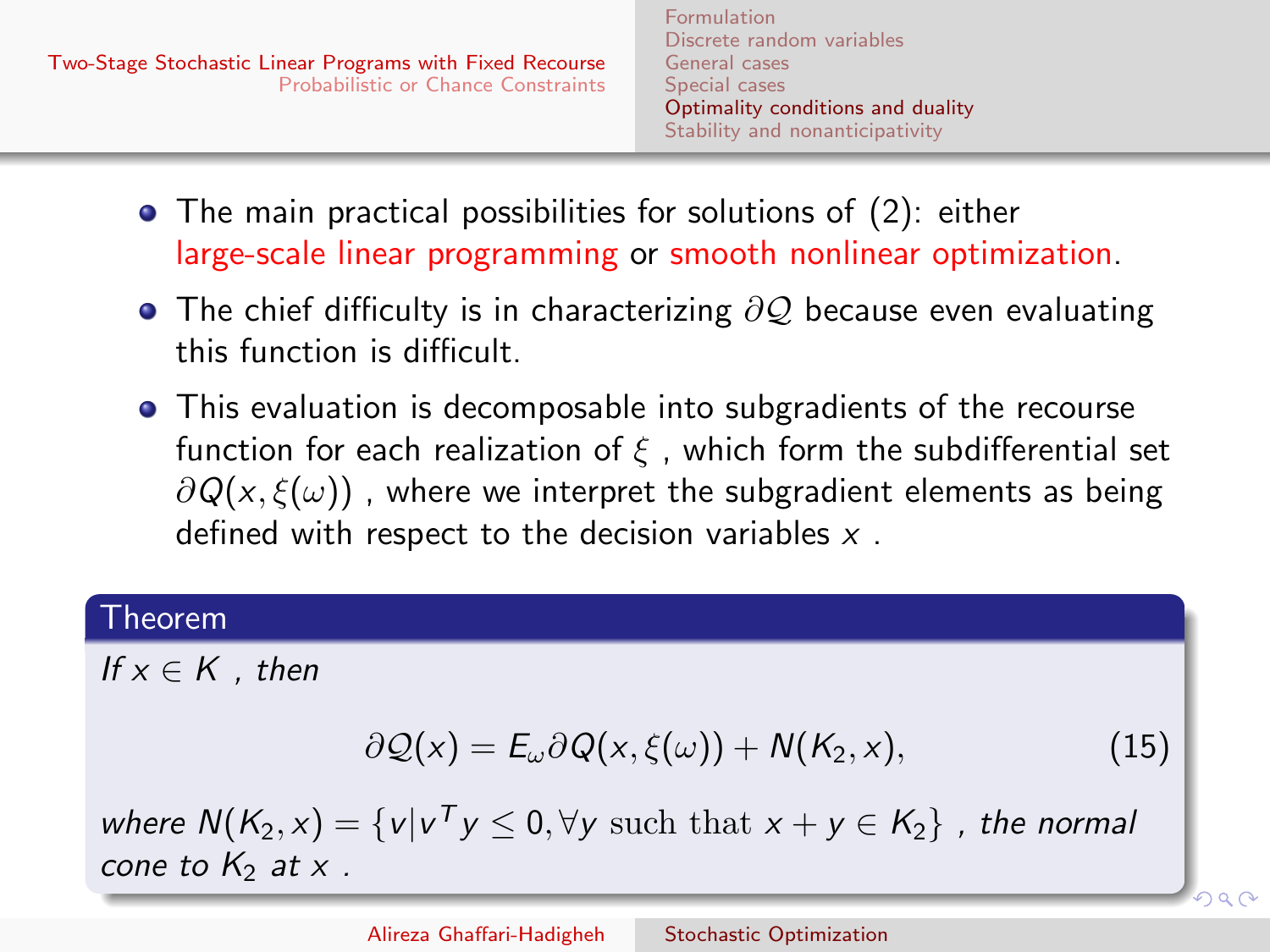If the problem has relatively complete recourse, then, for any y such that  $x + y \in K_1$ , we must also have  $x + y \in K_2$ . Hence,  $N(K_2, x) \subset N(K_1, x) = \{v | v = A^T \lambda + \mu, \mu Tx = 0, \mu \ge 0\}.$ 

## **Corollary**

If [\(2\)](#page-3-2) has relatively complete recourse, a solution  $x^*$  is optimal in [\(2\)](#page-3-2) if and only if there exists some  $\lambda^* \mathbb{R}^{m_1}, \mu^* \mathbb{R}^{n_1}_+, \mu^* \mathcal{T}_X^* = 0$  , such that

$$
-c + A^T \lambda^* + \mu^* E_\omega \partial Q(x, \xi(\omega)). \tag{16}
$$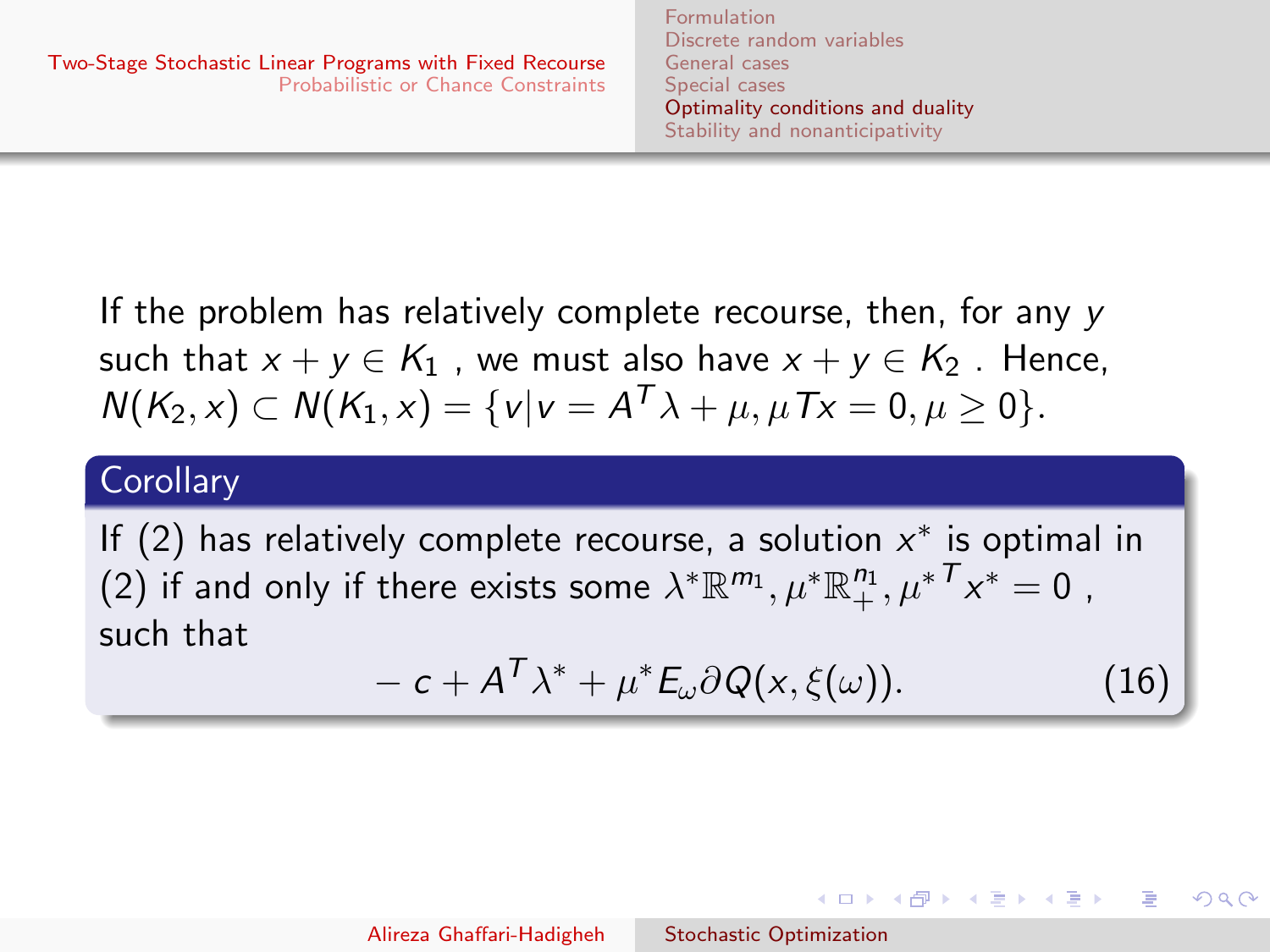[Formulation](#page-2-0) [Discrete random variables](#page-4-0) [General cases](#page-13-0) [Special cases](#page-26-0) [Optimality conditions and duality](#page-31-0) [Stability and nonanticipativity](#page-41-0)

(Exercise 10):

$$
E_{\omega} \partial Q(x, \xi(\omega)) = \{-E[\pi \mathbf{T}] | \pi^T W \leq \mathbf{q}^T, \pi^T(\mathbf{h} - \mathbf{T}x) \geq (\pi^{\prime})^T (h - Tx), \forall (\pi^{\prime})^T W \leq \mathbf{q}^T a.s.\}
$$
(17)

## An equivalent dual program to [\(2\)](#page-3-2)

Under the relatively complete recourse assumption can be obtained (Exercise 11) by solving the following maximization problem:

$$
\begin{array}{ll}\n\max v = & b^T \lambda + E_{\omega}[h(\omega)^T \pi(\omega)] \\
\text{s.t.} & A^T \lambda + E_{\omega}[T(\omega)^T \pi(\omega)] \leq c, \\
& W^T \pi(\omega) \leq q(\omega), \quad \text{a.s.}\n\end{array}\n\tag{18}
$$

メロメ メ都 メメ きょ メモメ

 $QQ$ 

э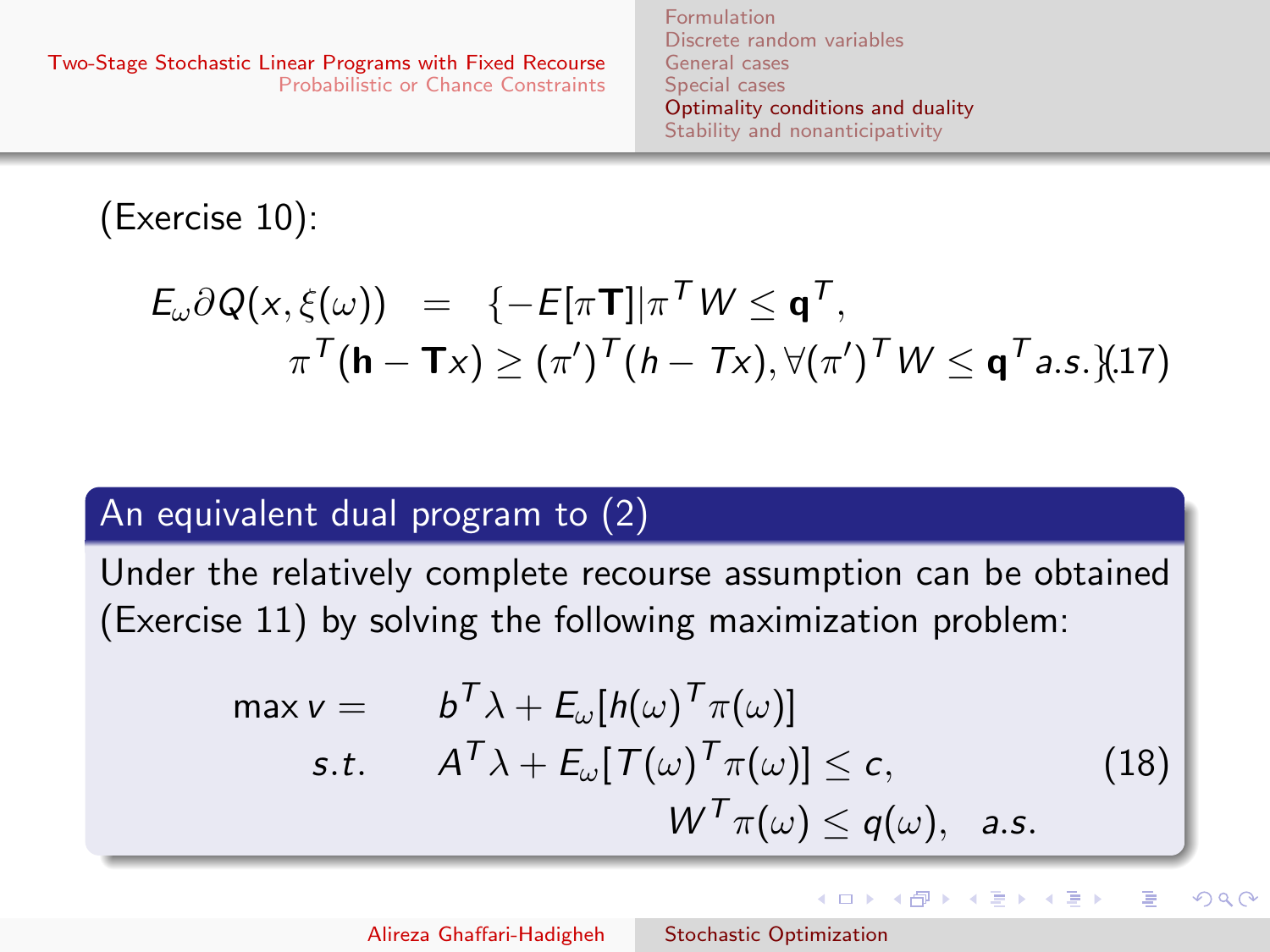[Formulation](#page-2-0) [Discrete random variables](#page-4-0) [General cases](#page-13-0) [Special cases](#page-26-0) [Optimality conditions and duality](#page-31-0) [Stability and nonanticipativity](#page-41-0)

 $\left\{ \begin{array}{ccc} 1 & 0 & 0 \\ 0 & 1 & 0 \end{array} \right.$ 

 $200$ 

## <span id="page-41-0"></span>Definition

The optimal solution set is stable, if it changes continuously in some sense when parameters of the problem change continuously.

## Main Result

Stability is achieved (i.e., some optimal solution of an original problem is close to some optimal solution of a perturbed problem) if problem [\(2\)](#page-3-2) has complete recourse and the set of recourse problem dual solutions,  $\{\pi | \pi^\mathcal{T} W \leq q(\omega)^\mathcal{T}\}$  , is nonempty with probability one.

In general, we wish to have a different  $x, y$  pair for every realization of the random outcomes. We then wish to restrict the  $x$ decisions to be the same for almost all outcomes.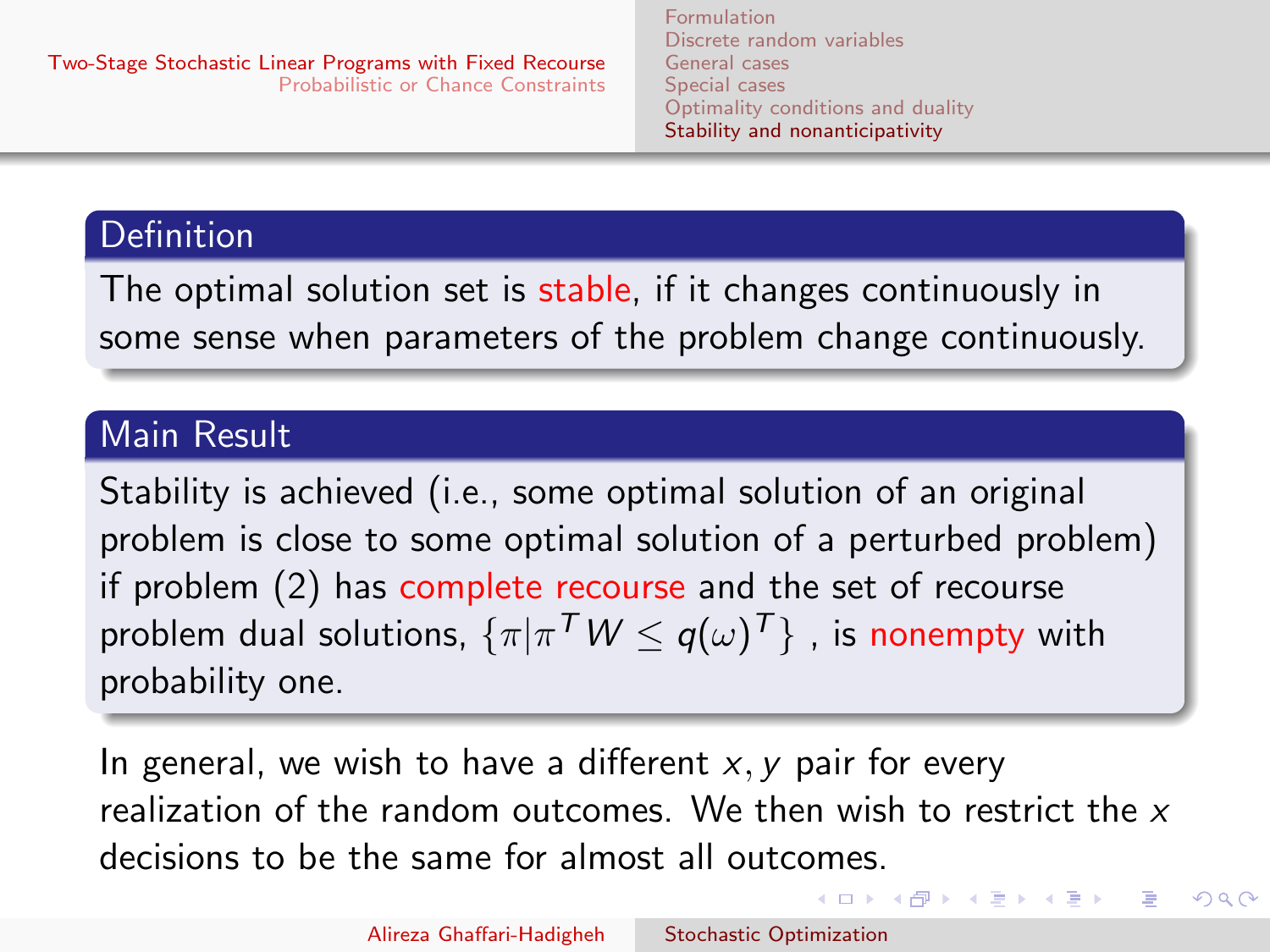<span id="page-42-0"></span>

- This says that the decision,  $(x(\omega), y(\omega))$ , is a function (with suitable properties) on  $\Omega$ .
- We restrict this to some space,  $X$ , of measurable functions on  $\Omega$ , for example, the p-integrable functions,  $\mathcal{L}_p(\Omega,\mathcal{B},\mu;\mathbb{R}^n)$  , for some  $1\leq p\leq\infty$  .
- The general version of [\(2\)](#page-3-2) is

$$
\inf_{(x(\omega),y(\omega))\in X}\int_{\Omega}(c^{\mathsf{T}}x(\omega)+q(\omega)^{\mathsf{T}}y(\omega))\mu(d\omega)
$$

<span id="page-42-1"></span>s.t. 
$$
Ax(\omega) = b
$$
, a.s.,  
\n
$$
E_{\Omega}(x(\omega)) - x(\omega) = 0, \qquad a.s.,
$$
\n
$$
T(\omega)x(\omega) + Wy(\omega) = h(\omega), \qquad a.s.,
$$
\n
$$
x(\omega), y(\omega) \geq 0, \qquad a.s.
$$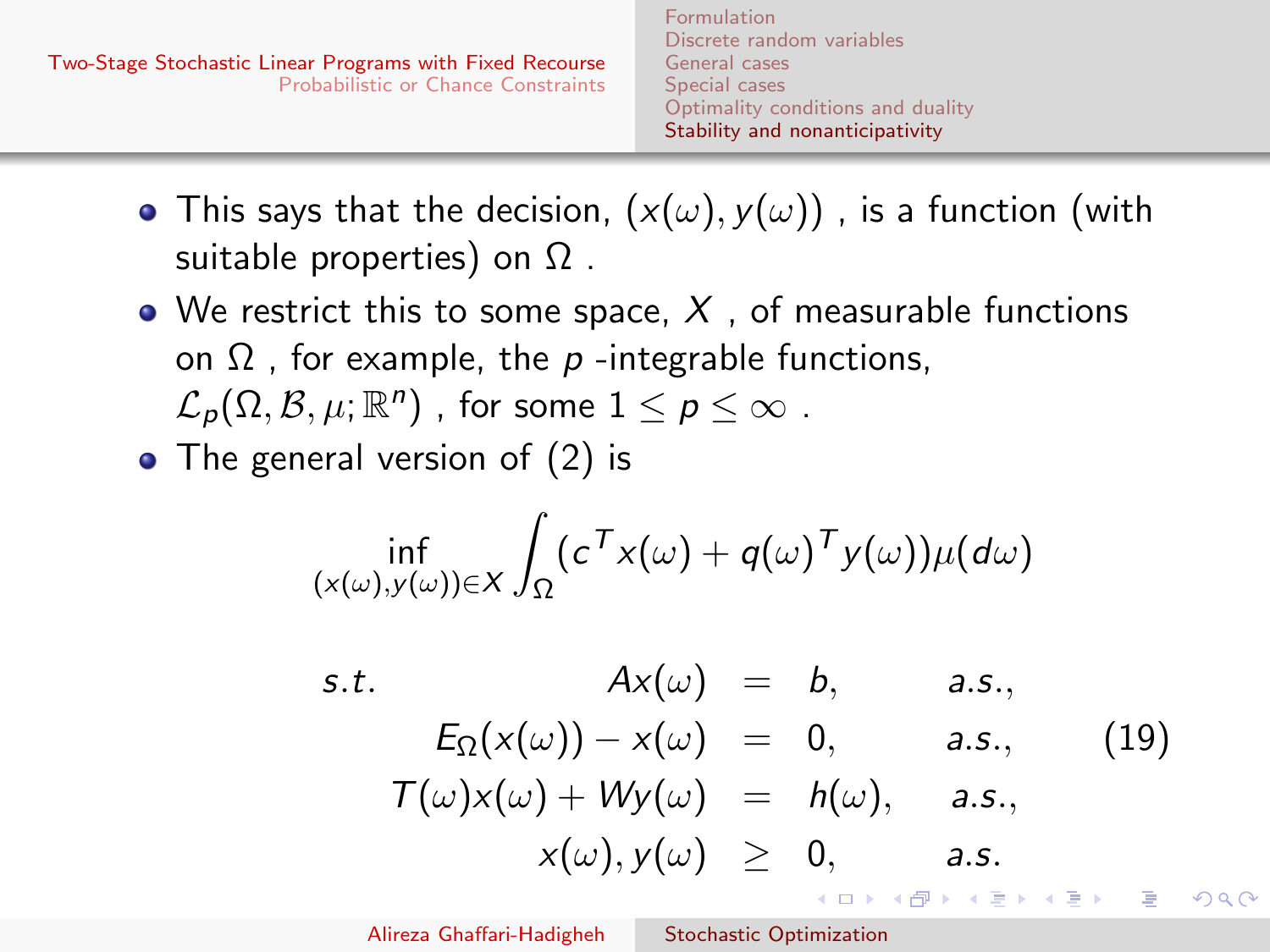- Problem [\(19\)](#page-42-1) is equivalent to [\(2\)](#page-3-2) if, for example,  $X$  is the space of essentially bounded functions on  $\Omega$  and K is bounded for [\(2\)](#page-3-2).
- The two formulations are not necessarily the same.
- The only difference in optimality conditions of [\(19\)](#page-42-1) from those of [\(12\)](#page-35-0) is that we include explicit multipliers for the nonanticipativity constraints.
- For continuous distributions, these multipliers may have a difficult representation unless [\(19\)](#page-42-1) has relatively complete recourse.
- The difficulty is that we cannot guarantee boundedness of the multipliers and may not be able to obtain an integrable function to represent them.
- This difficulty is caused when future constraints restrict the set of feasible solutions at the first stag[e.](#page-42-0)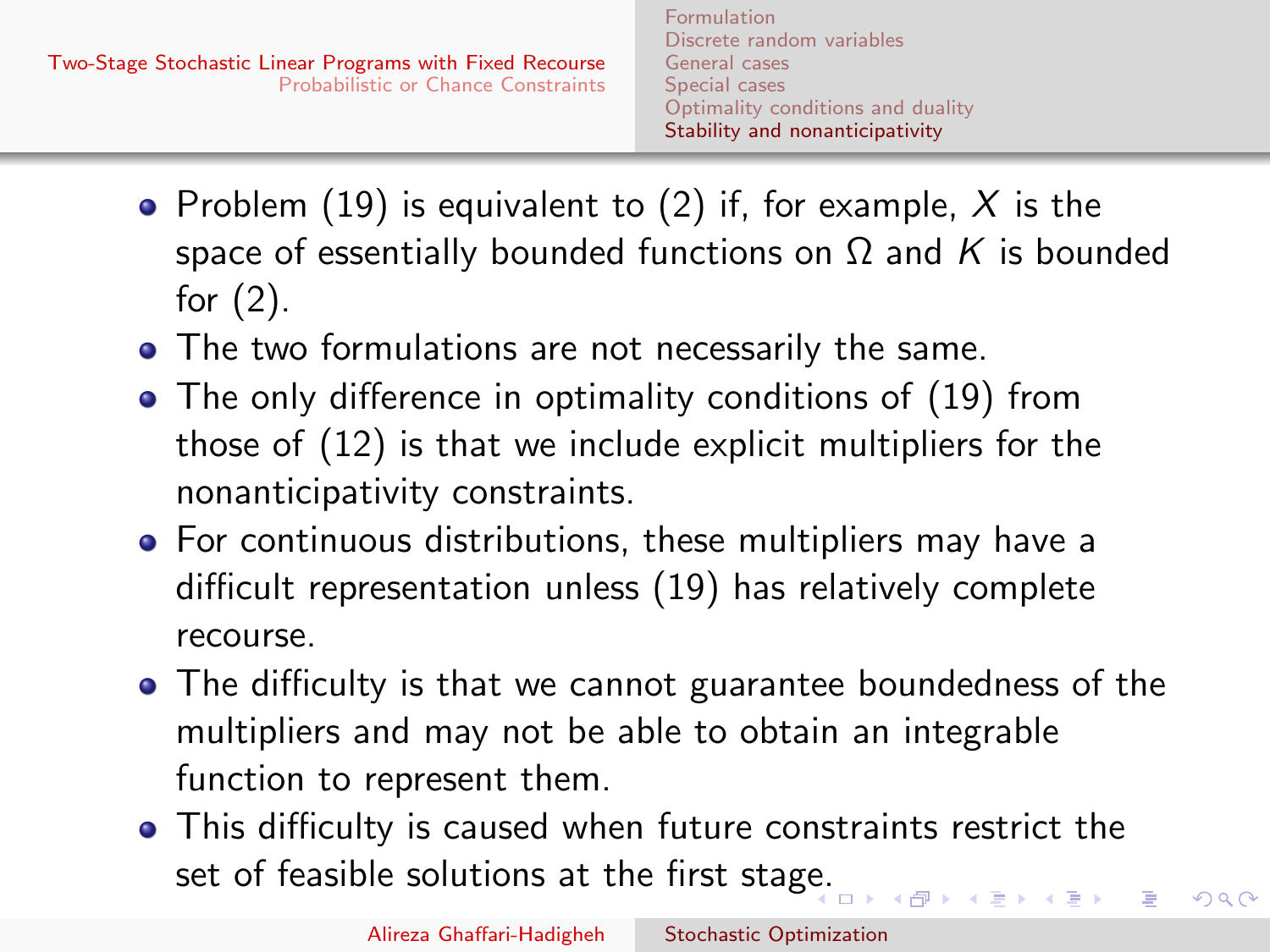<span id="page-44-0"></span>

| Two-Stage Stochastic Linear Programs with Fixed Recourse<br><b>Probabilistic or Chance Constraints</b> | <b>Formulation</b><br>Discrete random variables<br>General cases<br>Special cases<br>Optimality conditions and duality<br>Stability and nonanticipativity |  |
|--------------------------------------------------------------------------------------------------------|-----------------------------------------------------------------------------------------------------------------------------------------------------------|--|
|                                                                                                        |                                                                                                                                                           |  |

- **•** For finite distributions, [\(19\)](#page-42-1) is an implementable problem structure that is used in several algorithms.
- **In this case, with K possible realizations of ξ with probabilities**  $p^k, k = 1, \ldots, K$  , the problem becomes:

$$
\inf_{(x^h, y^k) \atop k=1, ..., k} \sum_{k=1}^K p^k (c^T x^k + (q^k)^T y^k)
$$

s.t. 
$$
Ax^k = b
$$
,  $k = 1,..., K$ ,  
\n
$$
\sum_{j \neq k} p^j x^j + (1 - p^j) x^k = 0, \qquad k = 1,..., K, \qquad (20)
$$
\n
$$
T^k x^k + W y^k = h^k, \qquad k = 1,..., K, \qquad x^k, y^k \ge 0, \qquad k = 1,..., K
$$

- $\bullet$  Problem [\(20\)](#page-44-1) is almost completely decomposes into K separate problems for the  $K$  realizations.
- **•** The only links are in the second set of constraints that impose nonanticipativity. イロト イ団 トイモト イモド

<span id="page-44-1"></span> $2990$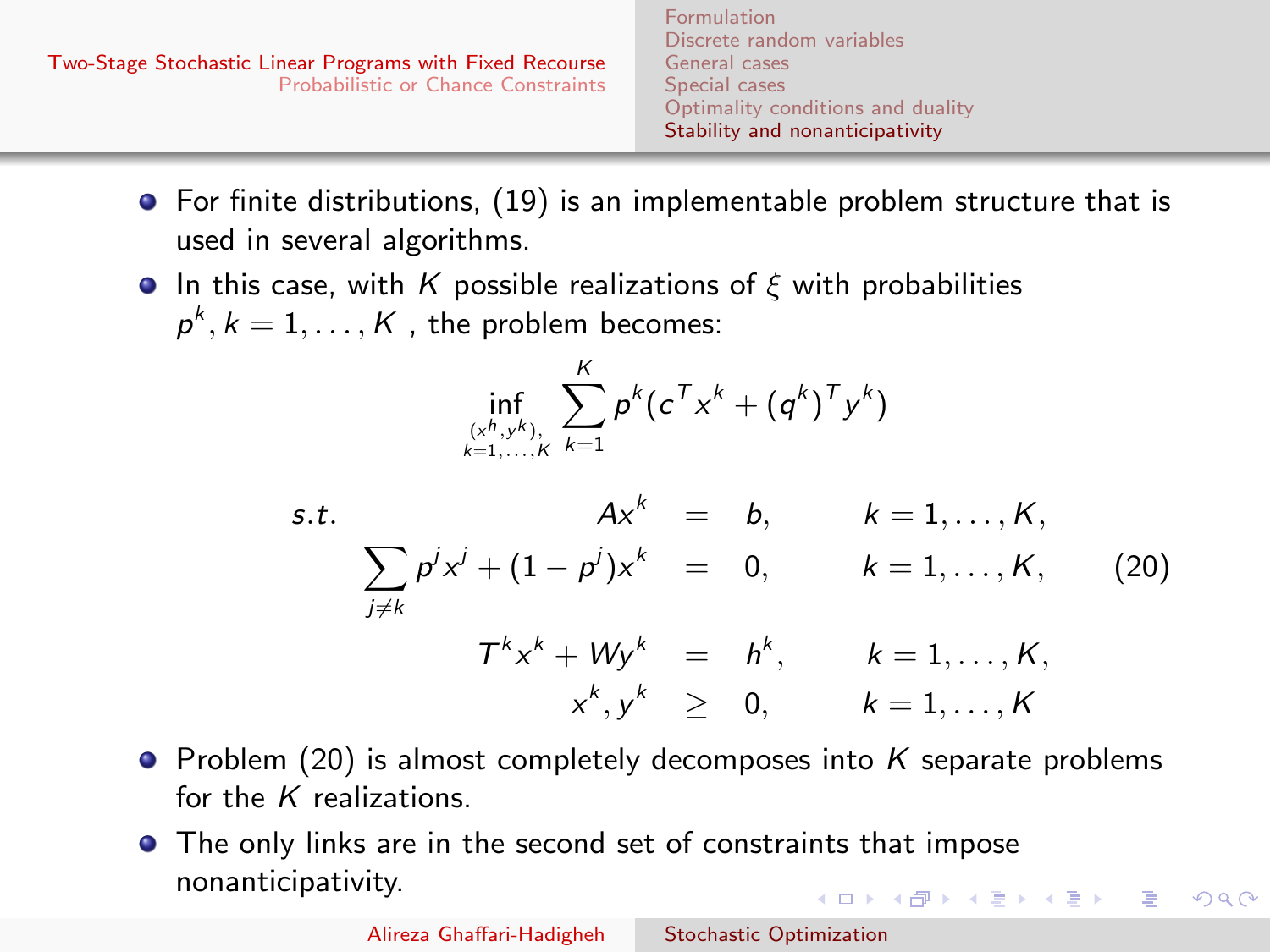$\Omega$ 

<span id="page-45-0"></span>• Probabilistic, or chance, constraints take the form:

$$
P\{A^i(\omega)x \ge h^i(\omega)\} \ge \alpha^i \tag{21}
$$

- $0 < \alpha^{i} < 1$  and  $i = 1, ..., l$  is an index of the constraints that must hold jointly.
- We can model these constraints in a general expectational form  $E_\omega(f^i(\omega, \mathsf{x}(\omega))) \geq \alpha^i$  where  $f^i$  is an indicator of  $\{\omega | Ai(\omega) x \geq hi(\omega)\}\.$
- The objective is often an expectational functional (the E-model), or the variance of some result (the V-model) or the probability of some occurrence (such as satisfying the constraints) (the P-model).
- Another variation includes an objective that is a quantile of a random function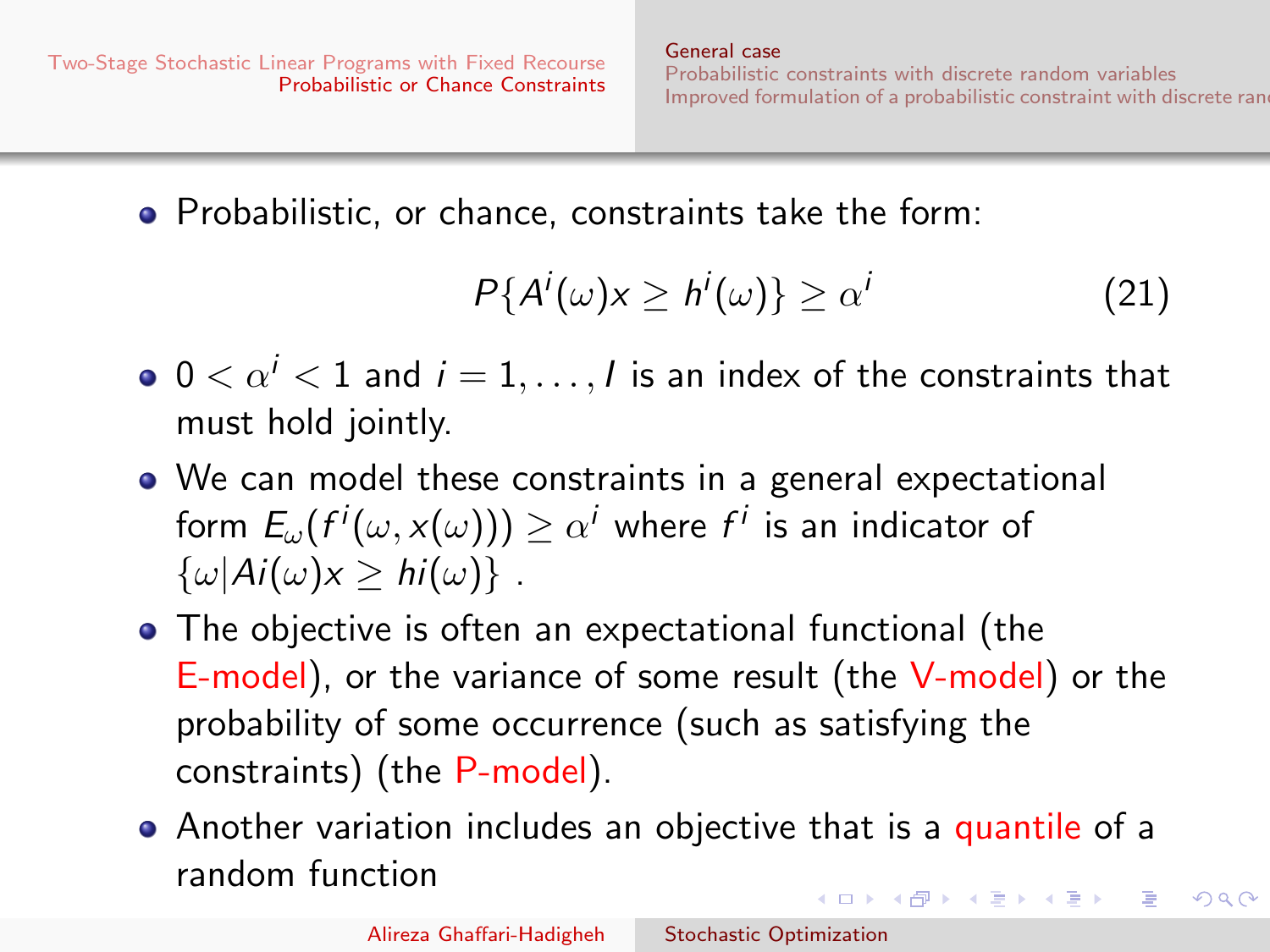$\bigg), (23)$ 

- The goal is to determine deterministic equivalents and their properties.
- To maintain consistency, let

<span id="page-46-0"></span>
$$
K_1^i(\alpha^i) = \{x | P(A^i(\omega)x \ge hi(\omega)) \ge \alpha^i\},\qquad(22)
$$

$$
\bullet \ 0 < \alpha^i \leq 1 \text{ and } \bigcap_i K_1^i(1) = K_1.
$$

 $K_1^i(\alpha^i)$  need not be convex or even connected.

### Example

• 
$$
\Omega = {\omega_1, \omega_2}, P[\omega_1] = P[\omega_2] = \frac{1}{2}
$$
  
\n $A^i(\omega_1) = A^i(\omega_2) = \begin{pmatrix} 1 \\ -1 \end{pmatrix}, h^i(\omega_1) = \begin{pmatrix} 0 \\ -1 \end{pmatrix}, h^i(\omega_2) = \begin{pmatrix} 2 \\ -3 \end{pmatrix}$ 

For  $0 < \alpha^i \leq \frac{1}{2}$  $\frac{1}{2}$ , ,  $\mathcal{K}_{1}^{i}(\alpha^{i}) = [0,1] \cup [2,3].$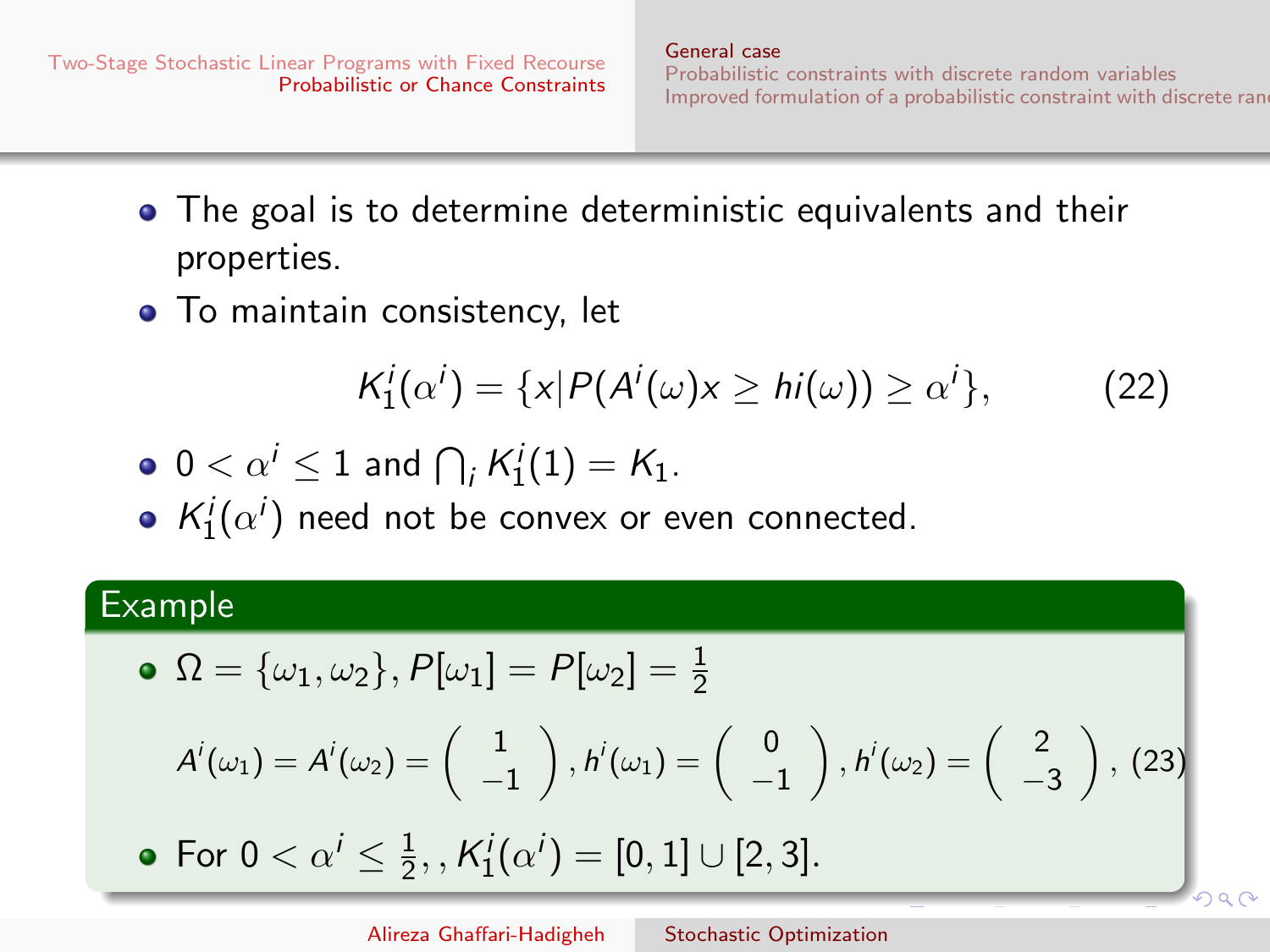$\left\{ \begin{array}{ccc} \square & \rightarrow & \left\{ \bigoplus \right\} & \leftarrow & \left\{ \begin{array}{ccc} \square & \rightarrow & \left\{ \begin{array}{ccc} \square & \rightarrow & \end{array} \right\} \end{array} \right. \end{array} \right.$ 

- When each  $i$  corresponds to a distinct linear constraint and  $A^i$ is a fixed row vector, obtaining a deterministic equivalent of [\(22\)](#page-46-0) is fairly straightforward.
- In this case,  $P(A^i x \geq h^i(\omega)) = F^i(A^i x)$ , where  $F^i$  is the distribution function of  $h^i$ .
- Hence,  $\mathcal{K}_{1}^{i}(\alpha^{i})=\{x|F^{i}(A^{i}x)\geq \alpha^{i}\}$  , which immediately yields a deterministic equivalent form.
- In general, the constraints must hold jointly so that the set I is a singleton.
- This situation corresponds to requiring an  $\alpha$ -confidence interval that x is feasible.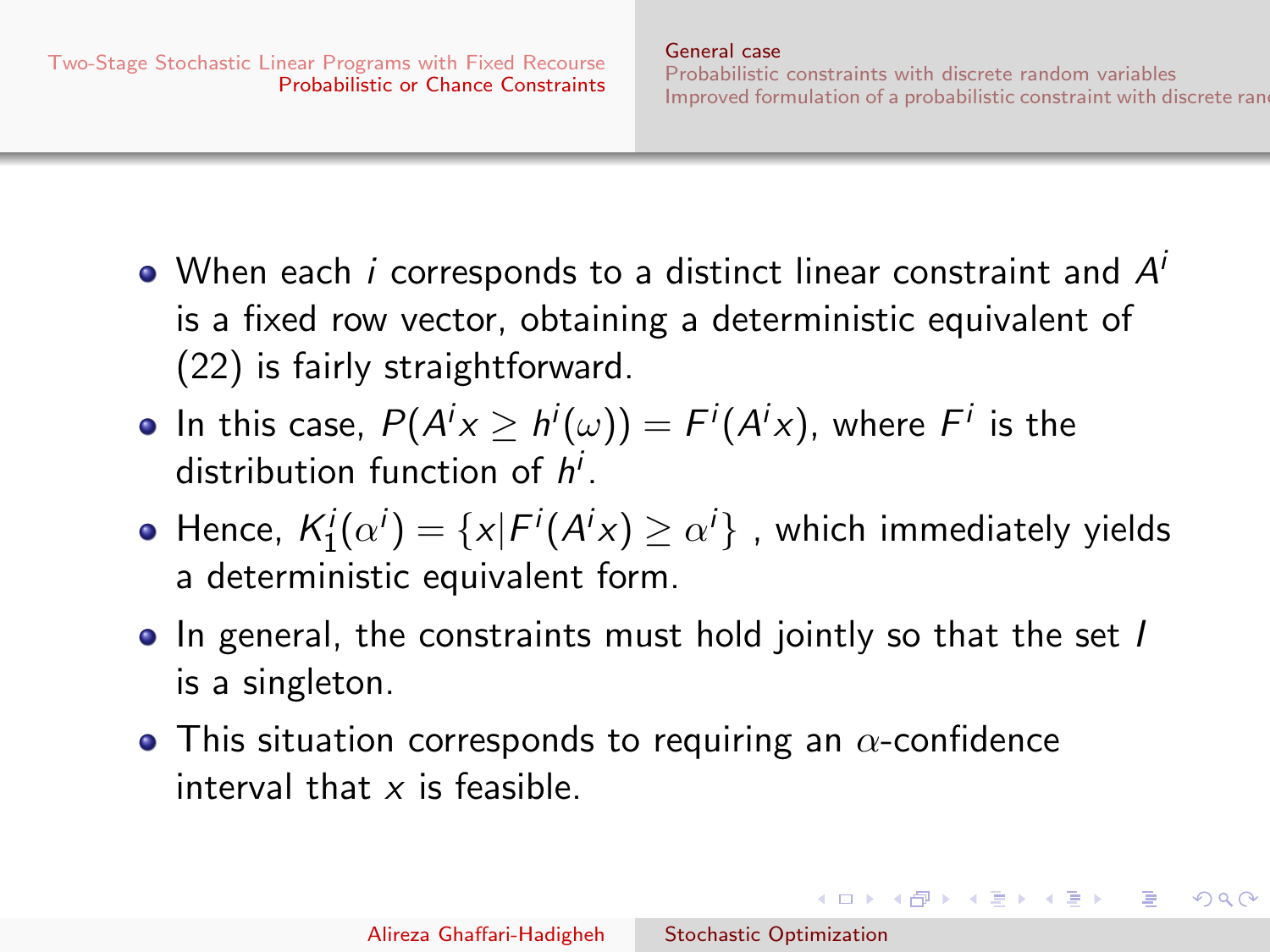イロト イ伊 トイヨ トイヨト

 $\Omega$ 

• One of the main results in probabilistic constraints is that, in the joint constraint case, a large class of probability measures on  $h(\omega)$  (for A fixed) leads to convex and closed  $K_1(\alpha)$ .

# Definition

A probability measure  $P$  is in this class of quasi-concave measures if for any convex measurable sets U and V and any  $0 \leq \lambda \leq 1$ ,

$$
P((1 - \lambda)U + \lambda V) \ge \min\{P(U), P(V)\}.
$$
 (24)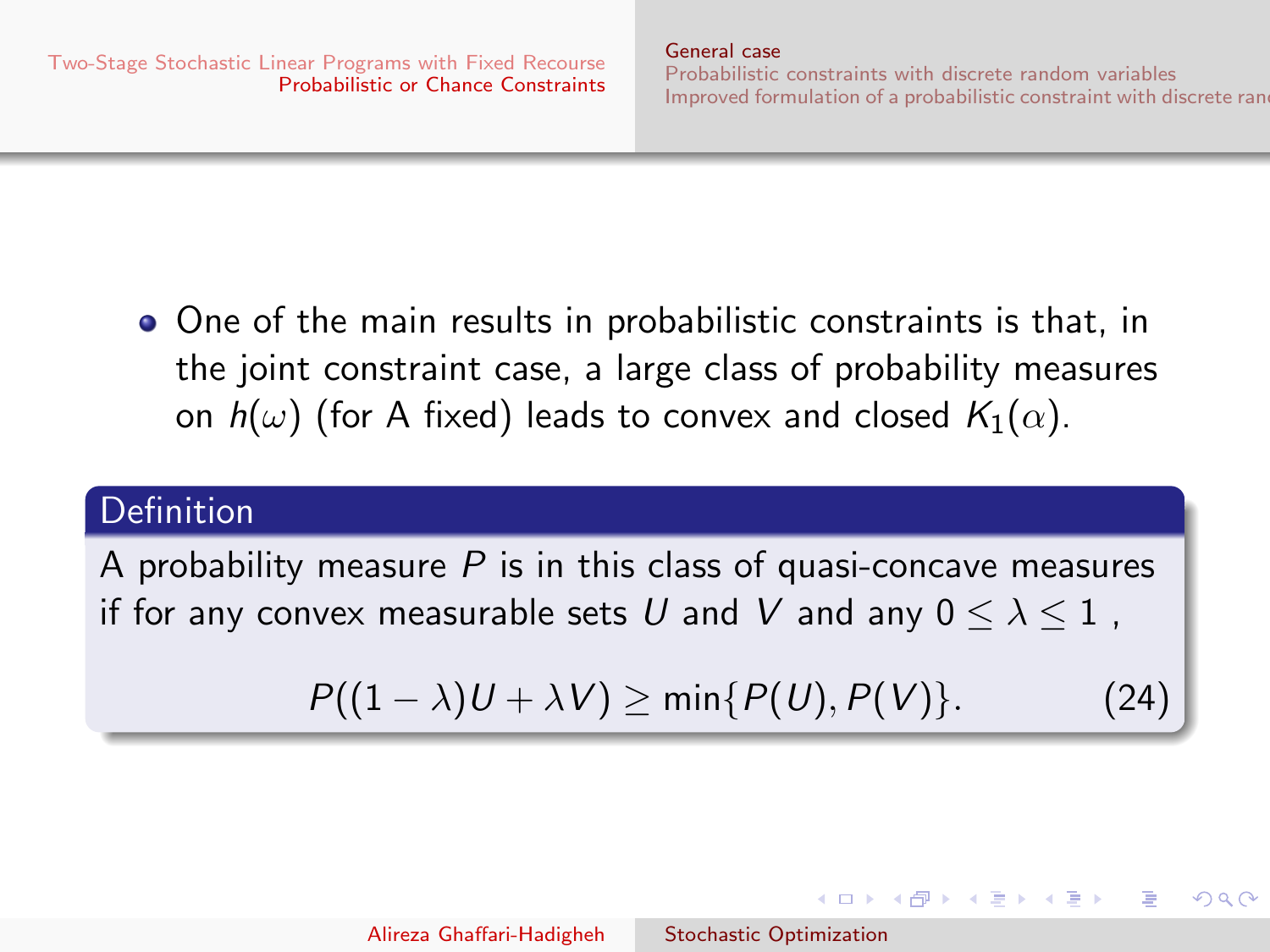[General case](#page-45-0)

[Probabilistic constraints with discrete random variables](#page-55-0) [Improved formulation of a probabilistic constraint with discrete rand](#page-64-0)om

メロメ メ母メ メミメ メミメ

### Theorem

Suppose A is fixed and h has an associated quasi-concave probability measure P. Then  $K_1(\alpha)$  is a closed convex set for  $0 \leq \alpha \leq 1$ .

## Theorem

If f is the density of a continuous probability distribution in  $\mathbb{R}^m$ and  $f^{-\frac{1}{m}}$  is convex on  $\mathbb{R}^m$ , then the probability measure

$$
P(B)=\int_B f(x)dx,
$$

defined for all Borel sets B in  $\mathbb{R}^m$  is quasi-concave.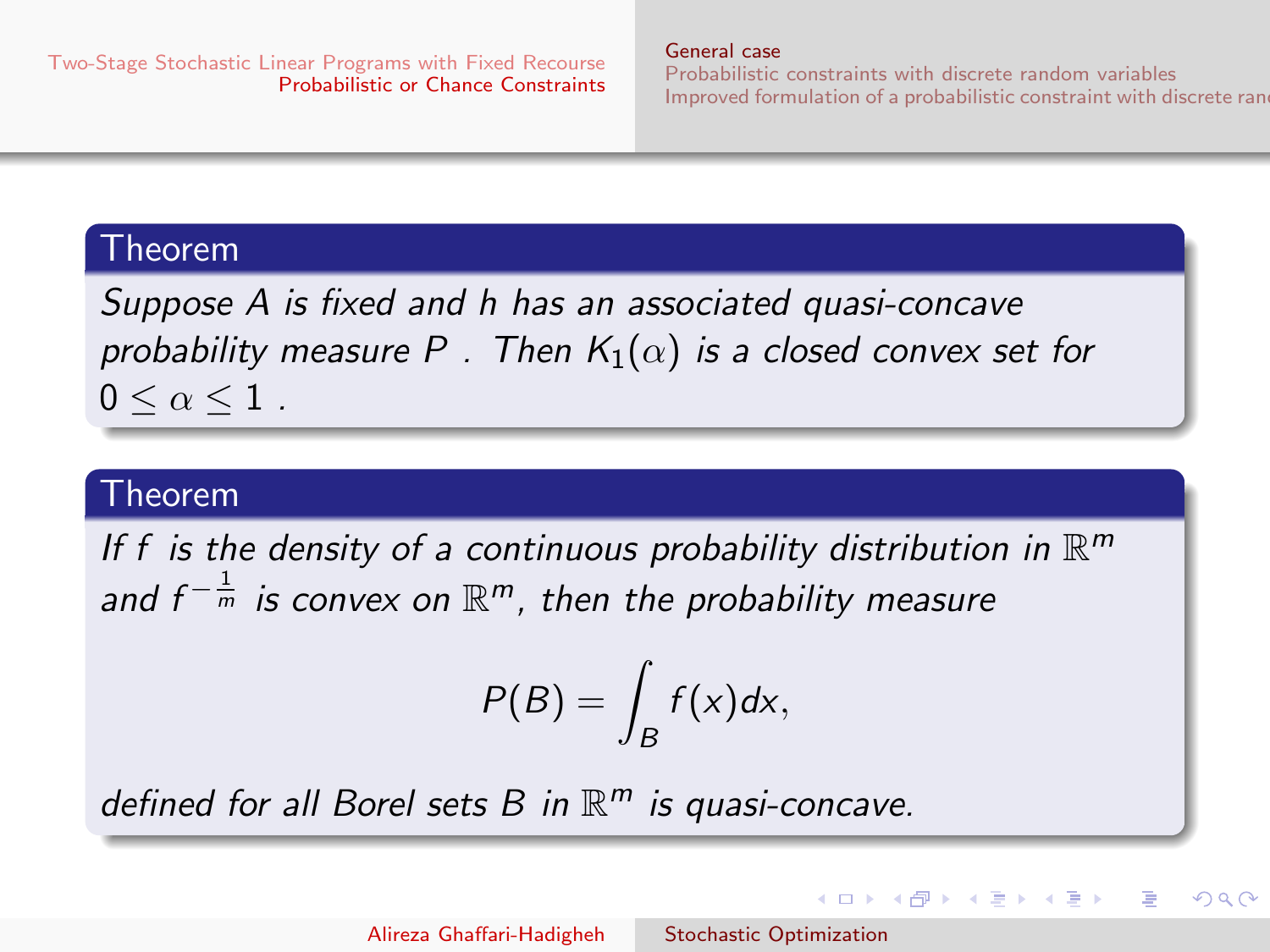イロト イ伊 トイヨ トイヨト

 $\Omega$ 

- This result states that any density of the form  $f(x)=e^{-l(x)}$ for some convex function *l* yields a quasi-concave probability measure.
- These measures includethe multivariate normal, beta, and Dirichlet distributions and are logarithmically concave (because, for

$$
0 \leq \lambda \leq 1, P((1 - \lambda)U + \lambda V) \geq P(U)^{\lambda}P(V)^{1 - \lambda}
$$

for all Borel sets  $U$  and  $V$  ).

These distributions lead to computable deterministic equivalents as, for example, in the following theorem.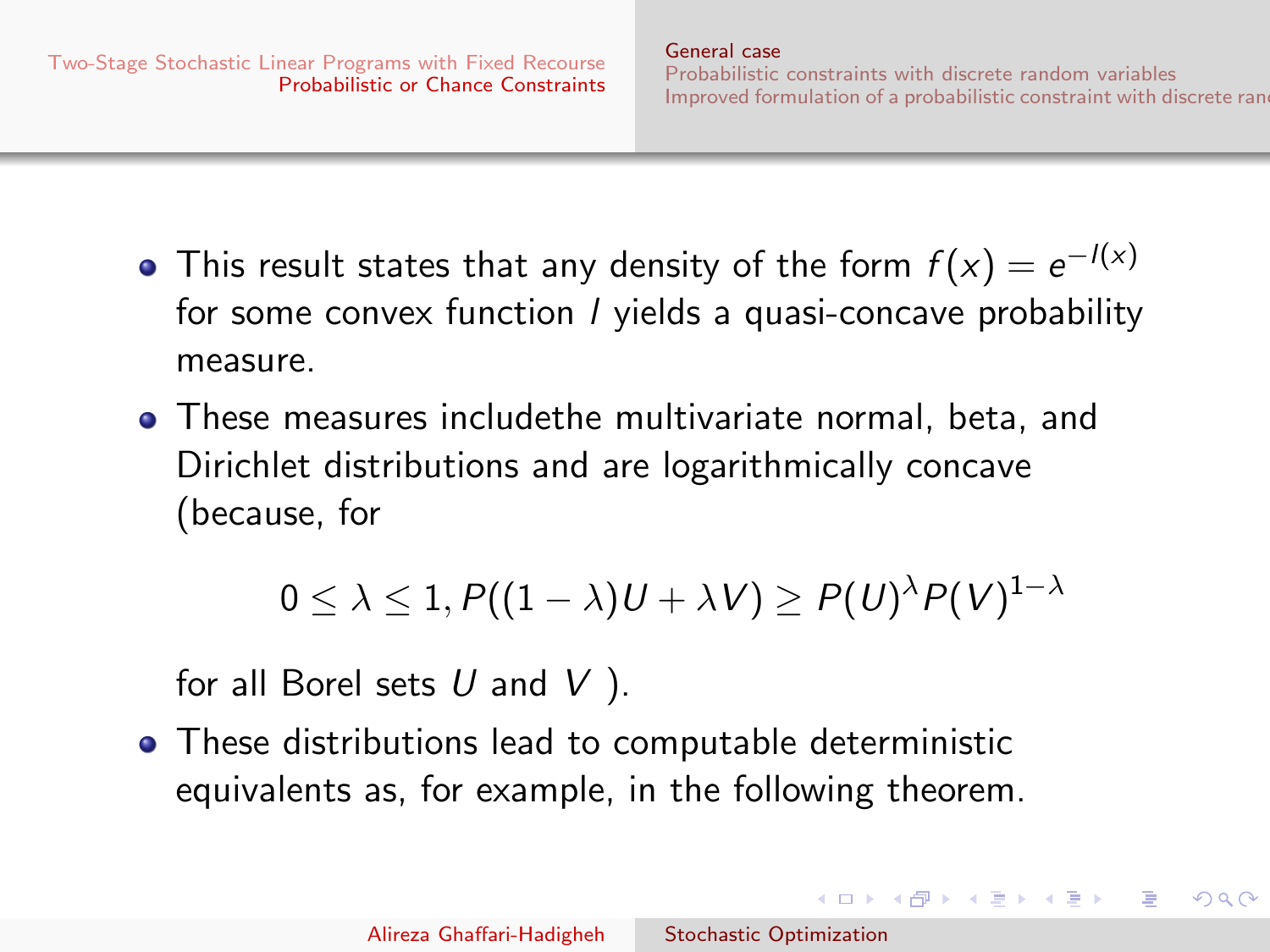[General case](#page-45-0)

[Probabilistic constraints with discrete random variables](#page-55-0) [Improved formulation of a probabilistic constraint with discrete rand](#page-64-0)om

イロン イ何ン イヨン イヨン

つへへ

### Theorem

Suppose A is fixed and the components  $h_i, i = 1, \ldots, m_1$  , of h are stochastically independent random variables with logarithmically concave probability measures,  $P_i$ , and distribution functions,  $F_i$ , then  $K_1(\alpha) = \{x | \sum_{i=1}^{m_1} \ln(F^i(A^i \cdot x)) \geq \ln \alpha \}$  and is convex.

## Theorem

If  $A_1, \ldots, A_{n_1}$ , h have a joint normal distribution with a common covariance structure, a matrix C , such that  $E[(A_i - E(A_i)) (A_i - E(A_i))^T] = r_{ii}C$  for i, j in 1, ..., n<sub>1</sub>, and  $E[(A_i - E(A_i))$  $(h - E(h))] = s_iC$  for  $i = 1, ..., n - 1$ , where  $r_{ij}$ and  $s_i$  are constants for all i and j, then  $K_1(\alpha)$  is convex for  $\alpha \geq \frac{1}{2}$  $rac{1}{2}$ .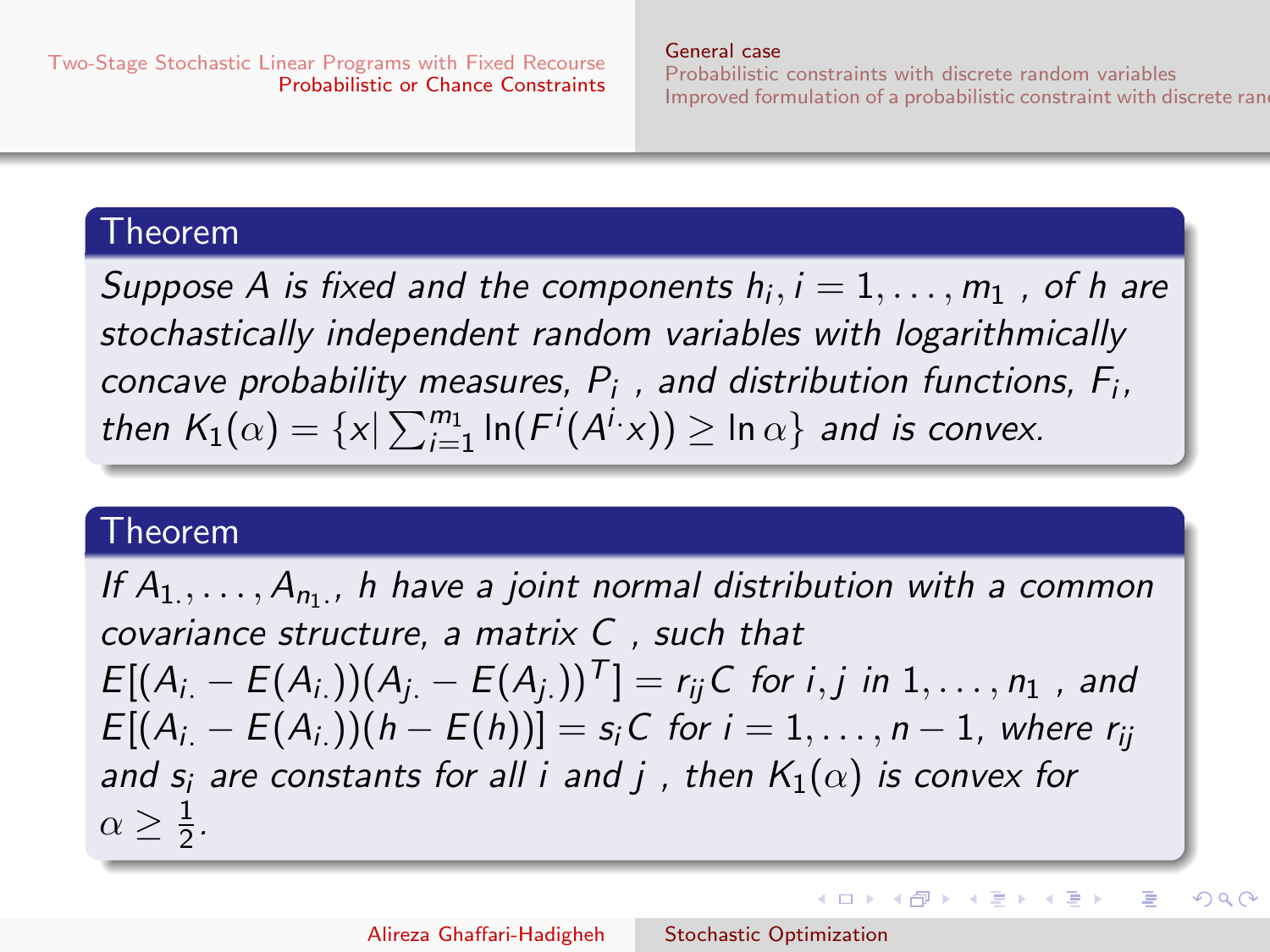[General case](#page-45-0)

[Probabilistic constraints with discrete random variables](#page-55-0) [Improved formulation of a probabilistic constraint with discrete rand](#page-64-0)om

<span id="page-52-0"></span> $QQ$ 

## Theorem

Suppose that 
$$
m_1 = 1
$$
,  $h_1 = 0$ , and  $A_1$  has mean  $\overline{A}_{1}$  and  
covariance matrix  $C_1$ , then  
 $K_1(\alpha) = \{x | \overline{A}_{1} - \phi^{-1}(\alpha) \sqrt{x^T C_1 x} \ge 0\}$ , where  $\phi$  is the standard  
normal distribution function.

$$
\min \quad c^T x
$$
\n
$$
s.t. \quad Ax = b,
$$
\n
$$
P_i[T_{i.X} \ge h_i] \ge \alpha_i, i = 1, ..., m_2,
$$
\n
$$
x \ge 0,
$$
\n(25)

where  $P_i$  is the probability measure of  $h_i$  and  $F_i$  is the distribution function for  $h_i$ .  $\left\{ \begin{array}{ccc} 1 & 0 & 0 \\ 0 & 1 & 0 \end{array} \right.$ 

Alireza Ghaffari-Hadigheh [Stochastic Optimization](#page-0-0)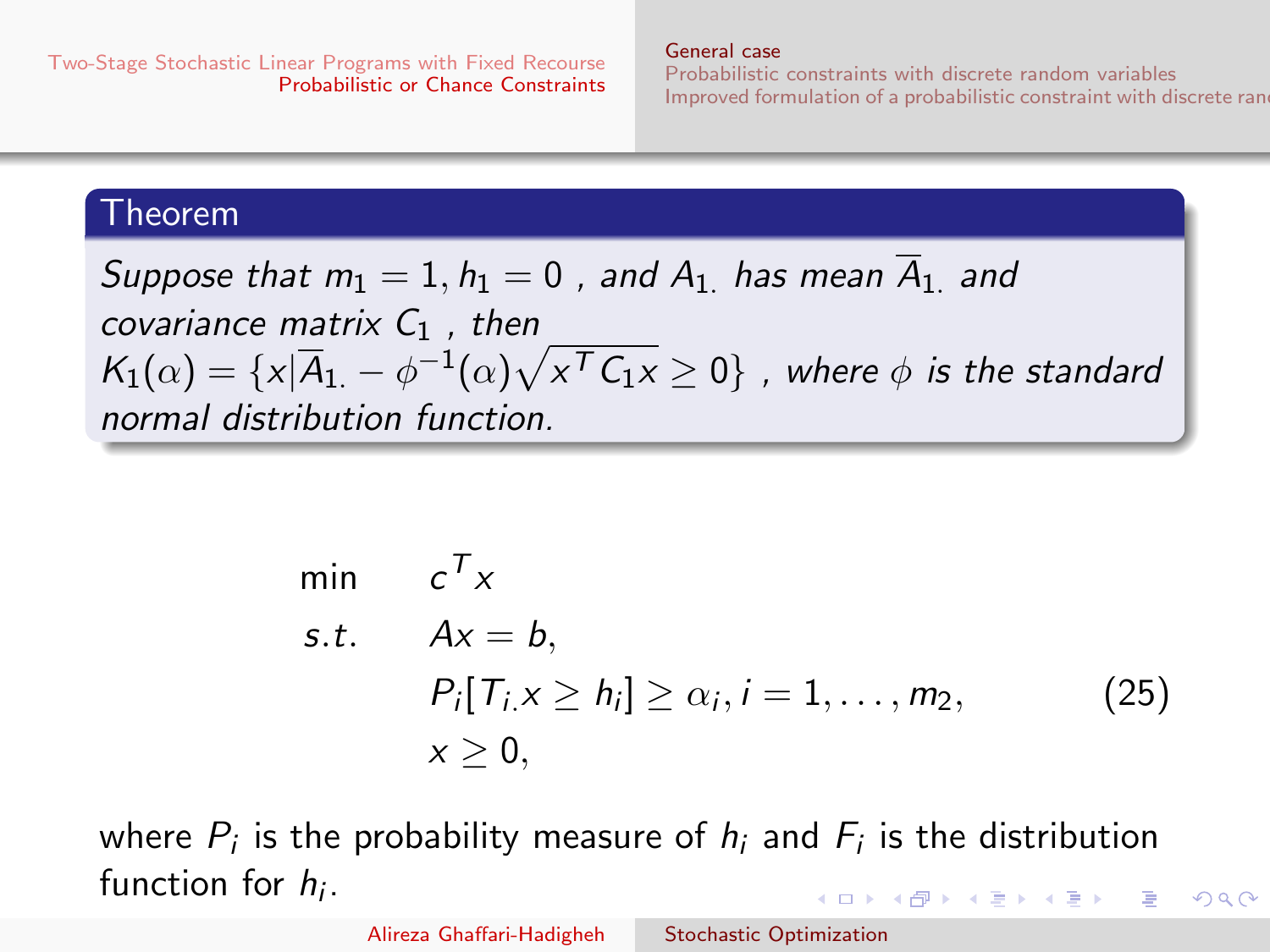[General case](#page-45-0) [Probabilistic constraints with discrete random variables](#page-55-0) [Improved formulation of a probabilistic constraint with discrete rand](#page-64-0)om

<span id="page-53-0"></span> $\left\{ \begin{array}{ccc} \square & \rightarrow & \left\{ \bigoplus \right\} & \leftarrow & \left\{ \begin{array}{ccc} \square & \rightarrow & \left\{ \begin{array}{ccc} \square & \rightarrow & \end{array} \right\} \end{array} \right. \end{array} \right.$ 

 $\Omega$ 

 $\bullet$  For the deterministic equivalent to [\(25\)](#page-52-0), we just let  $F_i(h_i^*) = \alpha_i$ 

$$
\begin{array}{ll}\n\min & c^T x \\
\text{s.t.} & Ax = b, \\
& T_i x \ge h_i^*, i = 1, \dots, m_2, \\
& x \ge 0,\n\end{array} \tag{26}
$$

Suppose we solve [\(26\)](#page-53-0) and obtain an optimal  $x^*$  and optimal dual solution  $\{\lambda^*, \pi^*\}$ , where  $c^{\mathsf{T}} x^* = b^{\mathsf{T}} \lambda^* + h^{* \mathsf{T}} \pi^*.$ 

If  $\pi_i^*=0$  , let  $q_i^+=0$  and, if  $\pi_i^*>0$  , let  $q_i^+=\frac{\pi_i^*}{1-\alpha_i}.$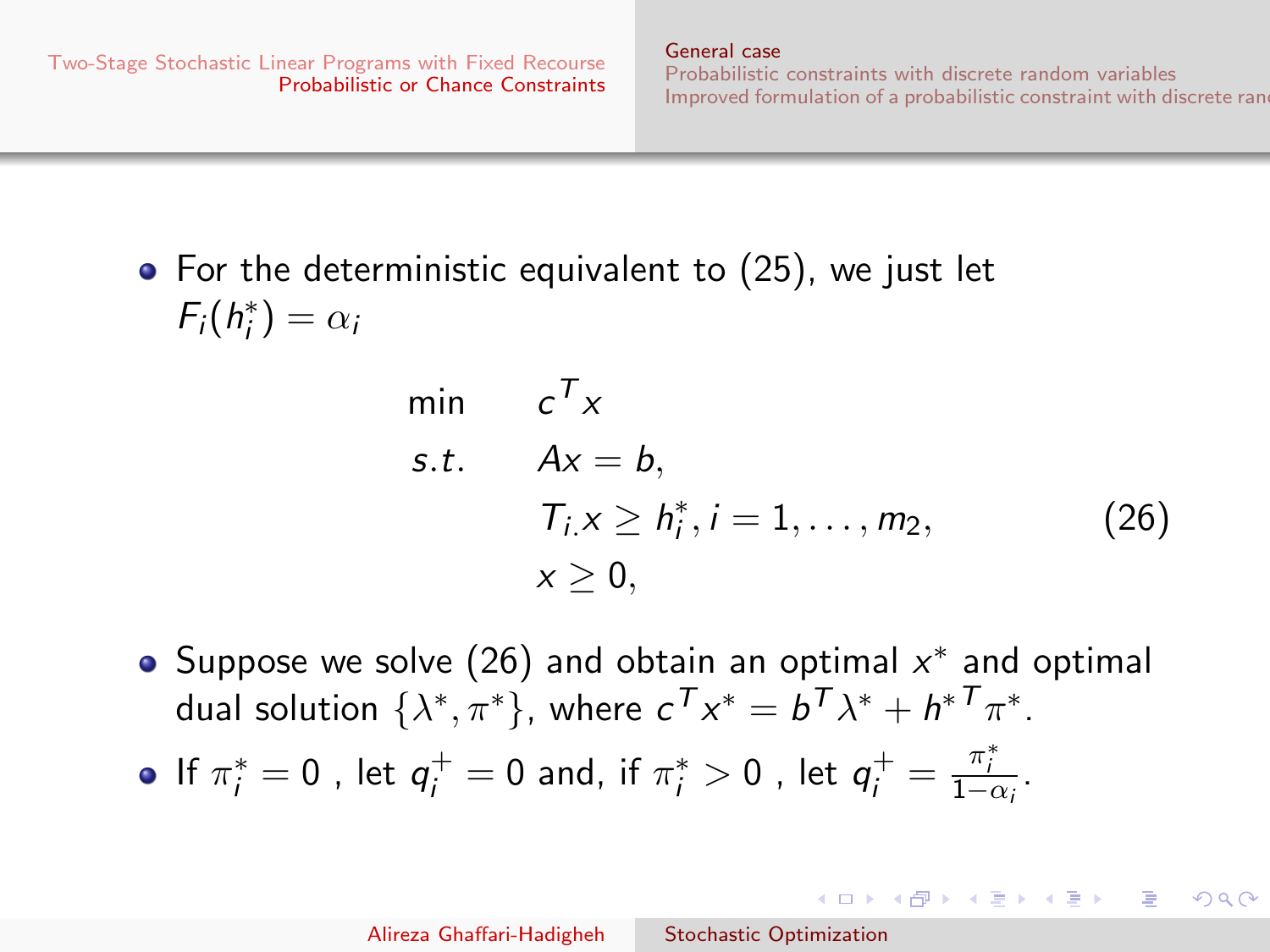• An equivalent stochastic program with simple recourse to [\(25\)](#page-52-0)

<span id="page-54-0"></span>min 
$$
c^T x + E_h[q^+ y^+]
$$
  
\ns.t.  $Ax = b$ ,  
\n $T_i x + y_i^+ - y_i^- = h_i^*, i = 1, ..., m_2$ , (27)  
\n $x, y_i^+, y_i^- \ge 0$ ,

For problems [\(25\)](#page-52-0) and [\(27\)](#page-54-0) to be equivalent, we mean that any  $x^*$ optimal in [\(25\)](#page-52-0) corresponds to some  $(x^*,y^{*\pm})$  optimal in [\(27\)](#page-54-0) for a suitable definition of  $q^+$  and that any  $(x^*,y^{*\pm})$  optimal in  $(27)$ corresponds to  $x^*$  optimal in [\(25\)](#page-52-0)for a suitable definition of  $\alpha_i$  .

### Theorem

For the  $q_i^+$  $_i^+$  defined as a function of some optimal  $\pi^*$  for the dual to [\(25\)](#page-52-0), if  $x^*$  is optimal in (25), there exists  $y^{*+} \geq 0$  a.s. such that  $(x^*, y^{*+})$  is optimal in [\(25\)](#page-52-0).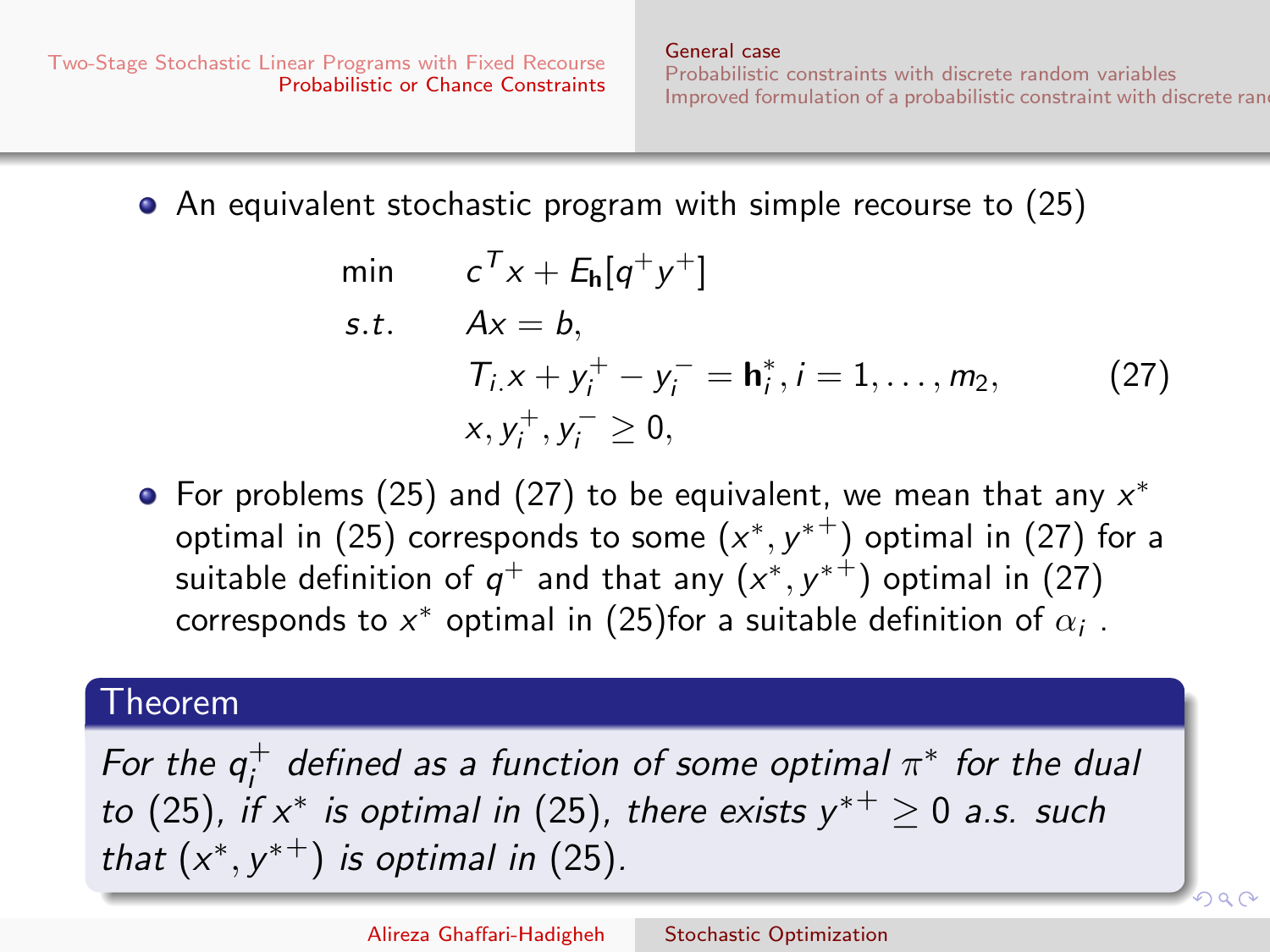$\Omega$ 

<span id="page-55-0"></span>• If  $\xi(\omega)$  is a discrete random variable, there exists a finite number of scenarios which correspond to the realizations of  $\xi$ . They are represented as  $\xi_1, \xi_2, \ldots, \xi_K$  . Scenario k has a probability  $p_k$  with

$$
\sum_{k=1}^K p_k = 1.
$$

- Scenarios can be obtained through experts opinions.
- Another typical way to get scenarios is when the information over the random variables comes from historical data.
- The distribution of the random vector is then known as the empirical distribution.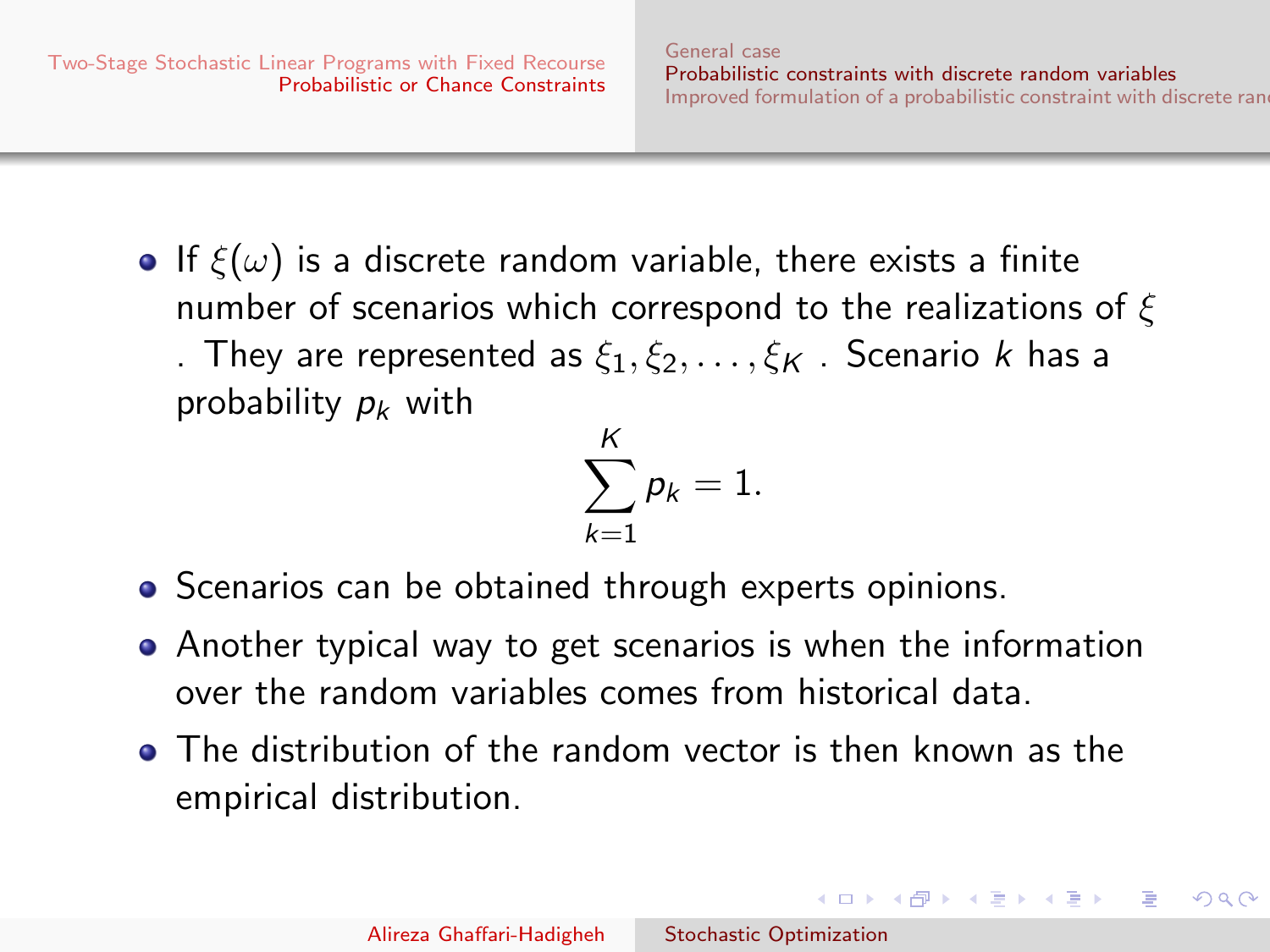$\circ$   $\circ$ 

Assume we have a constraint of the form

<span id="page-56-0"></span>
$$
P\{g(x,y(\omega),\xi(\omega))\leq 0\}\geq\alpha.\tag{28}
$$

- It is a joint probabilistic constraint:
	- $g(.) < 0$  may contain several constraints under a vector representation.
	- This includes classical cases such as  $g(x, y(\omega), \xi(\omega)) = h(\omega) - Ax$ .
	- This also includes cases where the probabilistic constraint depends on the recourse actions.

$$
g(x,y(\omega),\xi(\omega))=h(\omega)-T(\omega)x-W(\omega)y(\omega).
$$

# **Definition**

Indicator function  $\eta(a) = 0$  if  $a \le 0$  and 1 if at least one component of a is strictly positive.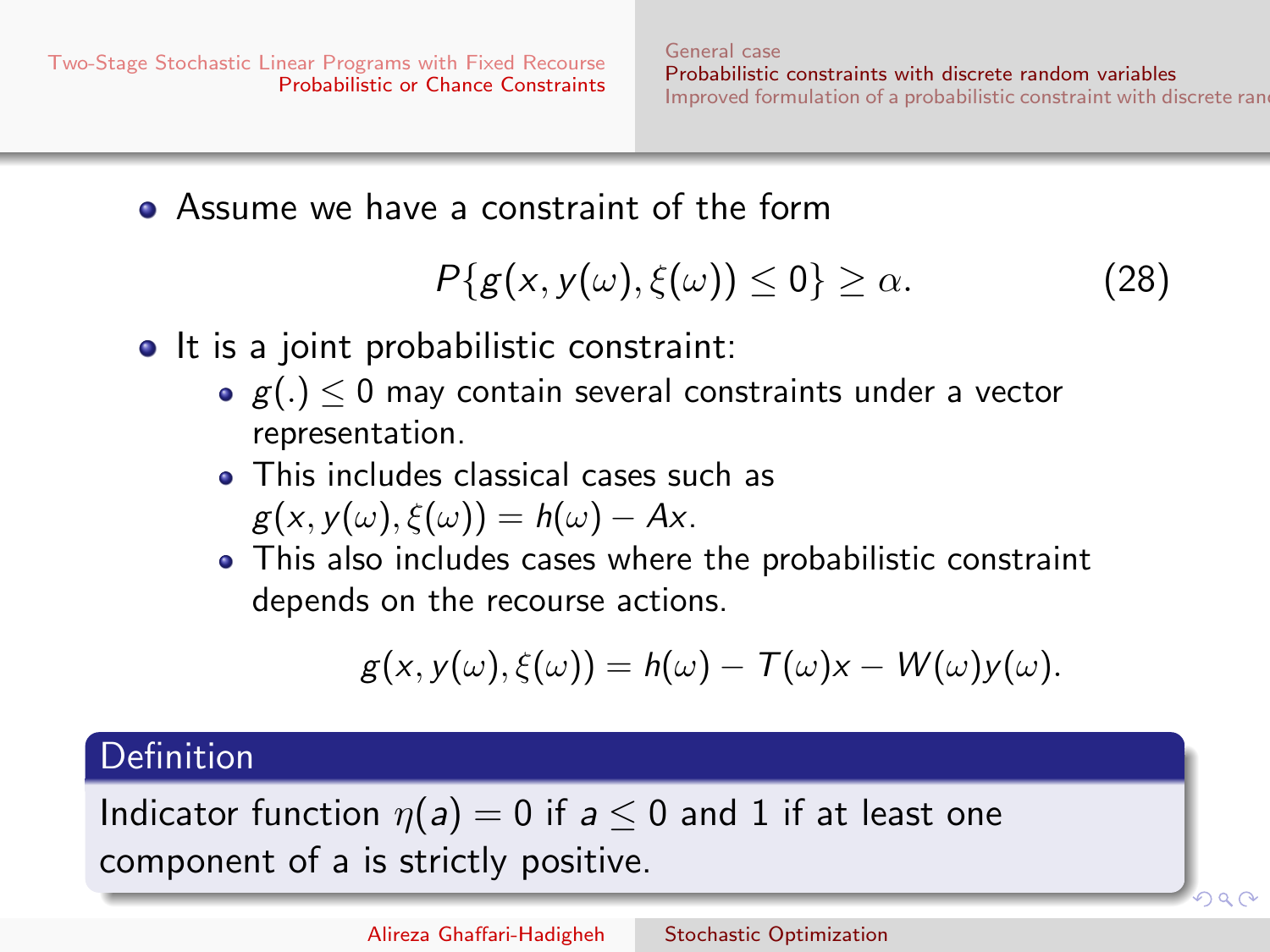[General case](#page-45-0) [Probabilistic constraints with discrete random variables](#page-55-0) [Improved formulation of a probabilistic constraint with discrete rand](#page-64-0)om

• The probabilistic constraint is equivalent to

<span id="page-57-0"></span>
$$
\sum_{k=1}^{K} p_k \eta(g(x, y_k, \xi_k)) \le 1 - \alpha.
$$
 (29)

- The left-hand side of [\(29\)](#page-57-0) sums up the probability of the scenarios for which  $g(.) \leq 0$  is violated.
- Assume that for each scenario  $k$ , an upper bound vector  $u_k$ can be found such that  $g(x, y_k, \xi_k) \le u_k$  for all feasible  $x, y_k$ .
- Then, [\(29\)](#page-57-0) can be transformed into

$$
\sum_{k=1}^{K} p_k w_k \leq 1 - \alpha,
$$
\n(30)  
\n
$$
g(x, y_k, \xi_k) \leq u_k w_k, k = 1, \dots, K,
$$
\n(31)

$$
w_k \in \{0, 1\}
$$
,  $k = 1, ..., K$ . (32)

Alireza Ghaffari-Hadigheh [Stochastic Optimization](#page-0-0)

<span id="page-57-2"></span><span id="page-57-1"></span>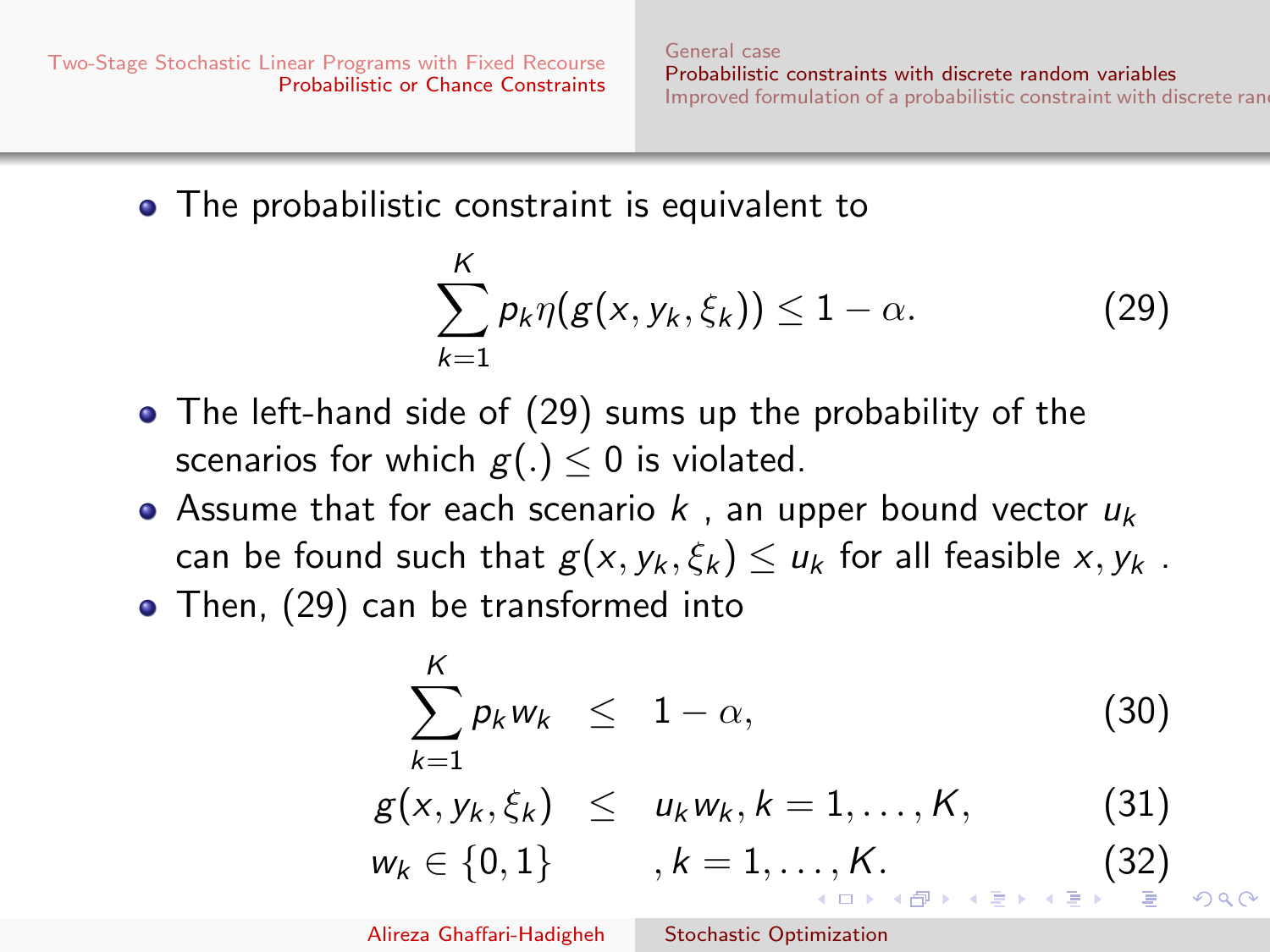イロメ イ母メ イヨメ イヨメー

 $\Omega$ 

• The binary variable  $w_k$  plays the role of the indicator function.

- When  $g(x, y_k, \xi_k)$  < 0,  $w_k$  takes the value 0.
- When at least one component of  $g(x, y_k, \xi_k)$  is strictly positive, then  $w_k = 1$  and scenario k contributes  $p_k$  to the left-hand side in [\(30\)](#page-57-1).
- The joint probabilistic constraint [\(28\)](#page-56-0) with a discrete random variable is transformed into a mixed integer programming (MIP) formulation.
- When  $g(.)$  is linear, the stochastic program with probabilistic constraint is transformed into a mixed integer linear program (MILP) and can be solved using your favorite MILP solver.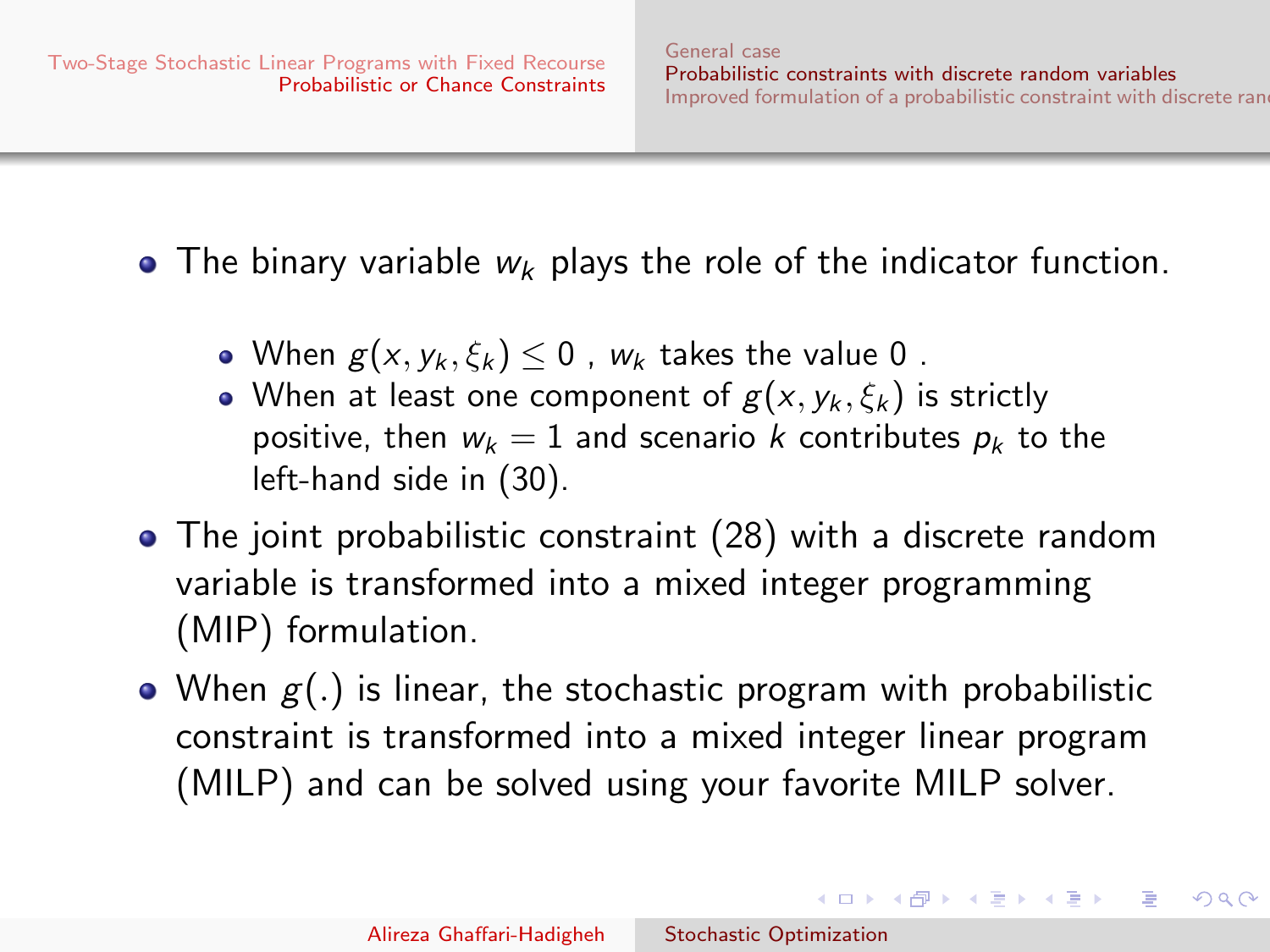$($   $\Box$   $)$   $($   $\overline{P}$   $)$   $($   $\overline{P}$   $)$   $($   $\overline{P}$   $)$   $($   $\overline{P}$   $)$ 

 $\Omega$ 

### Example

.

Find the numbers  $x_1$  and  $x_2$  of seats in first and business class for a plane of 200 seats. Assume a joint probabilistic constraint

<span id="page-59-0"></span>
$$
P(x_1 \geq \xi_F, x_1 + x_2 \geq \xi_F + \xi_B) \geq 0.95, \tag{33}
$$

where  $\xi_F$  and  $\xi_B$  represents the weekdays demands in first and business class. This corresponds to the classical case where  $g(x, y(\omega), \xi(\omega)) = h(\omega) - Ax$ , with  $h(\omega)\, \mathcal{T} = (\xi_{\mathcal{F}}, \xi_{\mathcal{F}} + \xi_{\mathcal{B}})$  and  $A = \left( \begin{array}{cc} 1 & 0 \ 1 & 1 \end{array} \right)$ 

- Assume the random variables ( $\xi_F, \xi_B$ ) are given by the empirical data of last year. (These data must correspond to the number of calls and not to the number of passengers, which may depend on the acceptance policy at that time).
- **•** This creates an empirical distribution of 260 pairs ( $\xi_F, \xi_B$ ) for each weekday of last year. Each of the 260 pairs is a scenario of probability <sup>1</sup>  $rac{1}{260}$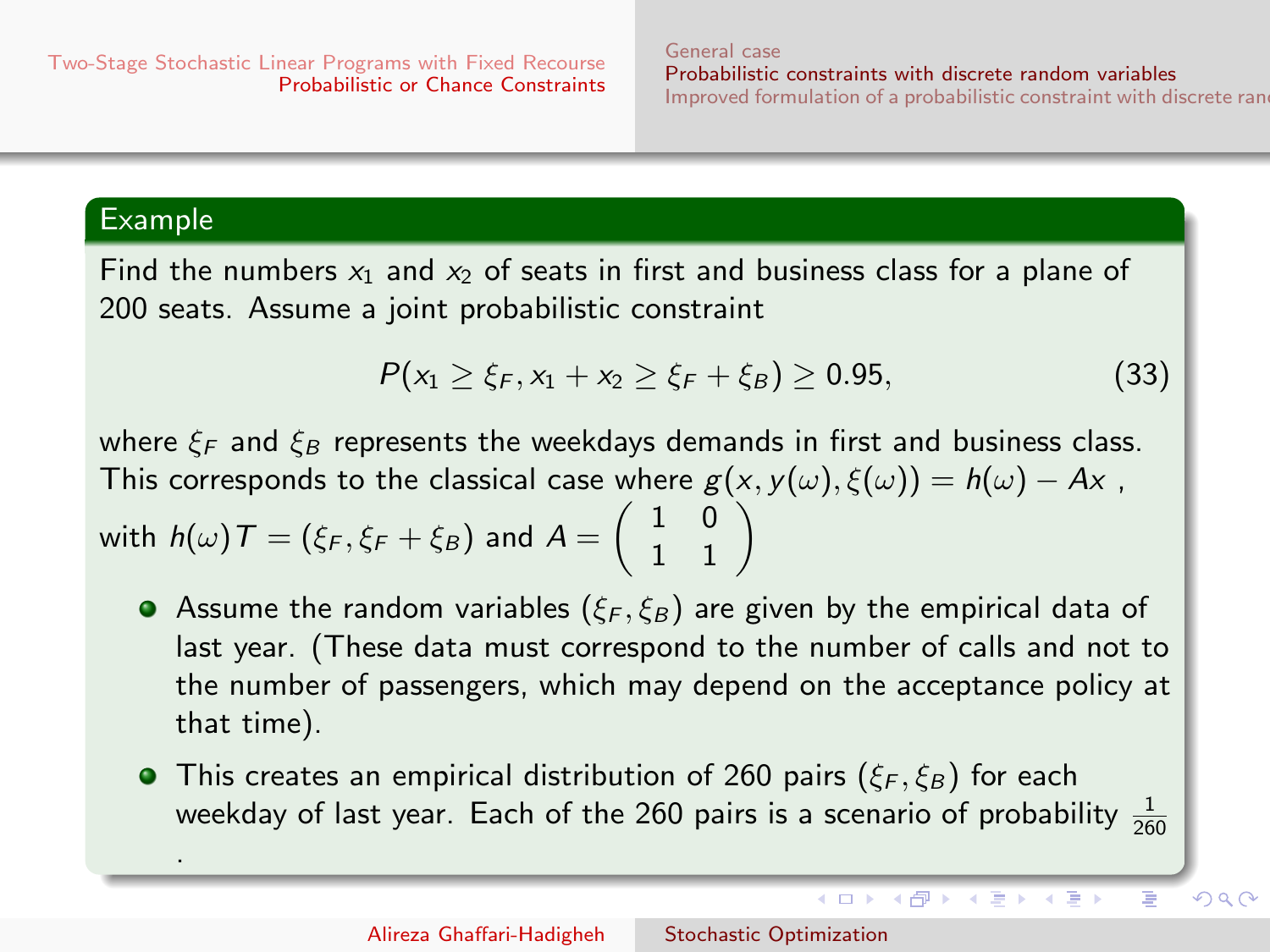$\mathbf{A} \equiv \mathbf{A} + \mathbf{A} + \mathbf{A} + \mathbf{A} + \mathbf{A} + \mathbf{A} + \mathbf{A} + \mathbf{A} + \mathbf{A} + \mathbf{A} + \mathbf{A} + \mathbf{A} + \mathbf{A} + \mathbf{A} + \mathbf{A} + \mathbf{A} + \mathbf{A} + \mathbf{A} + \mathbf{A} + \mathbf{A} + \mathbf{A} + \mathbf{A} + \mathbf{A} + \mathbf{A} + \mathbf{A} + \mathbf{A} + \mathbf{A} + \mathbf{A} + \mathbf{A} + \mathbf{A} + \math$ 

 $2990$ 

### Example

Continued...

- we need an upper bound on  $\xi_F x_1$  and on  $\xi_F + \xi_B x_1 x_2$  for each k.
- **•** Here, it suffices to take  $\xi_F$  and  $\xi_F + \xi_B$ , respectively.
- As an illustration, if scenario k has demands  $(14,32)$  in first and business, then the two corresponding constraints in [\(31\)](#page-57-2) are

 $14 - x_1 < 14w_k$ ,  $46 - x_1 - x_2 < 46w_k$ 

- $\bullet$  Thus, [\(33\)](#page-59-0) is formulated using 260 binary variables  $w_k$  s, one constraint [\(30\)](#page-57-1) and 520 constraints in [\(31\)](#page-57-2).
- $\bullet$  To put it in more general terms, [\(33\)](#page-59-0) is reformulated using K extra binary variables and  $2K + 1$  extra constraints.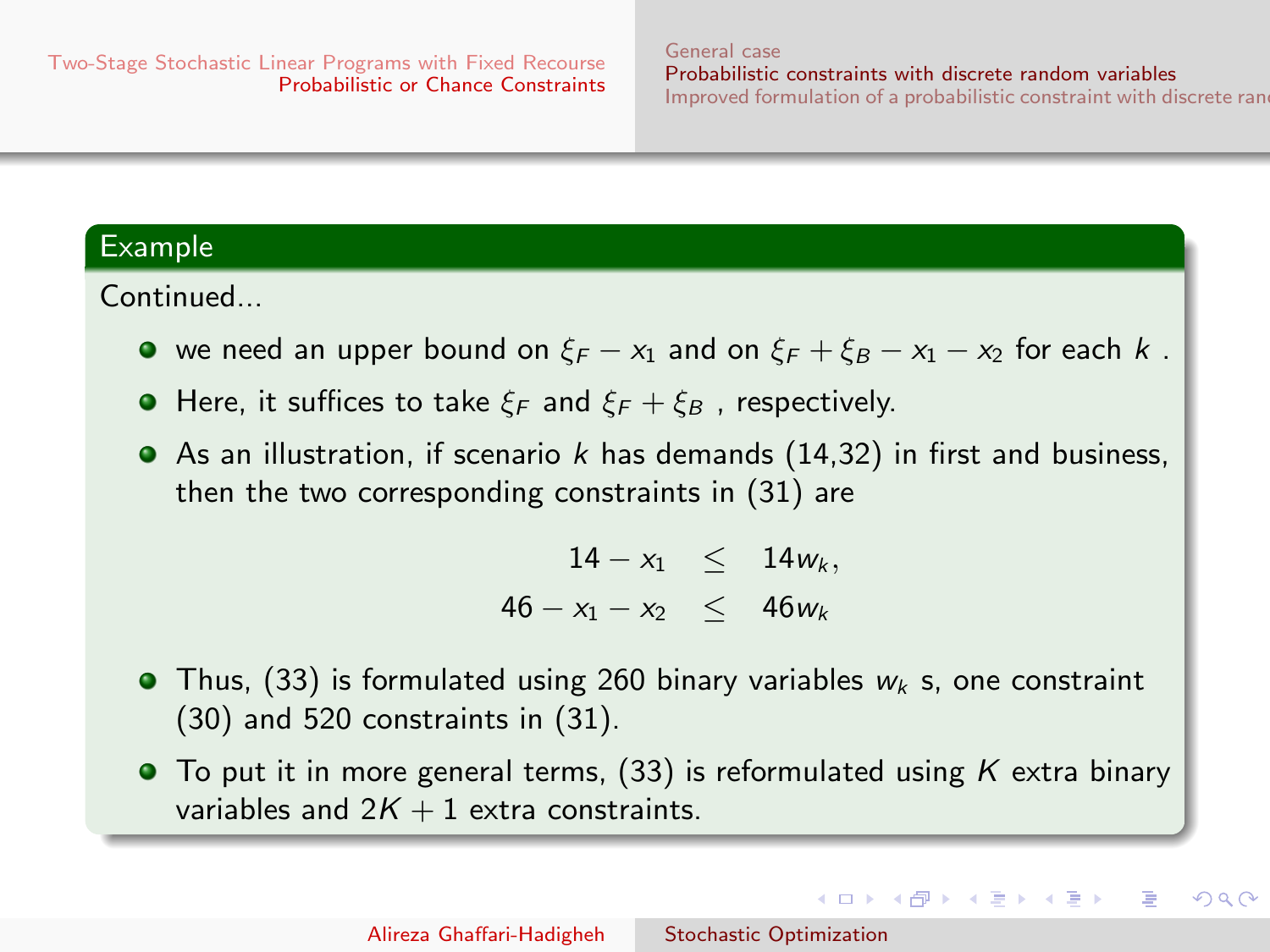$QQ$ 

# Example

Consider the farmer problem.

- The example was built assuming a discrete random variable with only three scenarios: good, fair, and bad.
- This number can easily be extended either in a similar manner or by taking past observations of the yields.
- We now assume K scenarios, each consisting of a vector of three yields.
- The farmer finds it inappropriate to purchase large quantities of wheat and/or corn.
- He considers it excessive to purchase more than a total of 20 T. Owing to the uncertainty of mother nature, he allows for a 20% probability of excessive purchases.

**KITP**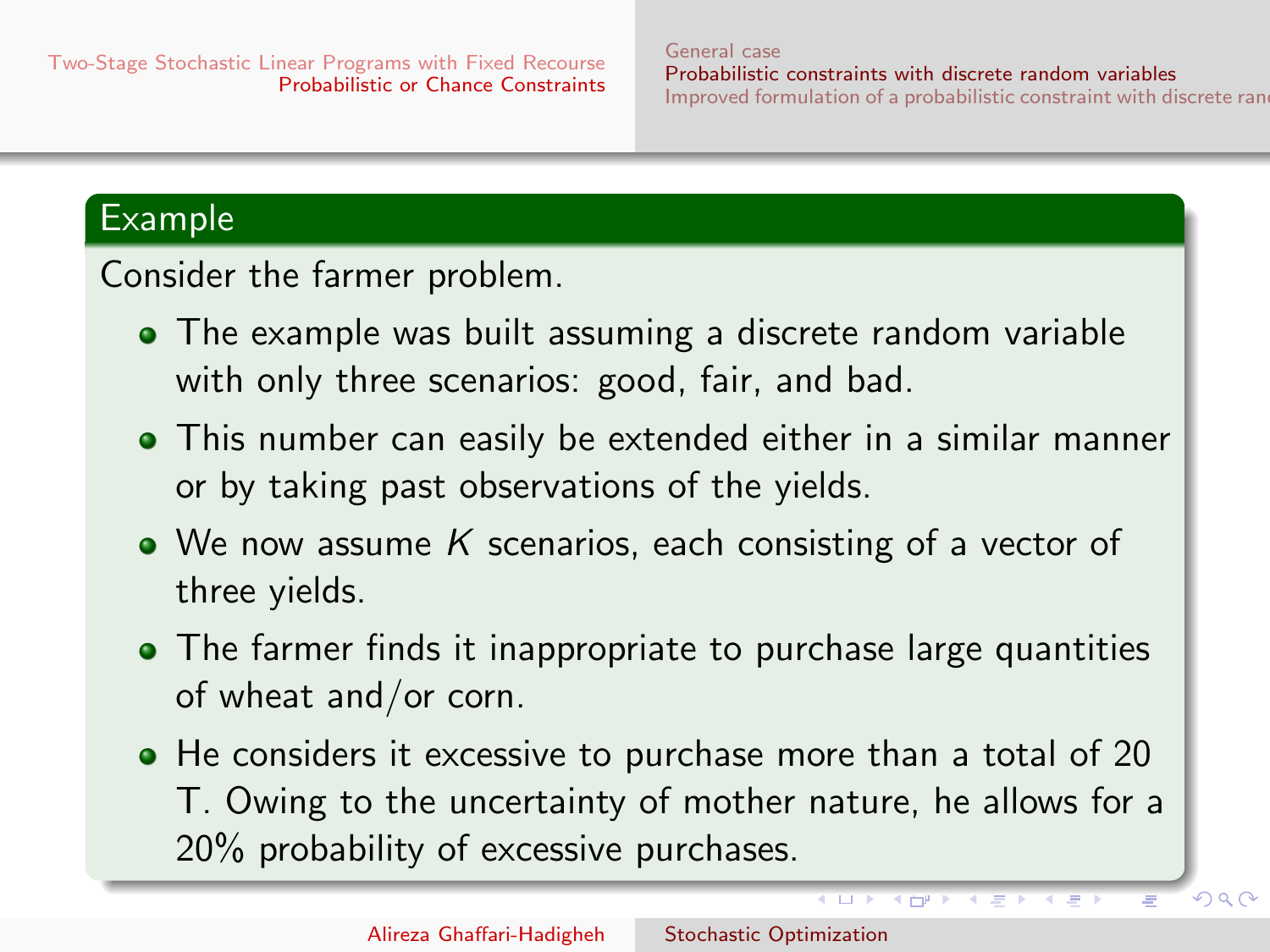റെ ഭ

# Example

Continued...

• Thus, his probabilistic constraint is

<span id="page-62-0"></span>
$$
P(y_1(\omega) + y_2(\omega) \le 20) \ge 0.80 \tag{34}
$$

- $y_1(\omega)$  and  $y_2(\omega)$  are the purchases of wheat and corn, respectively.
- Here is a case where the probabilistic constraint depends on the recourse actions under the general form  $g(x, y(\omega), \xi(\omega)) = h(\omega) - T(\omega)x - W(\omega)y(\omega).$
- To obtain [\(31\)](#page-57-2), start from the representation of the constraint under scenario k as  $-20 + y_1^k + y_2^k \leq 0$  ,where  $y_1^k$  and  $y_2^k$ represent the purchase of wheat and corn under scenario  $k$ .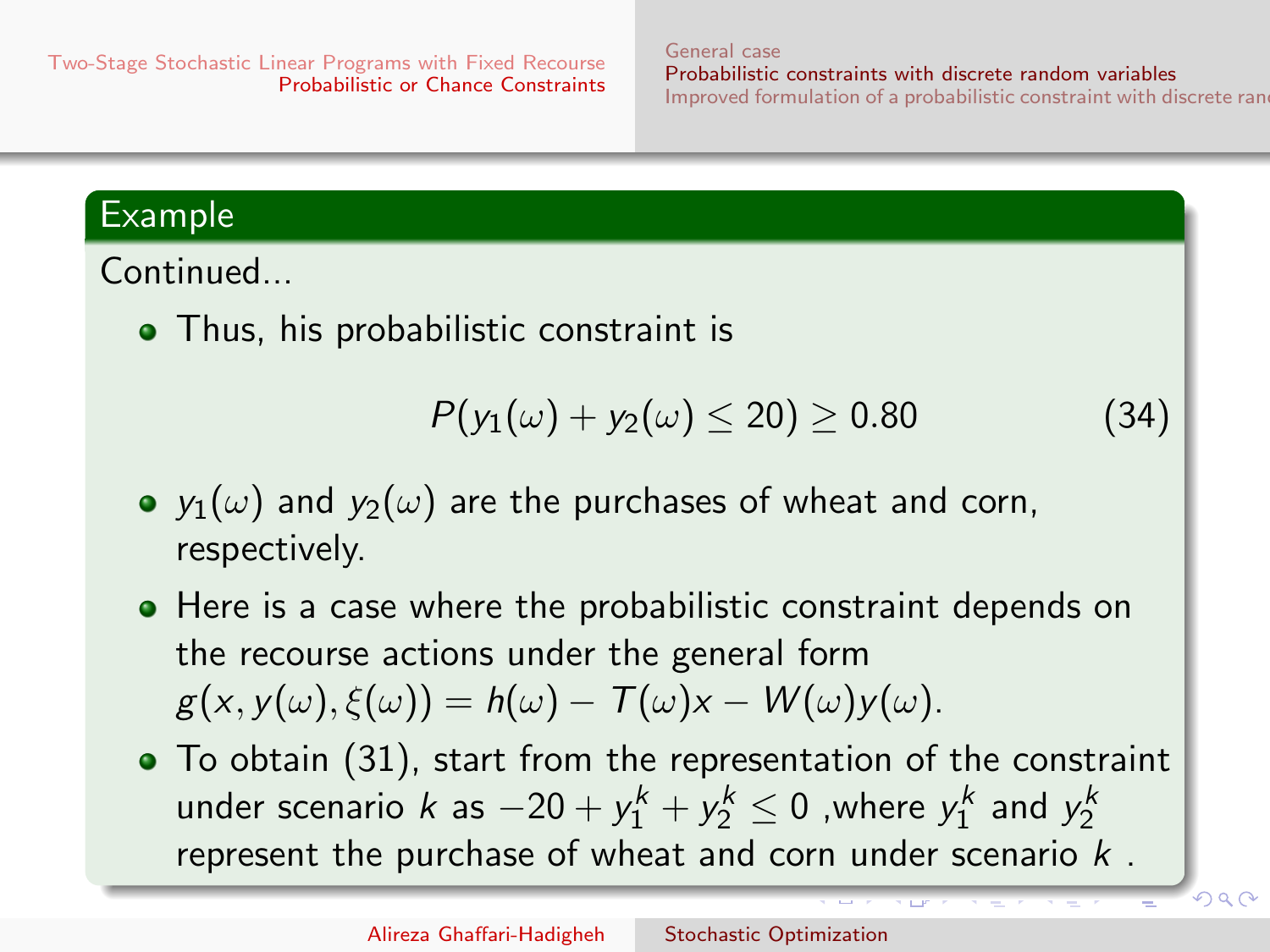$\Omega$ 

## <span id="page-63-0"></span>Example

Continued...

- **•** From Table 1 in Section 1.1, the total requirement of wheat and corn is 440 .
- The upper bound to form [\(31\)](#page-57-2) is the value 420, so that a single constraint of the form

<span id="page-63-1"></span>
$$
y_1^k + y_2^k \le 20 + 420w_k \tag{35}
$$

(If  $y_1^k + y_2^k \le 20$  , then  $w_k$  is 0 ; otherwise,  $w_k = 1$  and the constraint imposes no limit on the purchase of wheat and corn as the total cannot exceed 440 .)

• The recourse problem with K scenarios and the extra probabilistic constraint [\(34\)](#page-62-0) is reformulated as an MILP with  $K$  extra binary variables and  $K + 1$  extra constraints.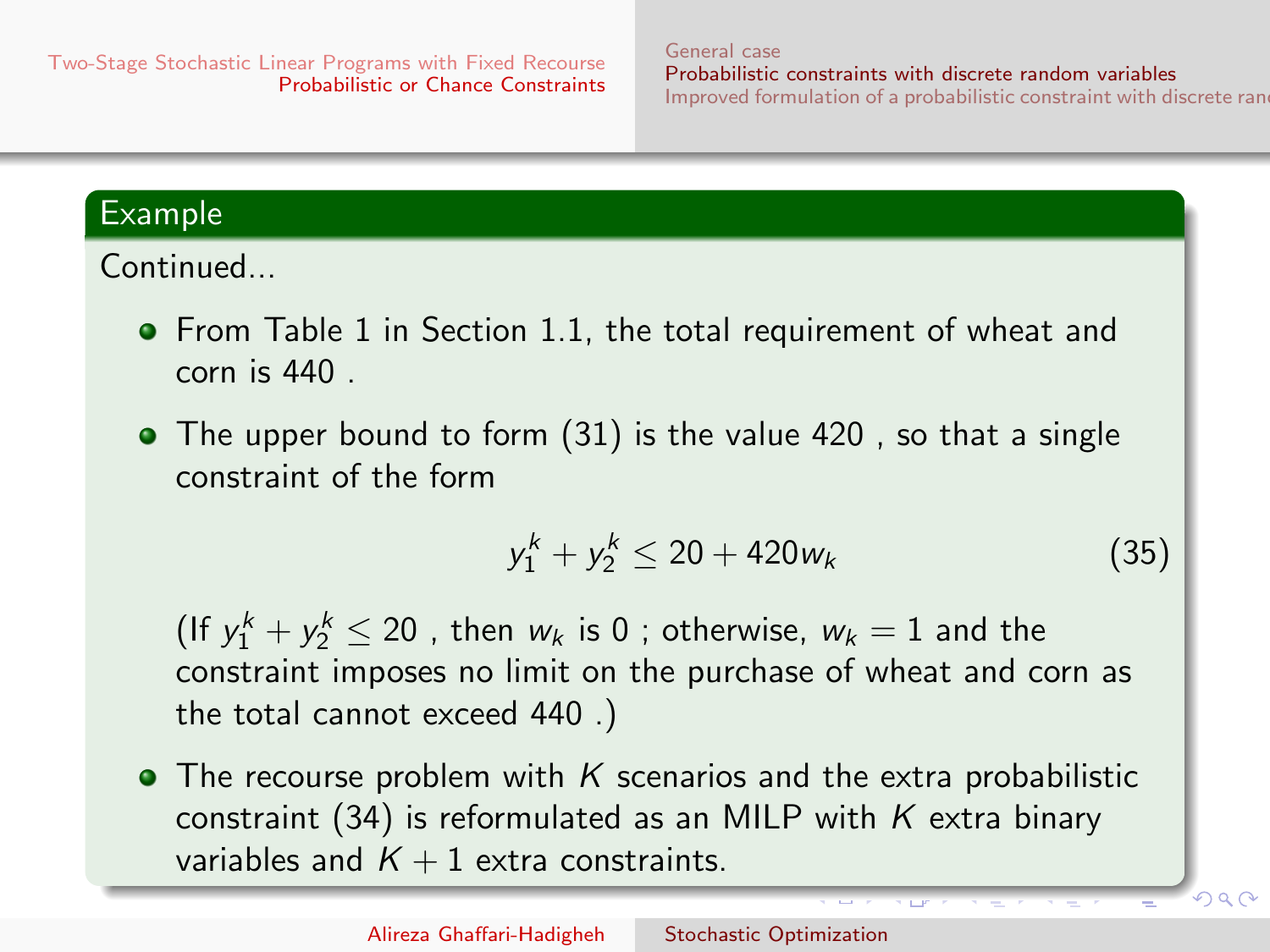- <span id="page-64-0"></span>• For large values of K, the MILP may become difficult to solve.
- This is due to the structure of [\(31\)](#page-57-2).
- It is indeed a weak constraint on  $w_k$ .
- To see this, consider the example of [\(35\)](#page-63-1).
- Suppose that the total purchase under scenario  $k$  is 30.
- Then [\(35\)](#page-63-1) is equivalent to  $420w_k > 10$ , or  $w_k > 0.0238$ .
- As [\(35\)](#page-63-1) is the only constraint on  $w k$ , integrality can only be recovered through branching.
- The MILP solver will have to branch on all nonzero binaries, and none of them is likely to be spontaneously 1 .
- Moreover, after some  $w_k$  s are fixed by branching, additional  $w_k$ s may become fractional and require [ex](#page-63-0)[tra](#page-65-0) [br](#page-64-0)[a](#page-65-0)[n](#page-63-0)[c](#page-64-0)[hin](#page-70-0)[g](#page-44-0)[.](#page-45-0)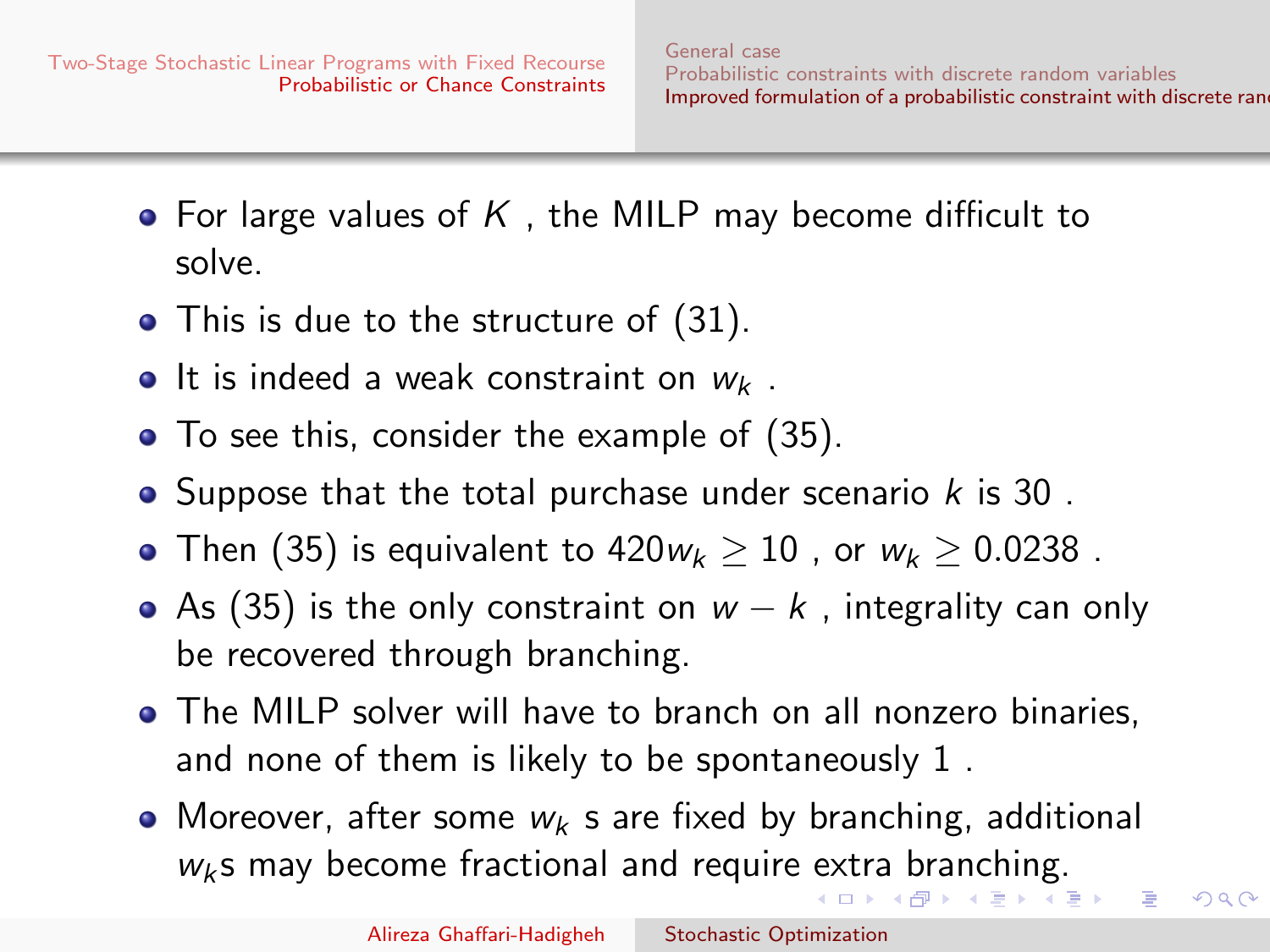イロメ イ何メ イヨメ イヨメ

 $\Omega$ 

# <span id="page-65-0"></span>**Definition**

A valid inequality is a linear constraint added to the original formulation, which does not eliminate any integer solution but eliminates fractional solutions.

- A valid inequality provides a reformulation of the problem that contains fewer fractional solutions but the same integer solutions.
- To illustrate valid inequalities, we use the example of constraint [\(34\)](#page-62-0) and its reformulation [\(35\)](#page-63-1).
- As the probabilistic constraint only depends on corn and wheat, we may restrict our attention for this analysis to the first two components of the random vector.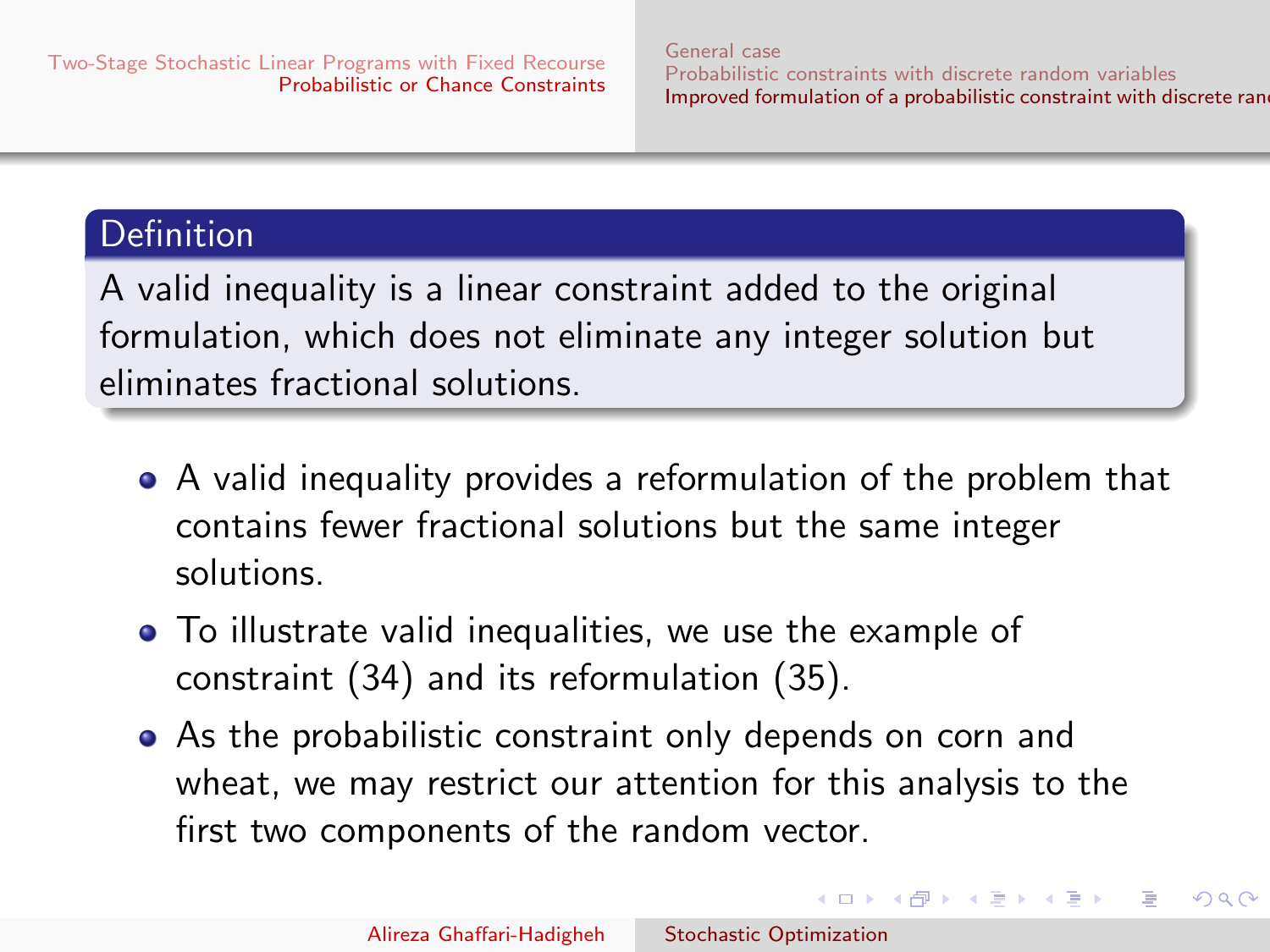$\Omega$ 

## Definition

Scenario  $k$  dominates scenario  $j$  if  $\xi_k \geq \xi_j$  , where the inequality must hold componentwise.

- $\bullet$  In the current farmer example, if scenario  $k$  dominates scenario  $j$ , the yields of wheat and corn are higher in scenario  $k$ .
- It follows that the purchases of both products can only be smaller under scenario k .
- Hence,  $w_k \leq w_j$ .
- A first set of potential valid inequalities is  $w_k \leq w_j$  for all pairs of scenarios such that  $\xi_k \geq \xi_j$ .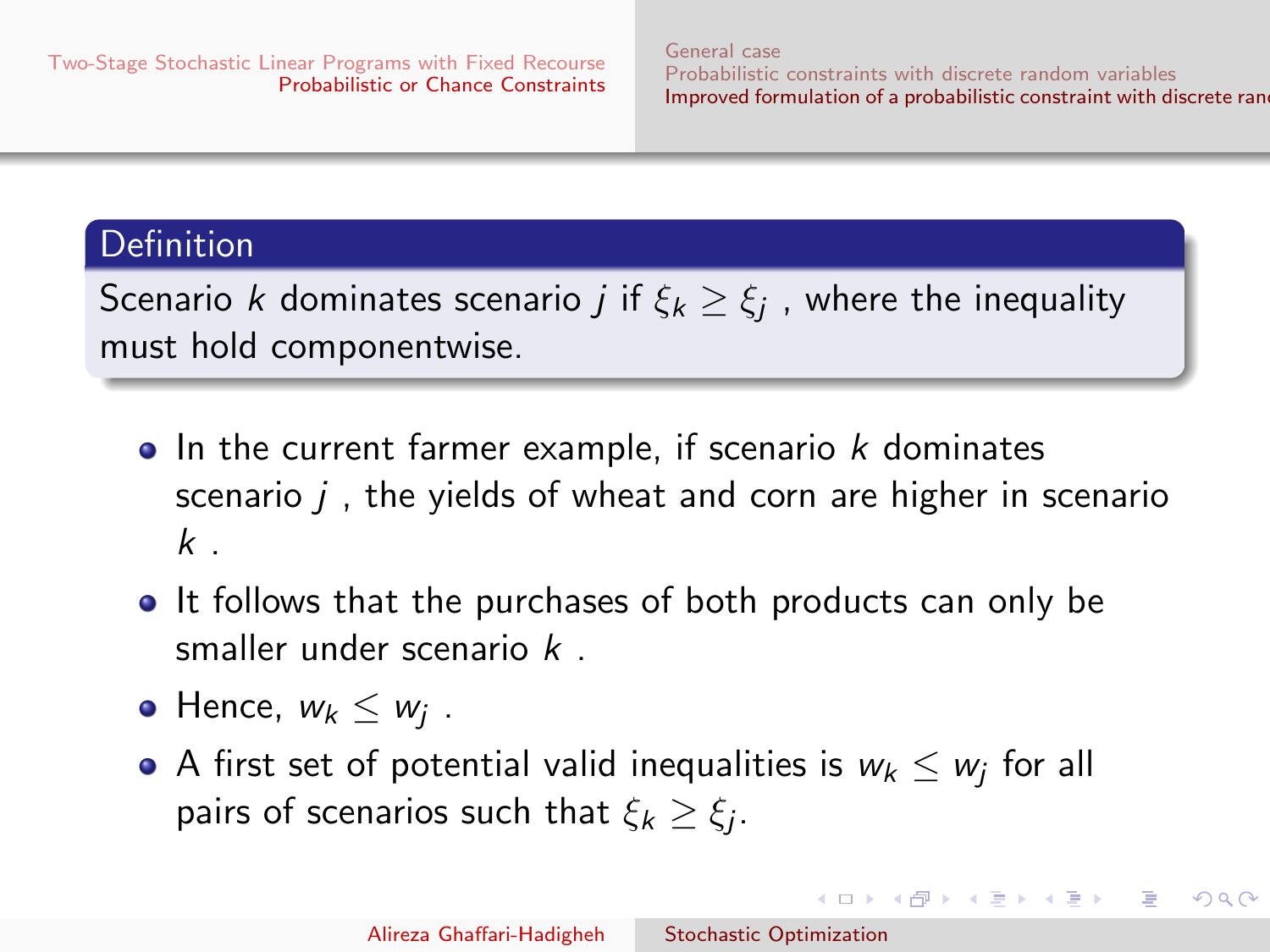$\left\{ \begin{array}{ccc} \square & \rightarrow & \left\{ \bigoplus \bullet & \leftarrow \Xi \right\} & \rightarrow & \left\{ \begin{array}{ccc} \Xi & \rightarrow & \leftarrow \end{array} \right. \end{array} \right.$ 

- We now illustrate the valid inequalities in the farmer problem with the extra probabilistic constraint [\(34\)](#page-62-0)
- Imagine the farmer is able to collect 25 scenarios, each having probability 0.04 . (He may obtain them in a cooperative fashion with some fellow farmers or get them from an agricultural research institute.)
- Assume that the first 9 scenarios (restricted to wheats and corns yields) are as follows: (2.25,2.4) , (2.1,2.6) , (2.4,2.5) ,  $(2.6,2.3)$ ,  $(2.2,3)$ ,  $(2.3,4)$ ,  $(2.5,2.7)$ ,  $(2.3,3.6)$ ,  $(2.2,3.7)$ .
- Assume also that, for all other scenarios,  $P(A_k) > 0.8$ ; hence,  $w_k = 0$ .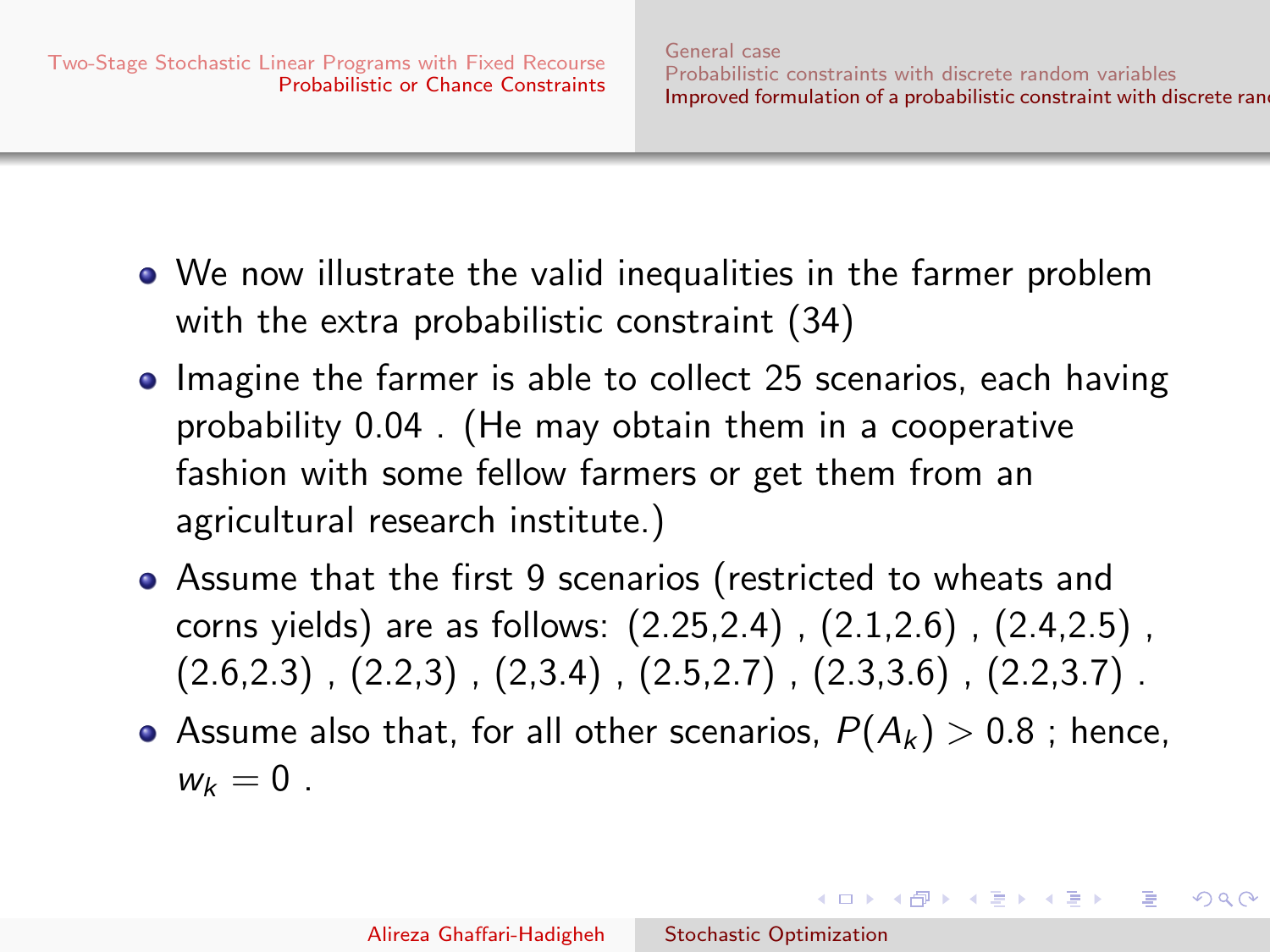[General case](#page-45-0) [Probabilistic constraints with discrete random variables](#page-55-0) [Improved formulation of a probabilistic constraint with discrete rand](#page-64-0)om

イロト イ母ト イヨト イ

 $\Omega$ 



There are several dominance relations:  $\xi_3 \geq \xi_1, \xi_5 \geq \xi_2, \xi_7 \geq 1$  $\xi_2, \xi_7 > \xi_3, \xi_8 > \xi_1, \xi_8 > \xi_5, \xi_8 > \xi_6, \xi_9 > \xi_5, \xi_9 > \xi_6$ , implying valid inequalities  $w_3 \leq w_1, w_5 \leq w_2, w_7 \leq w_2, w_7 \leq w_3, w_8 \leq w_4$  $w_1, w_8 \leq w_5, w_8 \leq w_6, w_9 \leq w_5, w_9 \leq w_6$ .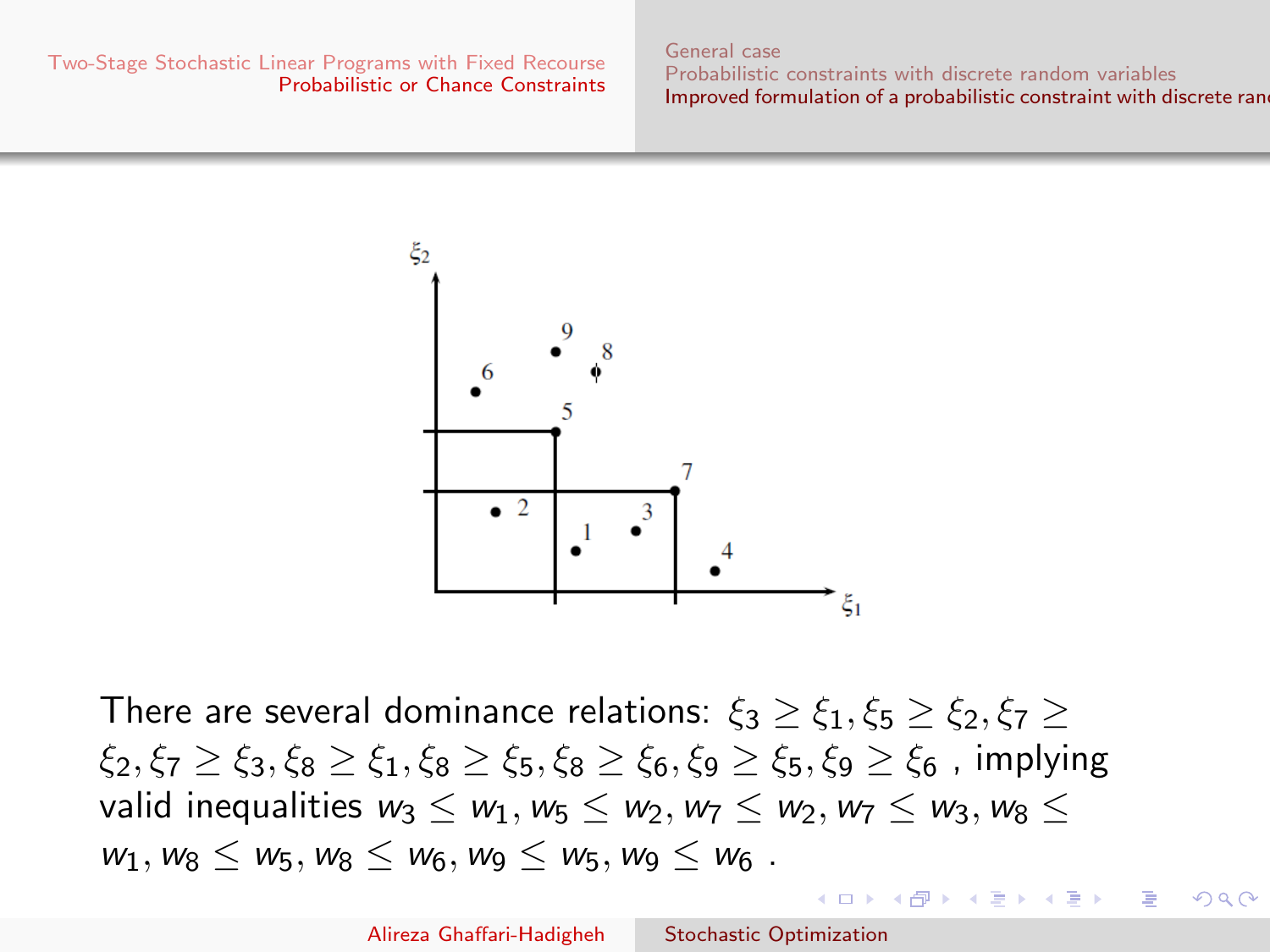$\left\{ \begin{array}{ccc} \square & \rightarrow & \left\langle \bigoplus \right. \right. & \rightarrow & \left\langle \bigtriangledown \right. & \rightarrow & \left\langle \bigtriangledown \right. & \rightarrow & \left\langle \bigtriangledown \right. \right. \\ \square & \rightarrow & \left\langle \bigodot \right. & \square & \rightarrow & \left\langle \bigtriangleup \right. \end{array} \right.$ 

- Dominance sets  $A_k$  can be visualized by drawing an horizontal and a vertical half-line from  $k$
- $\bullet$   $A_5$  and  $A_7$  are illustrated in the Figure 1.
- $A_5 = \{2, 5\}$  with  $P(A_5) = 0.08$  and  $A_7 = \{1, 2, 3, 7\}$  with  $P(A_7)=0.16$ .
- Even if  $P(A_5) + P(A_7) > 0.2$  , Scenarios 5 and 7 do not constitute a cover as  $P(A_5 \cup A_7) = 0.2$ .
- Scenarios 3 and 9 have similar probabilities and constitute a cover:  $A_3 = \{1, 3\}$  with  $P(A_3) = 0.08$ ,  $A_9 = \{2, 5, 6, 9\}$  with  $P(A_9) = 0.16$  and  $P(A_3 \cup A_9) = 0.24$ .
- Thus  $w_3 + w_9 \leq 1$  is a valid inequality.